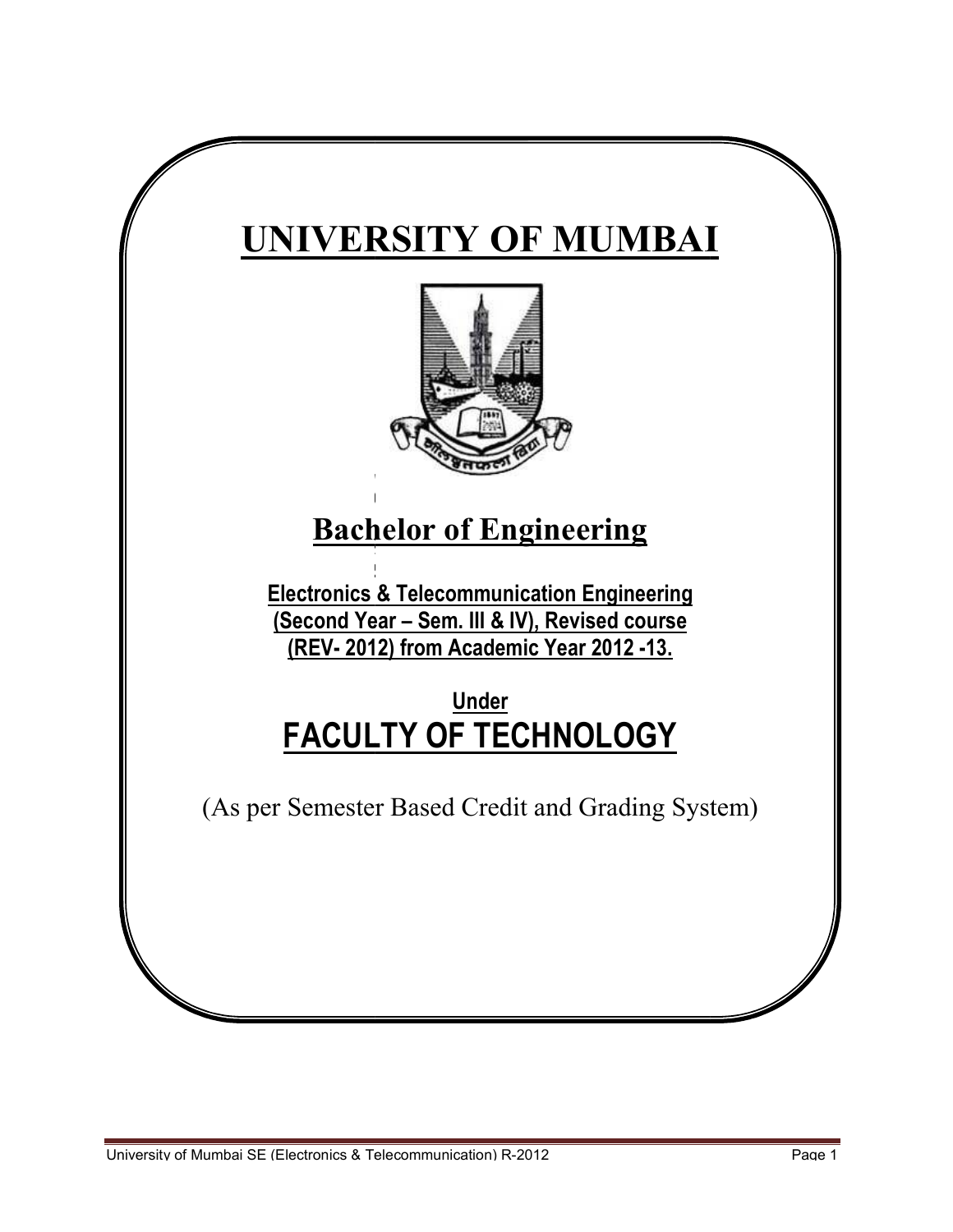# **Preamble:**

To meet the challenge of ensuring excellence in engineering education, the issue of quality needs to be addressed, debated and taken forward in a systematic manner. Accreditation is the principal means of quality assurance in higher education. The major emphasis of accreditation process is to measure the outcomes of the program that is being accredited. In line with this Faculty of Technology of University of Mumbai has taken a lead in incorporating philosophy of outcome based education in the process of curriculum development.

Faculty of Technology, University of Mumbai, in one of its meeting unanimously resolved that, each Board of Studies shall prepare some Program Educational Objectives (PEO's) and give freedom to affiliated Institutes to add few (PEO's) and course objectives and course outcomes to be clearly defined for each course, so that all faculty members in affiliated institutes understand the depth and approach of course to be taught, which will enhance learner's learning process. It was also resolved that, maximum senior faculty from colleges and experts from industry to be involved while revising the curriculum. I am happy to state that, each Board of studies has adhered to the resolutions passed by Faculty of Technology, and developed curriculum accordingly. In addition to outcome based education, semester based credit and grading system is also introduced to ensure quality of engineering education.

Semester based Credit and Grading system enables a much-required shift in focus from teachercentric to learner-centric education since the workload estimated is based on the investment of time in learning and not in teaching. It also focuses on continuous evaluation which will enhance the quality of education. University of Mumbai has taken a lead in implementing the system through its affiliated Institutes and Faculty of Technology has devised a transparent credit assignment policy and adopted ten points scale to grade learner's performance. Credit and grading based system was implemented for First Year of Engineering from the academic year 2012-2013. Subsequently this system will be carried forward for Second Year Engineering in the academic year 2013-2014, for Third Year and Final Year Engineering in the academic years 2014-2015 and 2015-2016 respectively.

**Dr. S. K. Ukarande Dean, Faculty of Technology, Member - Management Council, Senate, Academic Council University of Mumbai, Mumbai**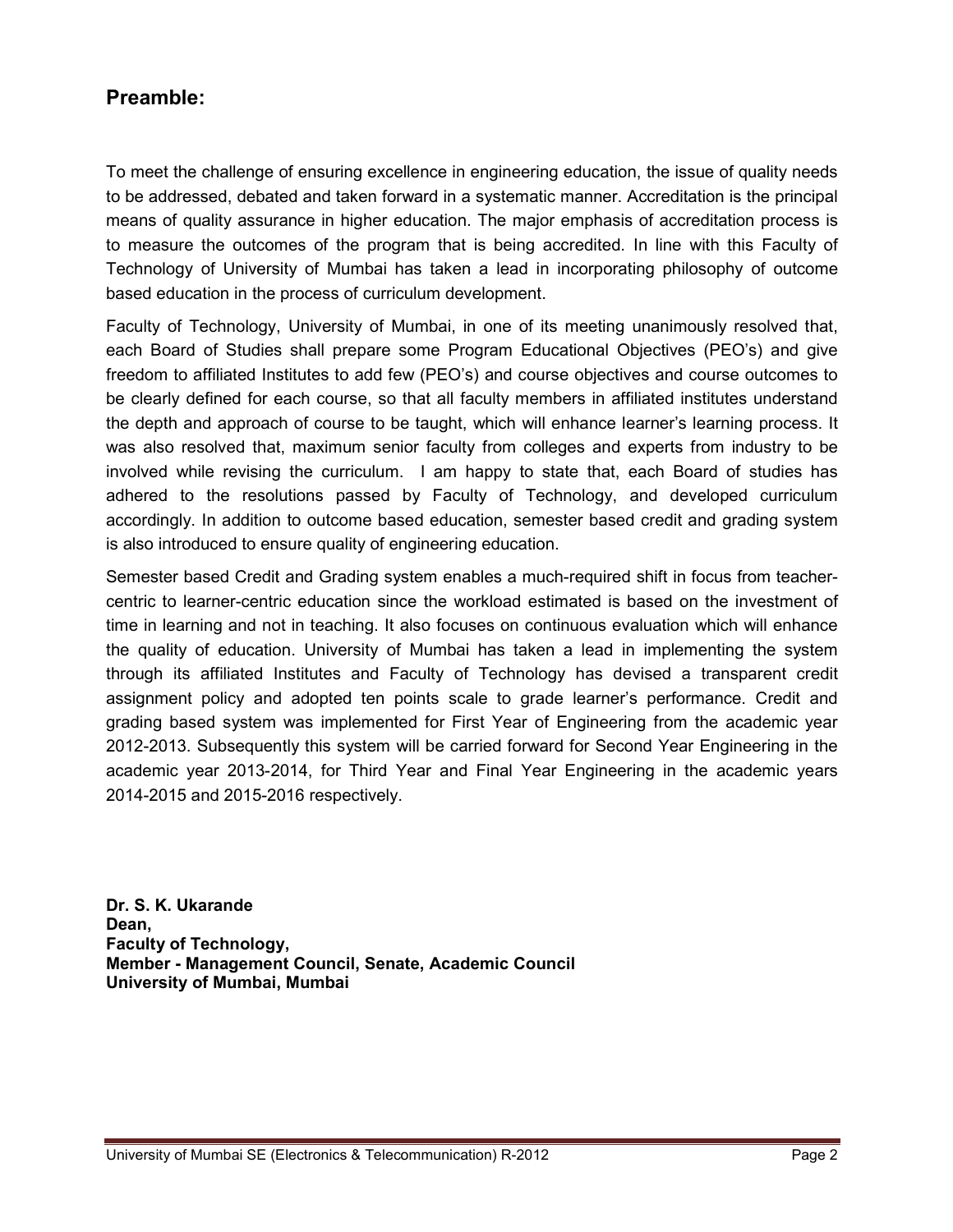# **Preamble:**

The engineering education in India in general is expanding in manifolds. Now, the challenge is to ensure its quality to the stakeholders along with the expansion. To meet this challenge, the issue of quality needs to be addressed, debated and taken forward in a systematic manner. Accreditation is the principal means of quality assurance in higher education and reflects the fact that in achieving recognition, the institution or program of study is committed and open to external review to meet certain minimum specified standards. The major emphasis of this accreditation process is to measure the outcomes of the program that is being accredited. Program outcomes are essentially a range of skills and knowledge that a student will have at the time of graduation from the program. An engineering program must ensure that its graduates understand the basic concepts of science and mathematics, have gone through one engineering field in dept of appreciate and use its methodologies of analyses and design, and have acquired skills for lifelong learning.

An engineering program must therefore have a mission statement which is in conformity with program objectives and program outcomes that are expected of the educational process. The outcomes of a program must be measureable and must be assessed regularly through proper feedback for improvement of the programme. There must be a quality assurance process in place within the Institute to make use of the feedback for improvement of the programme. The curriculum must be constantly refined and updated to ensure that the defined objectives and outcomes are achieved. Students must be encouraged to comment on the objectives and outcomes and the role played by the individual courses in achieving them. In line with this Faculty of Technology of University of Mumbai has taken a lead in incorporating philosophy of outcome based education in the process of curriculum development.

I, as Chairman, Board of Studies in Electronics and Telecommunication Engineering University of Mumbai, happy to state here that, Program Educational Objectives were finalized in a meeting where more than 20 members from different Institutes were attended, who were either Heads or their representatives of Electronics and Telecommunication Engineering Department. The Program Educational Objectives finalized for undergraduate program in Electronics and Telecommunication Engineering are listed below;

- To provide students with a strong foundation in the mathematical, scientific and engineering fundamentals necessary to formulate, solve and analyze engineering problems and to prepare them for graduate studies.
- To prepare students to demonstrate an ability to identify, formulate and solve electronics and telecommunication engineering problems.
- To prepare students to demonstrate ability to design electrical and electronics systems and conduct experiments, analyze and interpret data.
- To prepare students to demonstrate for successful career in industry to meet needs of Indian and multi-national companies.
- To develop the ability among students to synthesize data and technical concepts from applications to product design.
- To provide opportunity for students to work as part of teams on multidisciplinary projects.
- To promote awareness among students for the life-long learning and to introduce them to professional ethics and codes of professional practice.

In addition to above more program educational objectives of their own may be added by affiliated Institutes.

In addition to Program Educational Objectives, for each course of undergraduate program, objectives and expected outcomes from learner's point of view are also included in the curriculum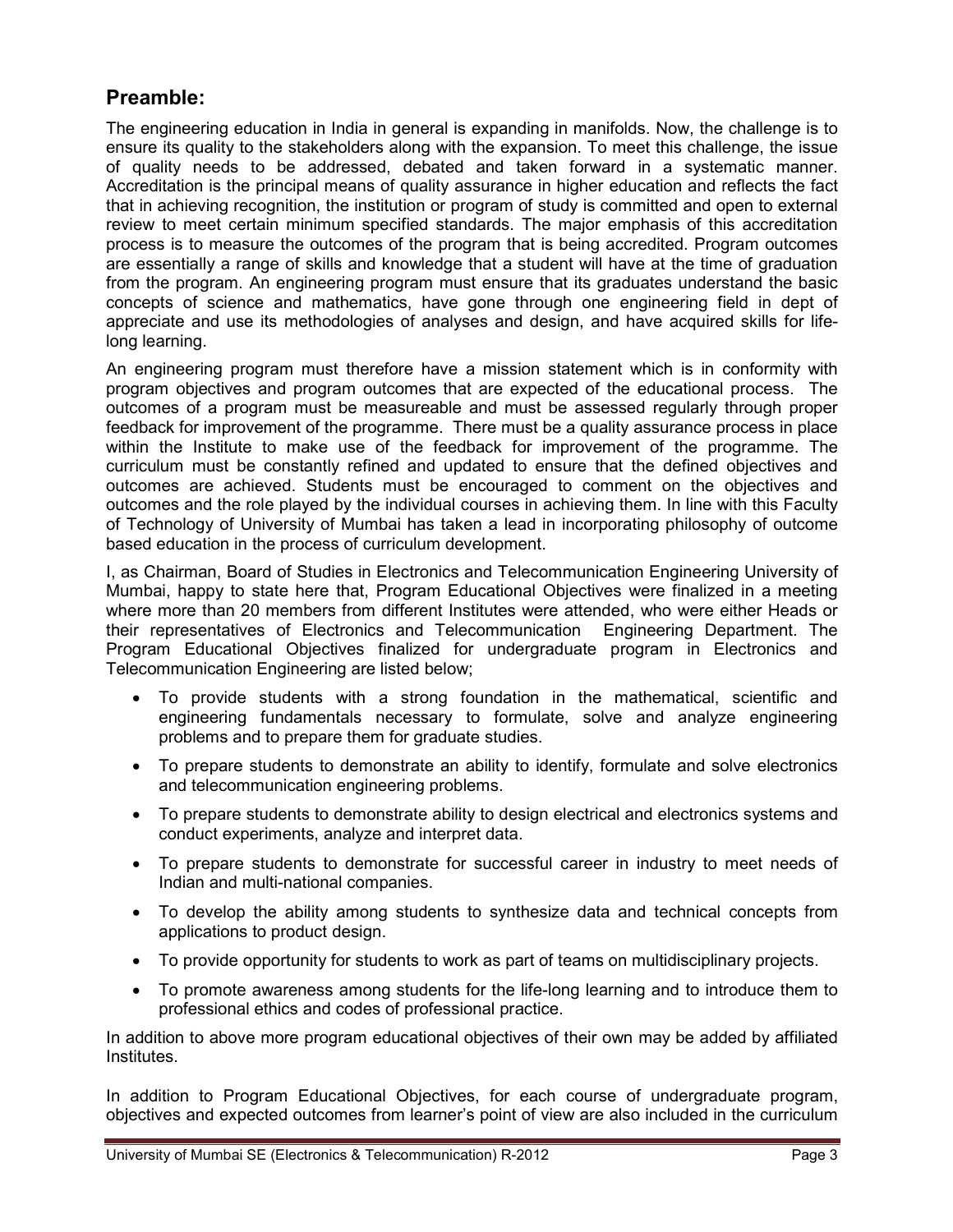to support the philosophy of outcome based education. I believe strongly that small step taken in right direction will definitely help in providing quality education to the stake holders.

**Dr. Udhav Bhosle Chairman, Board of Studies in Electronics and Telecommunication Engineering**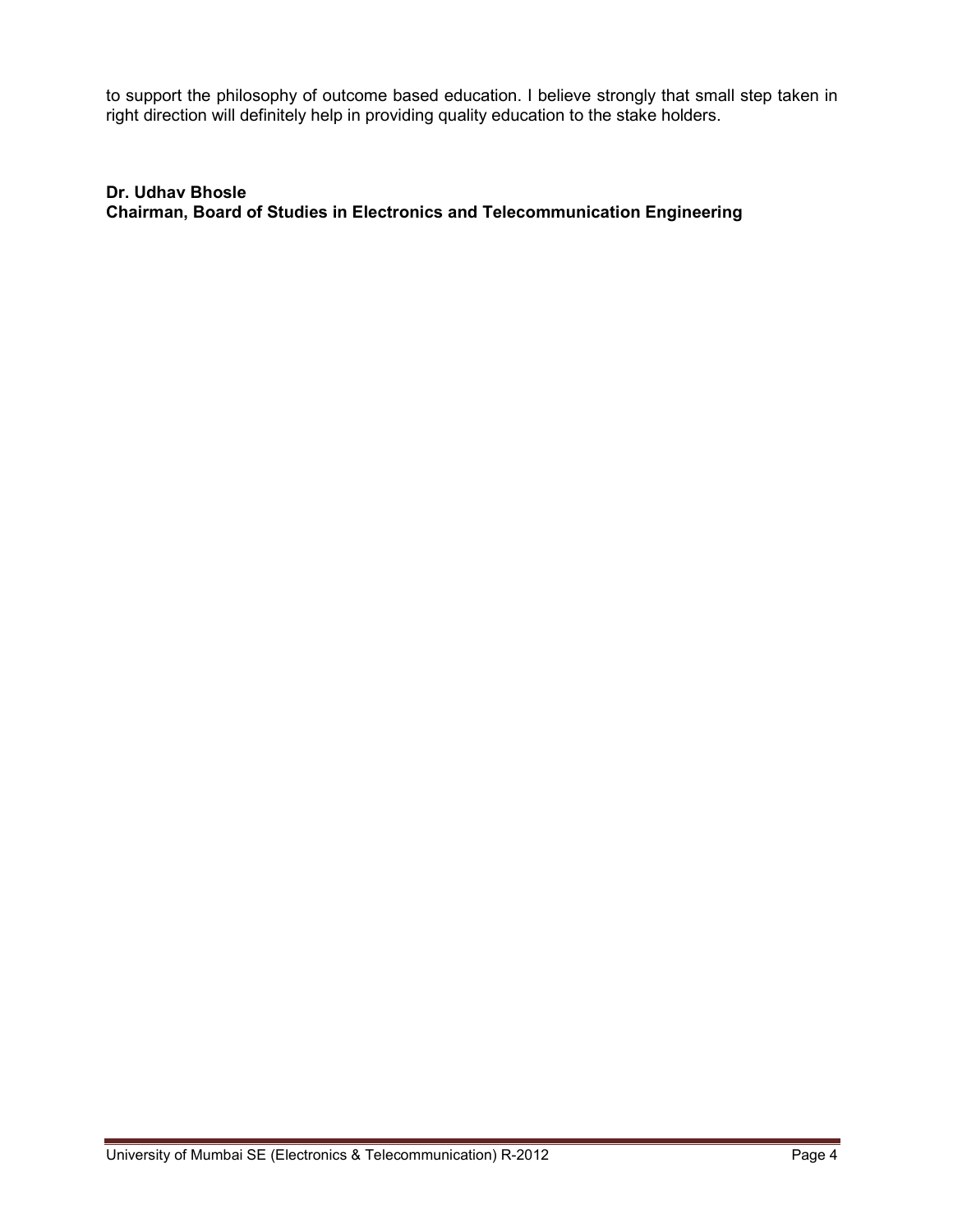# **Programme structure B.E.(Electronics & Telecommunication) S.E. (Electronics & Telecommunication) Sem III**

| Sub            | <b>Subject Name</b>              |               | <b>Teaching Scheme (Hrs.)</b> |                 |               | <b>Credits Assigned</b> |                 |              |
|----------------|----------------------------------|---------------|-------------------------------|-----------------|---------------|-------------------------|-----------------|--------------|
| Code           |                                  | <b>Theory</b> | <b>Practical</b>              | <b>Tutorial</b> | <b>Theory</b> | <b>Practical</b>        | <b>Tutorial</b> | <b>Total</b> |
| <b>ETS301</b>  | <b>Applied Mathematics III</b>   | 04            |                               | 01              | 04            |                         | 01              | 05           |
| <b>ETC302</b>  | <b>Analog Electronics I</b>      | 04            |                               |                 | 04            | --                      |                 | 04           |
| ETC303         | <b>Digital Electronics</b>       | 04            |                               |                 | 04            |                         |                 | 04           |
| <b>ETC304</b>  | <b>Circuits and Transmission</b> | 04            |                               |                 | 04            |                         |                 | 04           |
|                | Lines                            |               |                               |                 |               |                         |                 |              |
| <b>ETC305</b>  | Electronic Instruments and       | 04            |                               |                 | 04            |                         |                 | 04           |
|                | <b>Measurements</b>              |               |                               |                 |               |                         |                 |              |
| <b>ETS306</b>  | <b>Object Oriented</b>           |               |                               |                 |               |                         |                 |              |
|                | <b>Programming Methodology</b>   |               |                               |                 |               |                         |                 |              |
| <b>ETL301</b>  | <b>Analog Electronics I</b>      |               | 02                            |                 |               | 01                      |                 | 01           |
|                | Laboratory                       |               |                               |                 |               |                         |                 |              |
| <b>ETL302</b>  | <b>Digital Electronics</b>       |               | 02                            |                 |               | 01                      |                 | 01           |
|                | Laboratory                       |               |                               |                 |               |                         |                 |              |
| <b>ETL303</b>  | Circuits and                     |               | 02                            |                 |               | 01                      |                 | 01           |
|                | <b>Measurements Laboratory</b>   |               |                               |                 |               |                         |                 |              |
| <b>ETSL304</b> | <b>Object Oriented</b>           |               | $*04$                         |                 |               | 01                      |                 | 01           |
|                | Programming Methodology          |               |                               |                 |               |                         |                 |              |
|                | Laboratory                       |               |                               |                 |               |                         |                 |              |
| Total          |                                  | 20            | 10                            | 01              | 20            | 04                      | 01              | 25           |

\*-Out of four hours, 2 hours theory shall be taught to entire class followed by 2 hrs. practical in batches.

| <b>Subject</b> | practical in patches.<br><b>Subject Name</b> |      |              |                            | <b>Examination Scheme</b> |             |                  |                          |              |
|----------------|----------------------------------------------|------|--------------|----------------------------|---------------------------|-------------|------------------|--------------------------|--------------|
| Code           |                                              |      |              | <b>Theory Marks</b>        |                           | <b>Term</b> | <b>Practical</b> | Oral                     | <b>Total</b> |
|                |                                              |      |              | <b>Internal assessment</b> | End                       | <b>Work</b> | and Oral         |                          |              |
|                |                                              | Test | <b>Test</b>  | Avg. of                    | Sem.                      |             |                  |                          |              |
|                |                                              |      | $\mathbf{2}$ | <b>Test 1 &amp;</b>        | <b>Exam</b>               |             |                  |                          |              |
|                |                                              |      |              | Test 2                     |                           |             |                  |                          |              |
| <b>ETS301</b>  | <b>Applied Mathematics III</b>               | 20   | 20           | 20                         | 80                        | 25          |                  | --                       | 125          |
| <b>ETC302</b>  | <b>Analog Electronics I</b>                  | 20   | 20           | 20                         | 80                        | --          |                  | --                       | 100          |
| <b>ETC303</b>  | <b>Digital Electronics</b>                   | 20   | 20           | 20                         | 80                        | --          |                  | $\overline{\phantom{a}}$ | 100          |
| <b>ETC304</b>  | <b>Circuits and Transmission</b>             | 20   | 20           | 20                         | 80                        | --          |                  | --                       | 100          |
|                | Lines                                        |      |              |                            |                           |             |                  |                          |              |
| <b>ETC305</b>  | Electronic Instruments and                   | 20   | 20           | 20                         | 80                        | --          |                  | --                       | 100          |
|                | <b>Measurements</b>                          |      |              |                            |                           |             |                  |                          |              |
| <b>ETS306</b>  | <b>Object Oriented</b>                       |      |              |                            |                           | --          |                  |                          |              |
|                | Programming Methodology                      |      |              |                            |                           |             |                  |                          |              |
| <b>ETL301</b>  | <b>Analog Electronics I</b>                  |      |              |                            |                           | 25          | 25               |                          | 50           |
|                | Laboratory                                   |      |              |                            |                           |             |                  |                          |              |
| <b>ETL302</b>  | <b>Digital Electronics</b>                   |      |              |                            |                           | 25          | 25               |                          | 50           |
|                | Laboratory                                   |      |              |                            |                           |             |                  |                          |              |
| <b>ETL303</b>  | <b>Circuits and</b>                          |      |              |                            |                           | 25          |                  |                          | 25           |
|                | <b>Measurements Laboratory</b>               |      |              |                            |                           |             |                  |                          |              |
| <b>ETSL304</b> | <b>Object Oriented</b>                       | --   |              |                            |                           | 25          | 50               |                          | 75           |
|                | Programming Methodology                      |      |              |                            |                           |             |                  |                          |              |
|                | Laboratory                                   |      |              |                            |                           |             |                  |                          |              |
| Total          |                                              |      |              | 100                        | 400                       | 125         | 100              | --                       | 725          |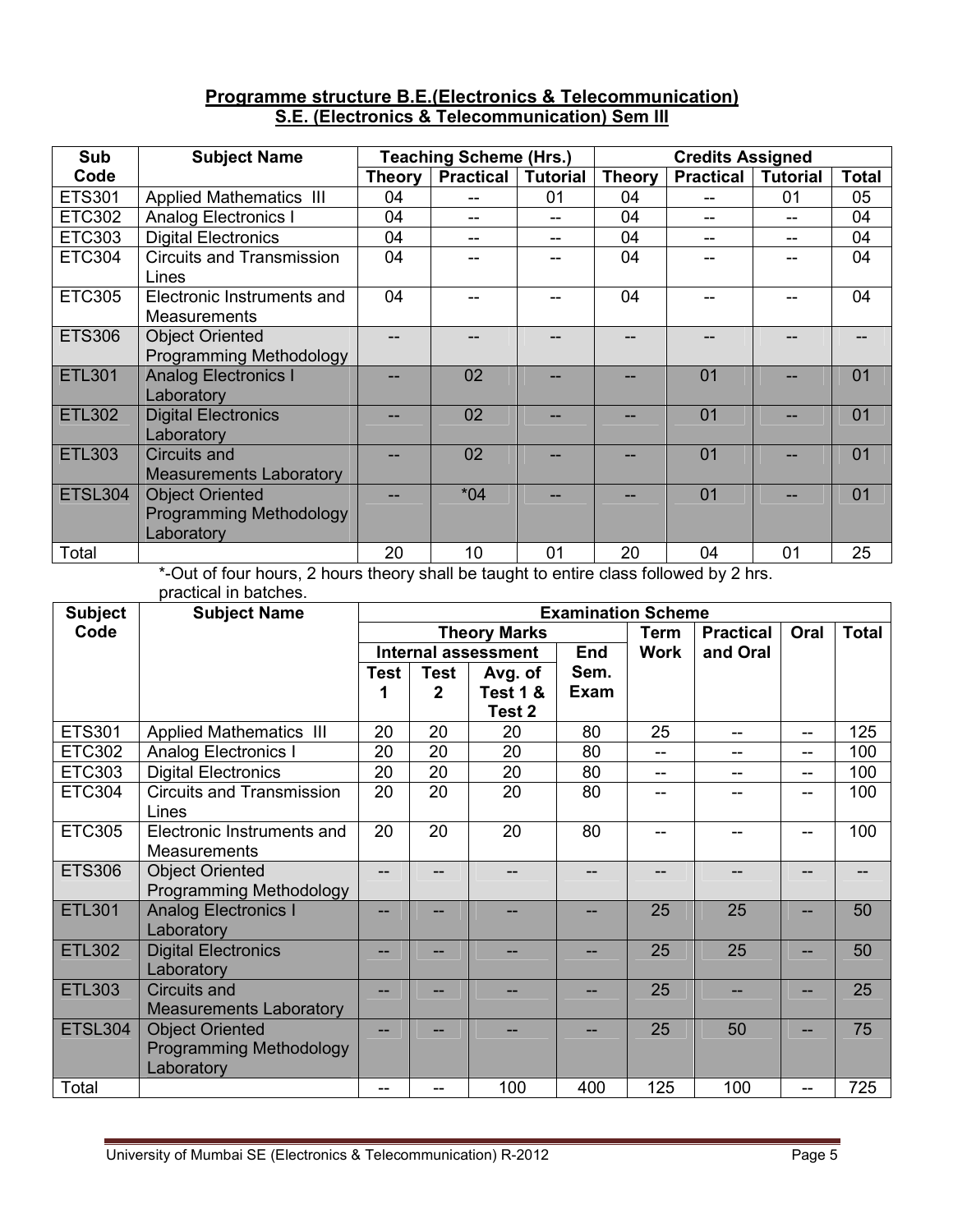| <b>Subject</b><br>Code | <b>Subject Name</b> |        | <b>Teaching Scheme (Hrs.)</b> |                 | <b>Credits Assigned</b> |                          |                 |              |  |
|------------------------|---------------------|--------|-------------------------------|-----------------|-------------------------|--------------------------|-----------------|--------------|--|
|                        |                     | Theorv | <b>Practical</b>              | <b>Tutorial</b> | <b>Theory</b>           | <b>Practical</b>         | <b>Tutorial</b> | <b>Total</b> |  |
| <b>ETS</b>             | Applied             | 04     | --                            |                 | 04                      | $\overline{\phantom{a}}$ | 01              | 05           |  |
| 301                    | Mathematics III     |        |                               |                 |                         |                          |                 |              |  |

| <b>Subject</b>    | <b>Subject Name</b>                             | <b>Examination Scheme</b> |                                                       |                              |      |    |                  |      |       |  |
|-------------------|-------------------------------------------------|---------------------------|-------------------------------------------------------|------------------------------|------|----|------------------|------|-------|--|
| Code              |                                                 |                           | <b>Theory Marks</b>                                   |                              |      |    | <b>Practical</b> | Oral | Total |  |
|                   |                                                 |                           | <b>Work</b><br>End Sem.<br><b>Internal assessment</b> |                              |      |    |                  |      |       |  |
|                   |                                                 | Test                      | <b>Test</b><br>2                                      | Avg. Of<br><b>Test 1 and</b> | Exam |    |                  |      |       |  |
|                   |                                                 |                           |                                                       | Test 2                       |      |    |                  |      |       |  |
| <b>ETS</b><br>301 | Applied<br><b>Mathematics</b><br>$\mathbf{III}$ | 20                        | 20                                                    | 20                           | 80   | 25 | --               |      | 125   |  |

# **Course pre-requisite:**

FES 101: Applied Mathematics I

FES 201: Applied Mathematics II

#### **Course objectives:**

- To provide students with a sound foundation in Mathematics and prepare them for graduate studies in Electronics and Telecommunication Engg.
- To provide students with mathematics fundamental necessary to formulate, solve and analyze engg. problems.
- To provide opportunity for students to work as part of teams on multi disciplinary projects.

#### **Course outcomes:**

- Students will demonstrate basic knowledge of Laplace Transform. Fourier series, Bessel Functions, Vector Algebra and Complex Variable.
- Students will demonstrate an ability to identify formulate and solve electronics and telecommunication Engg. problem using Applied Mathematics.
- Students will show the understanding of impact of Engg. Mathematics on Telecom Engg.
- Students who can participate and succeed in competitive exams like GATE, GRE.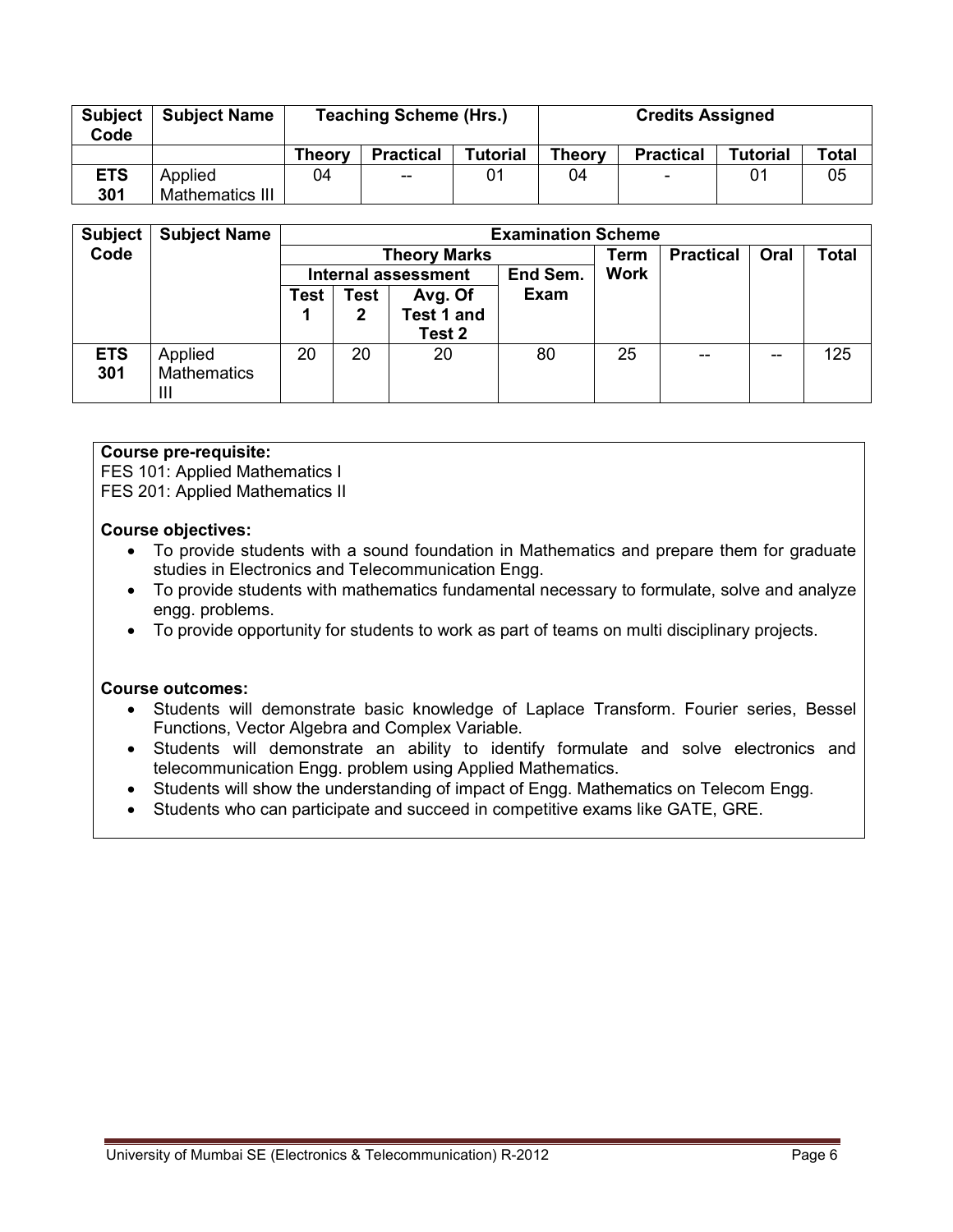| <b>Module</b><br>No. | Unit<br>No. | <b>Topics</b>                                                                                                                                          | Hrs. |
|----------------------|-------------|--------------------------------------------------------------------------------------------------------------------------------------------------------|------|
| 1.0                  |             | <b>Laplace Transform</b>                                                                                                                               | 12   |
|                      | 1.1         | Laplace Transform (LT) of Standard Functions: Definition.<br>unilateral and bilateral Laplace Transform, LT of sin(at), cos(at),                       |      |
|                      |             | $e^{at}$ , $t^n$ , sinh(at), cosh(at), erf(t), Heavi-side unit step, dirac-delta<br>function, LT of periodic function                                  |      |
|                      | 1.2         | Properties of Laplace Transform: Linearity, first shifting                                                                                             |      |
|                      |             | theorem, second shifting theorem, multiplication by $t''$ , division by                                                                                |      |
|                      |             | $t$ , Laplace Transform of derivatives and integrals, change of<br>scale, convolution theorem, initial and final value theorem,<br>Parsavel's identity |      |
|                      | 1.3         | Inverse Laplace Transform: Partial fraction method, long division<br>method, residue method                                                            |      |
|                      | 1.4         | Applications of Laplace Transform: Solution of ordinary<br>differential equations                                                                      |      |
| 2.0                  |             | <b>Fourier Series</b>                                                                                                                                  | 10   |
|                      | 2.1         | Introduction: Definition, Dirichlet's conditions, Euler's formulae                                                                                     |      |
|                      | 2.2         | <b>Fourier</b><br><b>Series</b><br>of<br><b>Functions:</b> Exponential, trigonometric<br>functions, even and odd functions, half range sine and cosine |      |
|                      |             | series                                                                                                                                                 |      |
|                      | 2.3         | Complex form of Fourier series, orthogonal and orthonormal set                                                                                         |      |
| 3.0                  |             | of functions, Fourier integral representation<br><b>Bessel Functions</b>                                                                               | 08   |
|                      | 3.1         | Solution of Bessel Differential Equation: Series method,                                                                                               |      |
|                      |             | recurrence relation, properties of Bessel function of order +1/2 and<br>$-1/2$                                                                         |      |
|                      | 3.2         | Generating function, orthogonality property                                                                                                            |      |
|                      | 3.3         | <b>Bessel Fourier series of functions</b>                                                                                                              |      |
| 4.0                  |             | Vector Algebra                                                                                                                                         | 12   |
|                      | 4.1         | Scalar and Vector Product: Scalar and vector product of three<br>and four vectors and their properties                                                 |      |
|                      | 4.2         | <b>Vector</b><br>Differentiation: Gradient of scalar point function,                                                                                   |      |
|                      |             | divergence and curl of vector point function                                                                                                           |      |
|                      | 4.3         | Properties: Solenoidal and irrotational vector fields, conservative<br>vector field                                                                    |      |
|                      | 4.4         | Vector Integral: Line integral, Green's theorem in a plane,<br>Gauss' divergence theorem, Stokes' theorem                                              |      |
| 5.0                  |             | <b>Complex Variable</b>                                                                                                                                | 10   |
|                      | 5.1         | Analytic Function: Necessary and sufficient conditions, Cauchy<br>Reiman equation in polar form                                                        |      |
|                      | 5.2         | Harmonic function, orthogonal trajectories                                                                                                             |      |
|                      | 5.3         | Mapping: Conformal mapping, bilinear transformations, cross<br>ratio, fixed points, bilinear transformation of straight lines and<br>circles           |      |
|                      |             | <b>Total</b>                                                                                                                                           | 52   |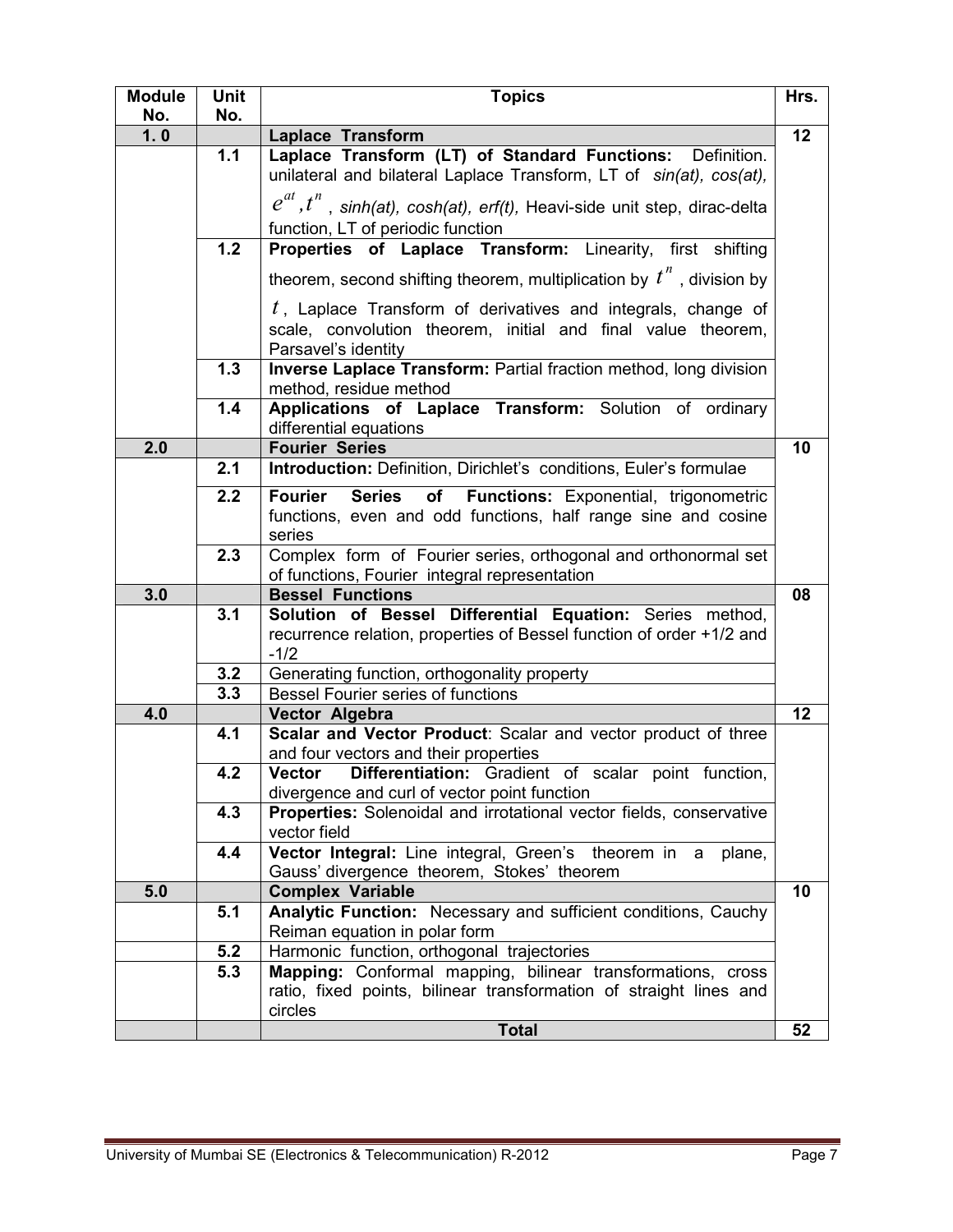# **Text books:**

- 1. P. N. Wartikar and J. N. Wartikar, *"A Text Book of Applied Mathematic",* Vol. I & II, Vidyarthi Griha Prakashan
- 2. A. Datta, *"Mathematical Methods in Science and Engineering",* 2012
- 3. B.S. Grewal, *"Higher Engineering Mathematics",* Khanna Publication

# **Reference Books:**

- 1. B. S. Tyagi, *"Functions of a Complex Variable,"* Kedarnath Ram Nath Publication
- 2. B. V. Ramana, *"Higher Engineering Mathematics",* Tata Mc-Graw Hill Publication
- 3. Wylie and Barret, *"Advanced Engineering Mathematics",* Tata Mc-Graw Hill 6th Edition
- 4. Erwin Kreysizg, *"Advanced Engineering Mathematics",* John Wiley & Sons, Inc
- 5. Murry R. Spieget, *"Vector Analysis",* Schaum's outline series, Mc-Graw Hill Publication

#### **Internal Assessment (IA):**

Two tests must be conducted which should cover at least 80% of syllabus. The average marks of both the tests will be considered for final Internal Assessment.

#### **End Semester Examination**:

- 1. Question paper will comprise of 6 questions, each carrying 20 marks.
- 2. The students need to solve total 4 questions.
- 3. Question No.1 will be compulsory and based on entire syllabus.
- 4. Remaining question (Q.2 to Q.6) will be selected from all the modules.

# **Term Work/ Tutorial**:

At least 08 assignments covering entire syllabus must be given during the '**class wise tutorial'**. The assignments should be students' centric and an attempt should be made to make assignments more meaningful, interesting and innovative.

Term work assessment must be based on the overall performance of the student with every assignment graded from time to time. The grades will be converted to marks as per '**credit and grading system'** manual and should be added and averaged. Based on above scheme grading and term work assessment should be done.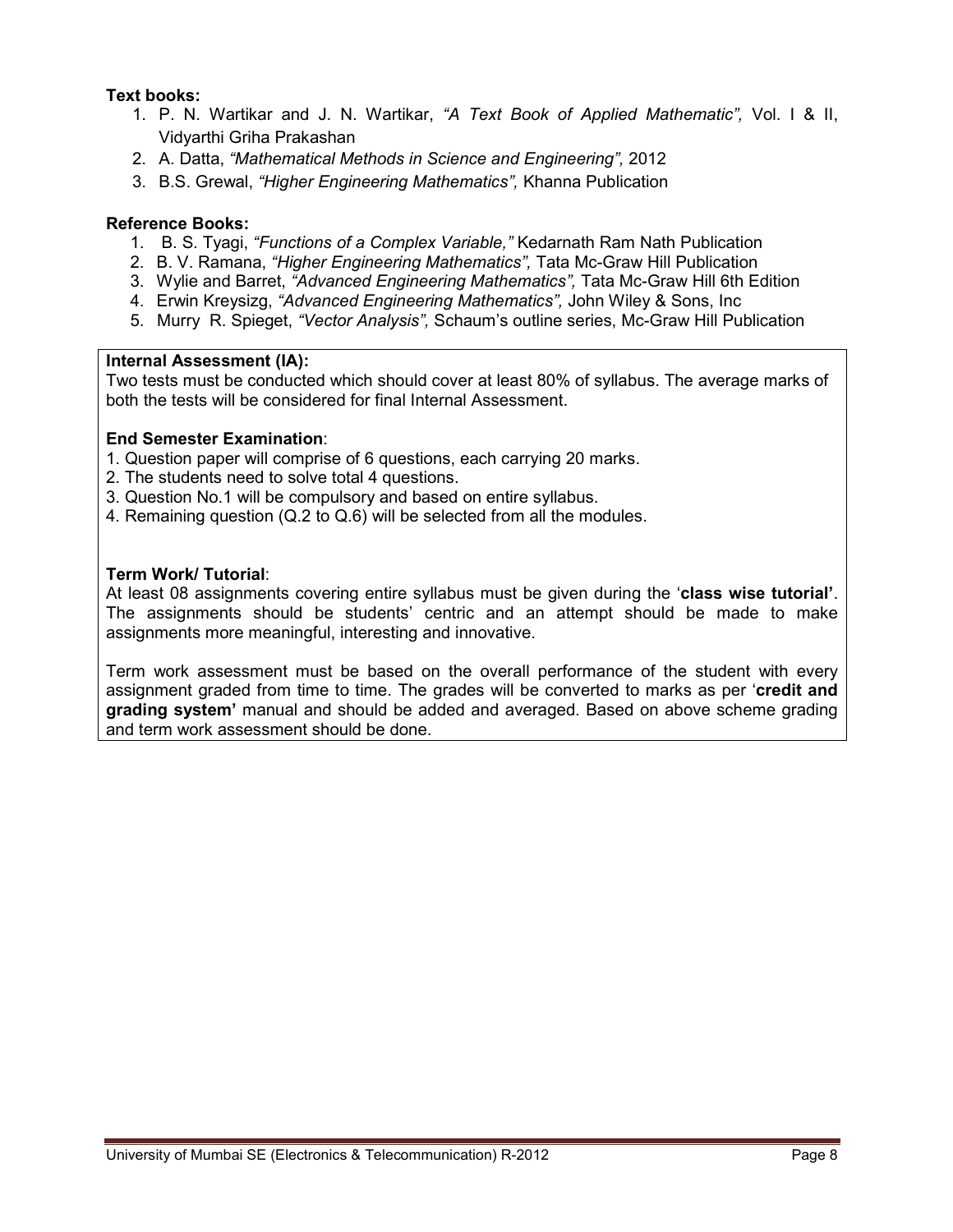| <b>Subject</b><br>Code | <b>Subject</b><br><b>Name</b> |               | <b>Teaching Scheme (Hrs.)</b> |                 | <b>Credits Assigned</b> |           |                 |       |  |
|------------------------|-------------------------------|---------------|-------------------------------|-----------------|-------------------------|-----------|-----------------|-------|--|
|                        |                               | <b>Theory</b> | <b>Practical</b>              | <b>Tutorial</b> | Theory                  | <b>TW</b> | <b>Tutorial</b> | Total |  |
| <b>ETC 302</b>         | Analog<br>Electronics I       |               | $-$                           | --              |                         | $-$       | $- -$           | 04    |  |

| <b>Subject</b> | <b>Subject</b> | <b>Examination Scheme</b> |                                                |                     |             |                  |      |              |     |  |  |
|----------------|----------------|---------------------------|------------------------------------------------|---------------------|-------------|------------------|------|--------------|-----|--|--|
| Code           | <b>Name</b>    |                           |                                                | <b>Theory Marks</b> | Term        | <b>Practical</b> | Oral | <b>Total</b> |     |  |  |
|                |                |                           | <b>Work</b><br>End Sem.<br>Internal assessment |                     |             |                  | and  |              |     |  |  |
|                |                | Test                      | <b>Test</b>                                    | Avg. Of             | <b>Exam</b> |                  | Oral |              |     |  |  |
|                |                |                           | 2                                              | Test 1 and          |             |                  |      |              |     |  |  |
|                |                |                           |                                                | Test 2              |             |                  |      |              |     |  |  |
| <b>ETC</b>     | Analog         | 20                        | 20                                             | 20                  | 80          | $-$              |      |              | 100 |  |  |
| 302            | Electronics I  |                           |                                                |                     |             |                  |      |              |     |  |  |

# **Course pre-requisite:**

- FEC102: Applied Physics I
- FEC105: Basic Electrical and Electronics Engineering

# **Course objectives:**

- To understand physical operation of semiconductor devices
- To understand DC and AC models of semiconductor devices
- To apply concepts of DC and AC modeling of semiconductor devices for the design and analysis
- To verify the theoretical concepts through laboratory and simulation experiments.

#### **Course outcomes:**

After completion of this course students will be:

- Able to understand the current voltage characteristics of semiconductor devices.
- Able to understand and relate dc and ac models of semiconductor devices with their physical Operation.
- Able to perform design and analysis of electronic circuits
- Able to design analog system and components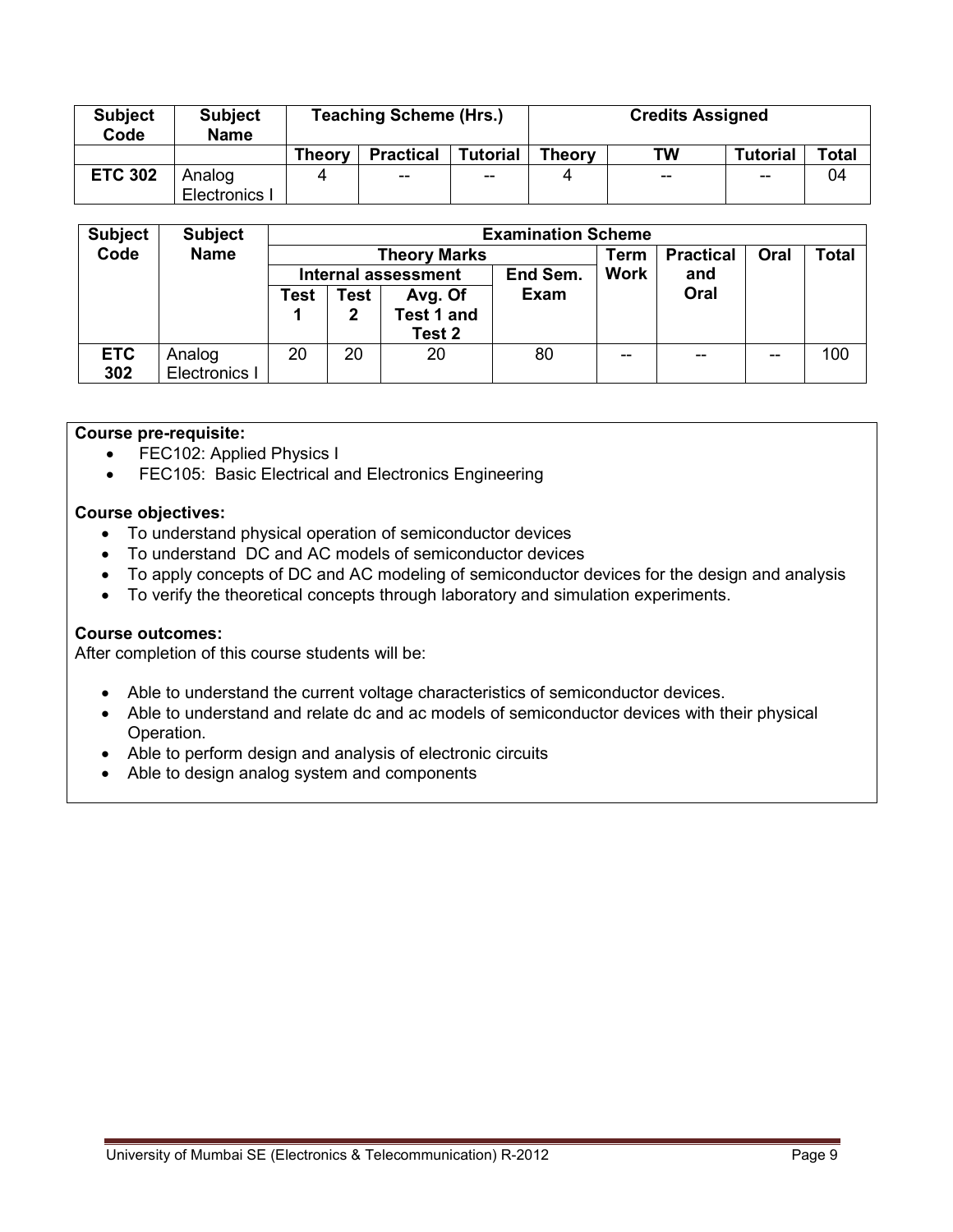| <b>Module</b> | <b>Unit</b> | <b>Topics</b>                                                                                                                                       | Hrs. |
|---------------|-------------|-----------------------------------------------------------------------------------------------------------------------------------------------------|------|
| No.           | No.         |                                                                                                                                                     |      |
| 1.0           |             | <b>Diodes and their Applications</b>                                                                                                                | 08   |
|               | 1.1         | PN Junction Diode: Diode current equation, effect of temperature on diode                                                                           |      |
|               |             | characteristics, breakdown mechanism, diode as a switch, small signal model                                                                         |      |
|               | 1.2         | Clippers and Clampers: Voltage transfer characteristics, series and shunt clippers,                                                                 |      |
|               |             | single diode series and shunt clamper circuits                                                                                                      |      |
|               | 1.3         | Other PN junction devices: Construction and operation of Varactor diode,                                                                            |      |
|               |             | photodiode, Schottkey diode                                                                                                                         |      |
| 2.0           |             | <b>Field Effect Transistors</b>                                                                                                                     | 08   |
|               | 2.1         | Junction Field Effect Transistor (JFET): Construction, working, regions of                                                                          |      |
|               |             | operation, transfer ( $V_{GS}$ , Vs, I <sub>D</sub> ) and output ( $V_{DS}$ , Vs, I <sub>D</sub> ) characteristics, Schockely                       |      |
|               |             | equation                                                                                                                                            |      |
|               | 2.2         | Metal-Oxide Semiconductor Field Effect Transistor (MOSFET):                                                                                         |      |
|               |             | <b>E-MOSFET:</b> MOS capacitor, energy band diagram of MOS capacitor in                                                                             |      |
|               |             | accumulation, depletion and inversion region, concept of threshold voltage, operation                                                               |      |
|               |             | of MOSFET, derivation of threshold voltage and drain current, body effect, channel<br>length modulation                                             |      |
|               |             | <b>D-MOSFET:</b> Construction and working                                                                                                           |      |
| 3.0           |             | <b>DC</b> Analysis of Transistor Circuits                                                                                                           | 10   |
|               | 3.1         | Bipolar Junction Transistor: Review of BJT characteristics, DC load line and                                                                        |      |
|               |             | regions of operation, transistor as a switch, DC analysis of common BJT circuits,                                                                   |      |
|               |             | analysis and design of fixed bias, collector to base bias and voltage divider bias,                                                                 |      |
|               |             | stability factor analysis                                                                                                                           |      |
|               | 3.2         | Junction Field Effect Transistor: Analysis and design of self bias and voltage                                                                      |      |
|               |             | divider bias                                                                                                                                        |      |
|               | 3.3         | MOSFET: DC load line and region of operation, common MOSFETs configurations,                                                                        |      |
|               |             | analysis and design of biasing circuits                                                                                                             |      |
| 4.0           |             | <b>Small Signal Analysis of BJT Amplifiers</b>                                                                                                      | 10   |
|               | 4.1         | BJT CE Amplifier: Understanding of amplification concept with reference to                                                                          |      |
|               |             | input/output characteristics, AC load line analysis, definition of amplifier parameters                                                             |      |
|               |             | $Z_i$ , $Z_0$ , $A_v$ and $A_i$ , graphical analysis to evaluate parameters                                                                         |      |
|               | 4.2         | Small Signal mid Frequency Models: Hybrid-pi model, early effect, h-parameter                                                                       |      |
|               |             | model                                                                                                                                               |      |
|               | 4.3         | Small Signal Analysis: Small signal analysis (mid-frequency) (Z <sub>i</sub> , Z <sub>0</sub> , A <sub>v</sub> and A <sub>i</sub> ) of              |      |
|               |             | CE, CB, and CC configurations using hybrid-pi model, comparison between CE, CB,                                                                     |      |
|               |             | and CC configurations with reference to parameters                                                                                                  |      |
| 5.0           | 5.1         | <b>Small Signal Analysis of FET Amplifiers</b><br>JFET CS Amplifier: Small signal equivalent circuit and analysis (mid-frequency) (Z <sub>i</sub> , | 08   |
|               |             | $Z_0$ and $A_v$ )                                                                                                                                   |      |
|               | 5.2         | <b>E-MOSFET Amplifier:</b> Graphical analysis to evaluate parameters, AC load line,                                                                 |      |
|               |             | small signal model, small signal (mid-frequency) analysis of CS, CD and CG                                                                          |      |
|               |             | amplifiers                                                                                                                                          |      |
| 6.0           |             | <b>Oscillators (no numericals)</b>                                                                                                                  | 08   |
|               | 6.1         | <b>Concepts of Oscillator:</b> Concept of negative and positive feedback and conditions                                                             |      |
|               |             | for oscillation                                                                                                                                     |      |
|               | 6.2         | RC oscillators: Phase shift and Wein bridge                                                                                                         |      |
|               | 6.3         | LC Oscillators: Hartley, Colpitts and Clapps                                                                                                        |      |
|               | 6.4         | Tuned Oscillator: Twin-T oscillator and crystal oscillator                                                                                          |      |
|               |             | <b>Total</b>                                                                                                                                        | 52   |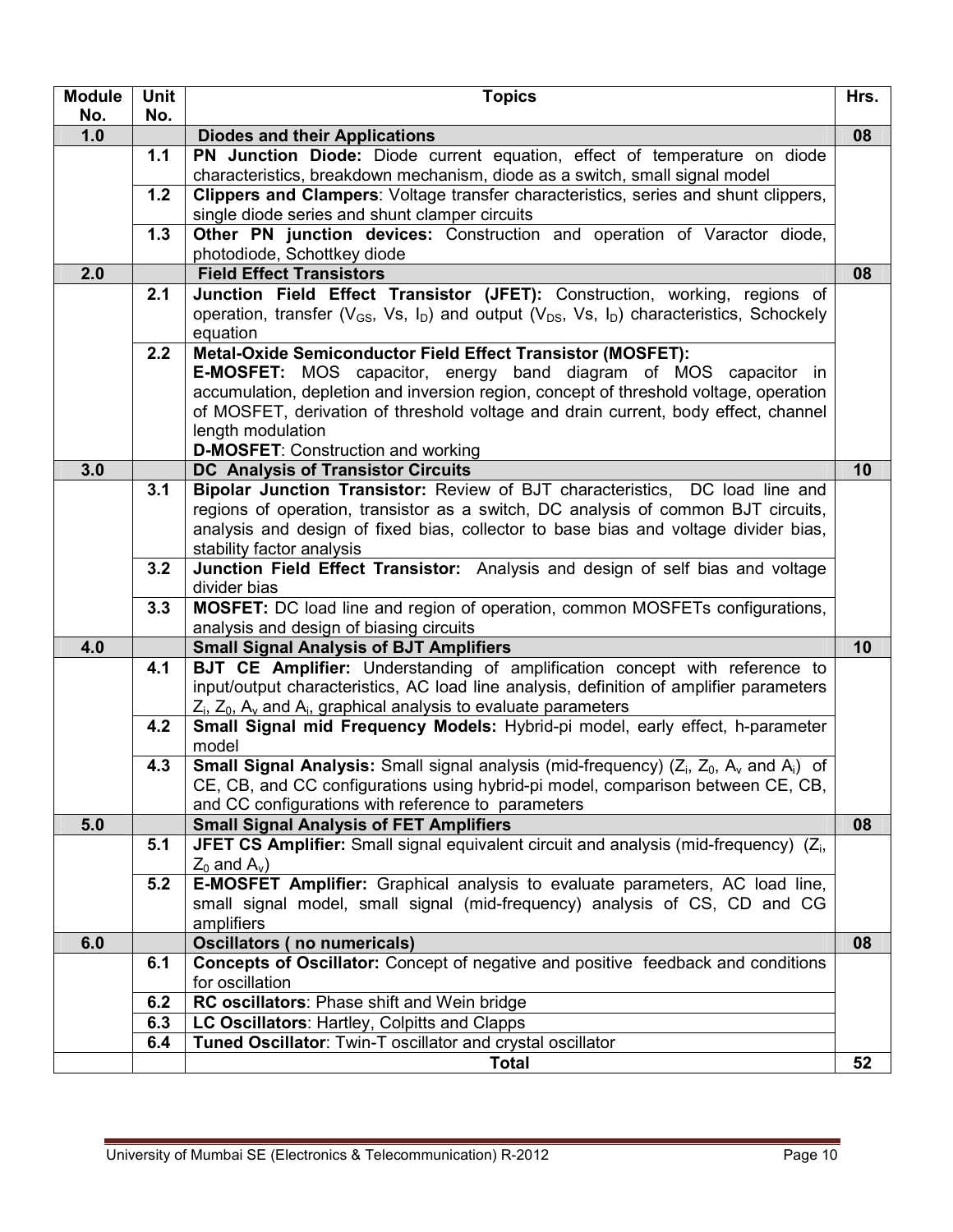# **Text Books:**

- 1. Donald A. Neamen, *"Electronic Circuit Analysis and Design",* Tata McGraw Hill, 2nd **Edition**
- 2. Adel S. Sedra, Kenneth C. Smith, and Arun N Chandorkar, *"Microelectronic Circuits Theory and Applications",* International Version, OXFORD International Students, Sixth Edition

# **Recommended Books:**

- 1. Sung-Mo Steve Kang, and Yusuf Leblebici*, "CMOS Digital Integrated Circuits Analysis and Design",* TATA McGraw Hill,
- 2. S. Salivahanan*,* N. Suresh Kumar, *"Electronic Devices and Circuits",* Tata Mc-Graw Hill, 3<sup>rd</sup> Edition
- 3. Jacob Millman*,* Christos C Halkias and Satyabrata G., *"Millman's Electronic Devices and Circuits",* Mc-Graw Hill, 3rd Edition
- 4. Muhammad H. Rashid, *"Microelectronics Circuits Analysis and Design",* Cengage Learning,  $2^{nd}$  Edition
- 5. Anil K. Maini and Varsha Agrawal*, "Electronic Devices and Circuits",* Wiley Publications

# **Internal Assessment (IA):**

Two tests must be conducted which should cover at least 80% of syllabus. The average marks of both the tests will be considered for final Internal Assessment.

- 1. Question paper will comprise of 6 questions, each carrying 20 marks.
- 2. The students need to solve total 4 questions.
- 3. Question No.1 will be compulsory and based on entire syllabus.
- 4. Remaining question (Q.2 to Q.6) will be selected from all the modules.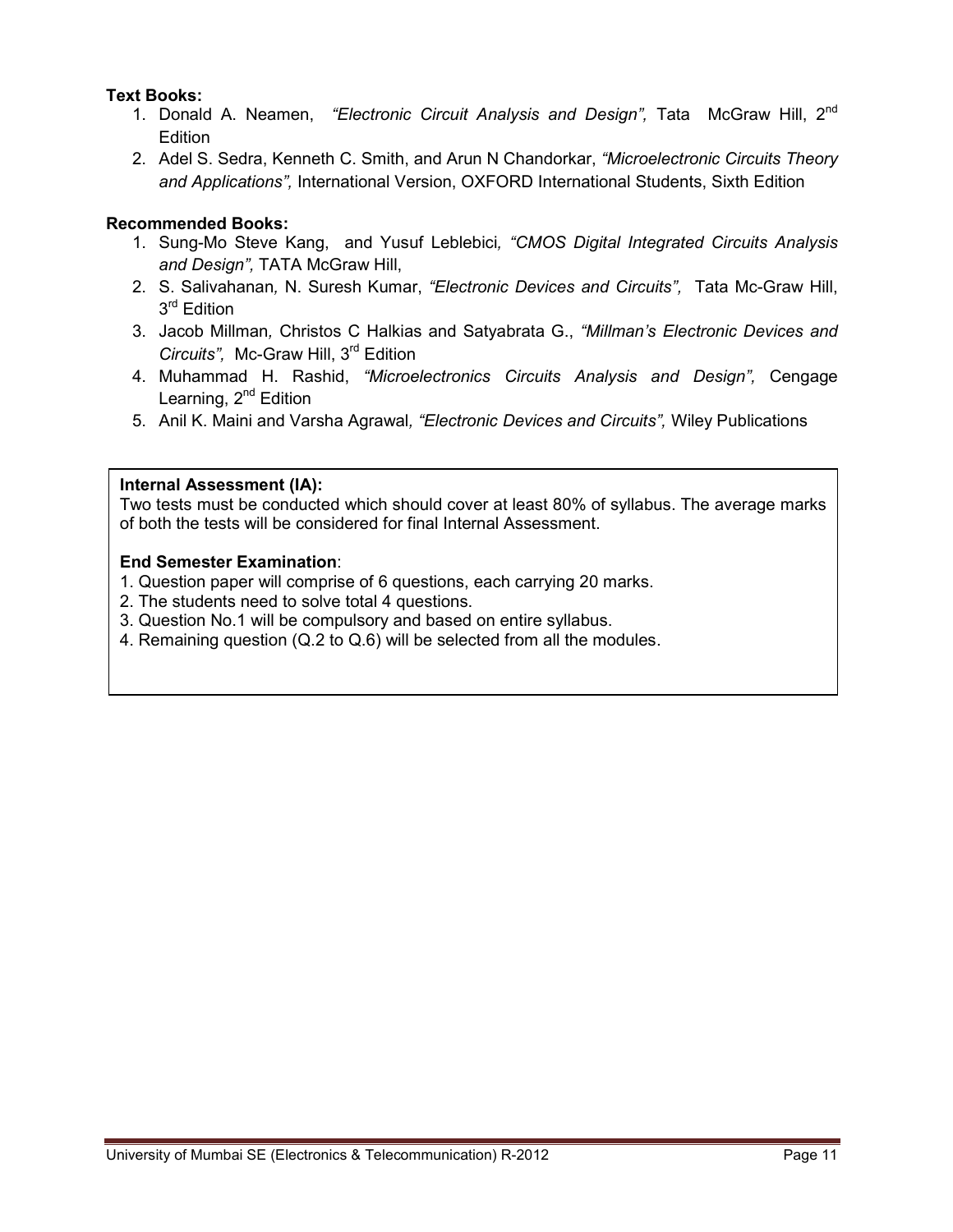| <b>Subject</b><br>Code | <b>Subject</b><br><b>Name</b> |               | <b>Teaching Scheme (Hrs.)</b> |                          | <b>Credits Assigned</b> |       |                 |              |  |
|------------------------|-------------------------------|---------------|-------------------------------|--------------------------|-------------------------|-------|-----------------|--------------|--|
|                        |                               | <b>Theory</b> | <b>Practical</b>              | <b>Tutorial</b>          | <b>Theory</b>           | TW    | <b>Tutorial</b> | <b>Total</b> |  |
| <b>ETC 303</b>         | Digital<br>Electronics        | 04            | $-$                           | $\overline{\phantom{m}}$ | 04                      | $- -$ | $-$             | 04           |  |

| <b>Subject</b><br>Code | <b>Subject</b><br><b>Name</b> |      |              | <b>Theory Marks</b>        | <b>Examination Scheme</b> | <b>Practical</b><br>Oral<br><b>Total</b><br>Term |          |   |     |  |
|------------------------|-------------------------------|------|--------------|----------------------------|---------------------------|--------------------------------------------------|----------|---|-----|--|
|                        |                               |      |              | <b>Internal assessment</b> | <b>End</b>                | <b>Work</b>                                      | and oral |   |     |  |
|                        |                               | Test | Test         | Avg. of Test               | Sem.                      |                                                  |          |   |     |  |
|                        |                               |      | $\mathbf{2}$ | and Test 2                 | <b>Exam</b>               |                                                  |          |   |     |  |
| <b>ETC303</b>          | Digital                       | 20   | 20           | 20                         | 80                        |                                                  | ۰        | ۰ | 100 |  |
|                        | Electronics                   |      |              |                            |                           |                                                  |          |   |     |  |

# **Course objectives:**

- To introduce the fundamental concepts and methods for design of various digital circuits.
- To build the skill of digital system design and testing used in various fields of computing, communication, automatic control of mechanisms and instrumentation.

#### **Course outcomes:**

After completion of course, students will be

- Able to distinguish between analog and digital signals & data.
- Able to analyze, transform & minimize combination logic circuits.
- Able to understand basic arithmetic circuits.
- Able to design and analyze sequential circuits.
- Able to design digital system and components.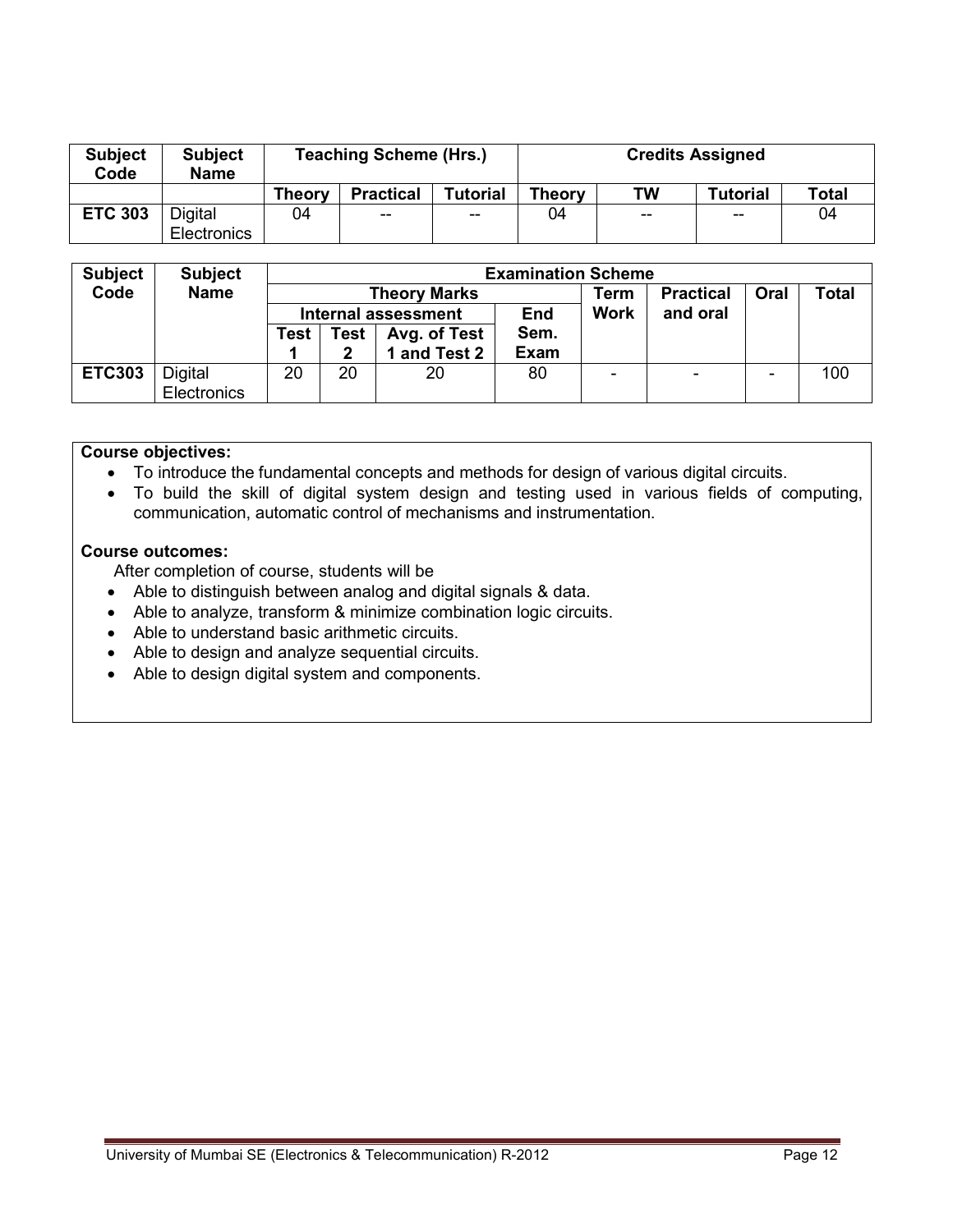| <b>Module</b> | Unit             | <b>Topics</b>                                                                                                                                            |      |  |  |  |  |  |  |
|---------------|------------------|----------------------------------------------------------------------------------------------------------------------------------------------------------|------|--|--|--|--|--|--|
| No.           | No.              |                                                                                                                                                          | Hrs. |  |  |  |  |  |  |
| 1.0           |                  | <b>Number Systems and Codes</b>                                                                                                                          | 04   |  |  |  |  |  |  |
|               | 1.1              | Arithmetic codes: Review of number system, BCD code, Octal code, Hexa-                                                                                   |      |  |  |  |  |  |  |
|               |                  | decimal code, EX-3 code, Gray code, ASCII Code                                                                                                           |      |  |  |  |  |  |  |
| 2.0           |                  | <b>Logic Gates and Combinational Logic Circuits</b>                                                                                                      | 16   |  |  |  |  |  |  |
|               | $\overline{2.1}$ | DTL, TTL, ECL and CMOS gates: Transfer characteristics, noise margin, fan-in,                                                                            |      |  |  |  |  |  |  |
|               |                  | fan-out, introduction to their logic families, their transfer characteristics and noise                                                                  |      |  |  |  |  |  |  |
|               | $\overline{2.2}$ | margin<br>Universal gates and combinational circuits: Realization of basic gates using                                                                   |      |  |  |  |  |  |  |
|               |                  | NAND and NOR gates, Boolean algebra, De Morgan's theorem, SOP and POS                                                                                    |      |  |  |  |  |  |  |
|               |                  | representation, K-map up to five variables, Quine-McClusky method, variable                                                                              |      |  |  |  |  |  |  |
|               |                  | entered mapping                                                                                                                                          |      |  |  |  |  |  |  |
|               | 2.3              | Arithmetic circuits: Adder, subtractor, carry look ahead adder, BCD adder,                                                                               |      |  |  |  |  |  |  |
|               |                  | magnitude comparator, binary multiplier, series and parallel adder                                                                                       |      |  |  |  |  |  |  |
|               | 2.4              | Multiplexer and de-multiplexer: Boolean functions implementation using                                                                                   |      |  |  |  |  |  |  |
|               |                  | multiplexer and de-multiplexer, encoder and decoder, parity generator and                                                                                |      |  |  |  |  |  |  |
|               |                  | checker                                                                                                                                                  |      |  |  |  |  |  |  |
| 3.0           |                  | <b>Sequential Logic Circuits</b>                                                                                                                         | 16   |  |  |  |  |  |  |
|               | 3.1              | Flip flops and registers: RS, JK, T, D and master slave flip flops, conversion of                                                                        |      |  |  |  |  |  |  |
|               |                  | flip flops, universal shift registers                                                                                                                    |      |  |  |  |  |  |  |
|               | 3.2              | Counter design: Asynchronous and synchronous counter, up/down counter,                                                                                   |      |  |  |  |  |  |  |
|               |                  | mod-N counter, pre-settable counter, skipping state counter                                                                                              |      |  |  |  |  |  |  |
|               | 3.3              | Shift registers design: SISO, SIPO, PISO, PIPO, shift left and shift right                                                                               |      |  |  |  |  |  |  |
|               | 3.4              | registers<br>Applications of sequential circuits: Frequency division, ring counter, Johnson                                                              |      |  |  |  |  |  |  |
|               |                  |                                                                                                                                                          |      |  |  |  |  |  |  |
|               | 3.6              | counter, Moore and Mealy machine, state transition diagram, synthesis table<br>State reduction techniques: Row elimination and implication table methods |      |  |  |  |  |  |  |
| 4.0           |                  | <b>Different types of Memory</b>                                                                                                                         | 06   |  |  |  |  |  |  |
|               | 4.1              | Classification and characteristics of memory: SRAM, DRAM, ROM, PROM,                                                                                     |      |  |  |  |  |  |  |
|               |                  | <b>EPROM and FLASH memories</b>                                                                                                                          |      |  |  |  |  |  |  |
| 5.0           |                  | <b>Introduction to Programmable Logic Devices</b>                                                                                                        | 10   |  |  |  |  |  |  |
|               | 5.1              | CPLD and FPGA: Architecture of CPLD and FPGA, Xilinx XC 9500 CPLD Series                                                                                 |      |  |  |  |  |  |  |
|               |                  | and Xilinx XC 4000 FPGA Series                                                                                                                           |      |  |  |  |  |  |  |
|               | 5.2              | VHDL: Data types, Structural Modeling using VHDL, attributes, data flow,                                                                                 |      |  |  |  |  |  |  |
|               |                  | behavioral, VHDL implementation of basic combinational and sequential Circuits                                                                           |      |  |  |  |  |  |  |
|               | 5.3              | Programmable Logic Devices: PLA and PAL                                                                                                                  |      |  |  |  |  |  |  |
|               |                  | <b>Total</b>                                                                                                                                             | 52   |  |  |  |  |  |  |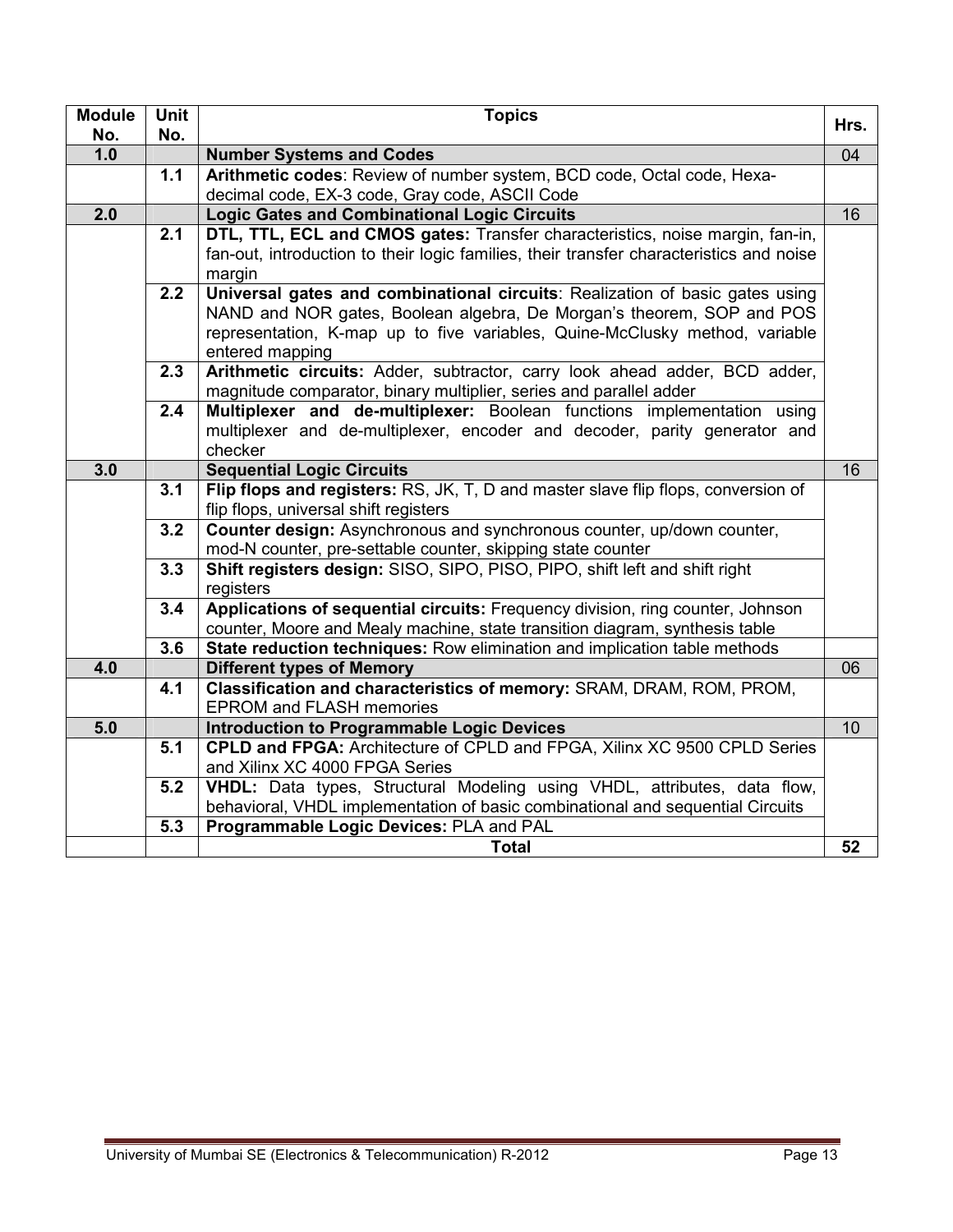# **Text Books:**

- 1. Morris Mano and Michael D. Ciletti, *"Digital Design"*, Pearson Education, Fourth Edition, 2008.
- 2. Malvino A.P. and Leach D.P., *"Digital Principles and Applications"*. TMH. 6<sup>th</sup> Edition

# **Reference Books:**

- 1. John F. Warkerly, "*Digital Design Principles and Practices"*, Person Education, Fourth Edition, 2008. .
- 2. J. Bhaskar, *"VHDL Primer",* Prentice Hall, 3rd Edition
- 3. William I. Fletchter, "*An Engineering Approach to Digital Design"*, PHI, Tenth Indian Reprint, 2001.
- 4. Norman Balabanian and Bradley Carlson, "*Digital Logic Design Principles"*, John Wiley & Sons, First Edition, 2011.
- 5. A. Anand Kumar, *"Fundamentals of Digital Circuits"*, PHI, Second Edition, 2012.
- 6. Charles H. Roth, *"Fundamentals of Logic Design"*, Jaico Publishing House, First Edition, 2004.
- 7. G. K. Kharate, *"Digital Electronics"*, Oxford University Press, First Edition, 2010
- 8. R. P. Jain, "*Modern Digital Electronics*", Tata McGraw Hill Education, Third Edition 2003.
- 9. Frank Vahid, "*Digital Design*", John Willy and Sons, First Edition, 2011.

#### **Internal Assessment (IA):**

Two tests must be conducted which should cover at least 80% of syllabus. The average marks of both the tests will be considered for final Internal Assessment.

- 1. Question paper will comprise of 6 questions, each carrying 20 marks.
- 2. The students need to solve total 4 questions.
- 3: Question No.1 will be compulsory and based on entire syllabus.
- 4: Remaining question (Q.2 to Q.6) will be selected from all the modules.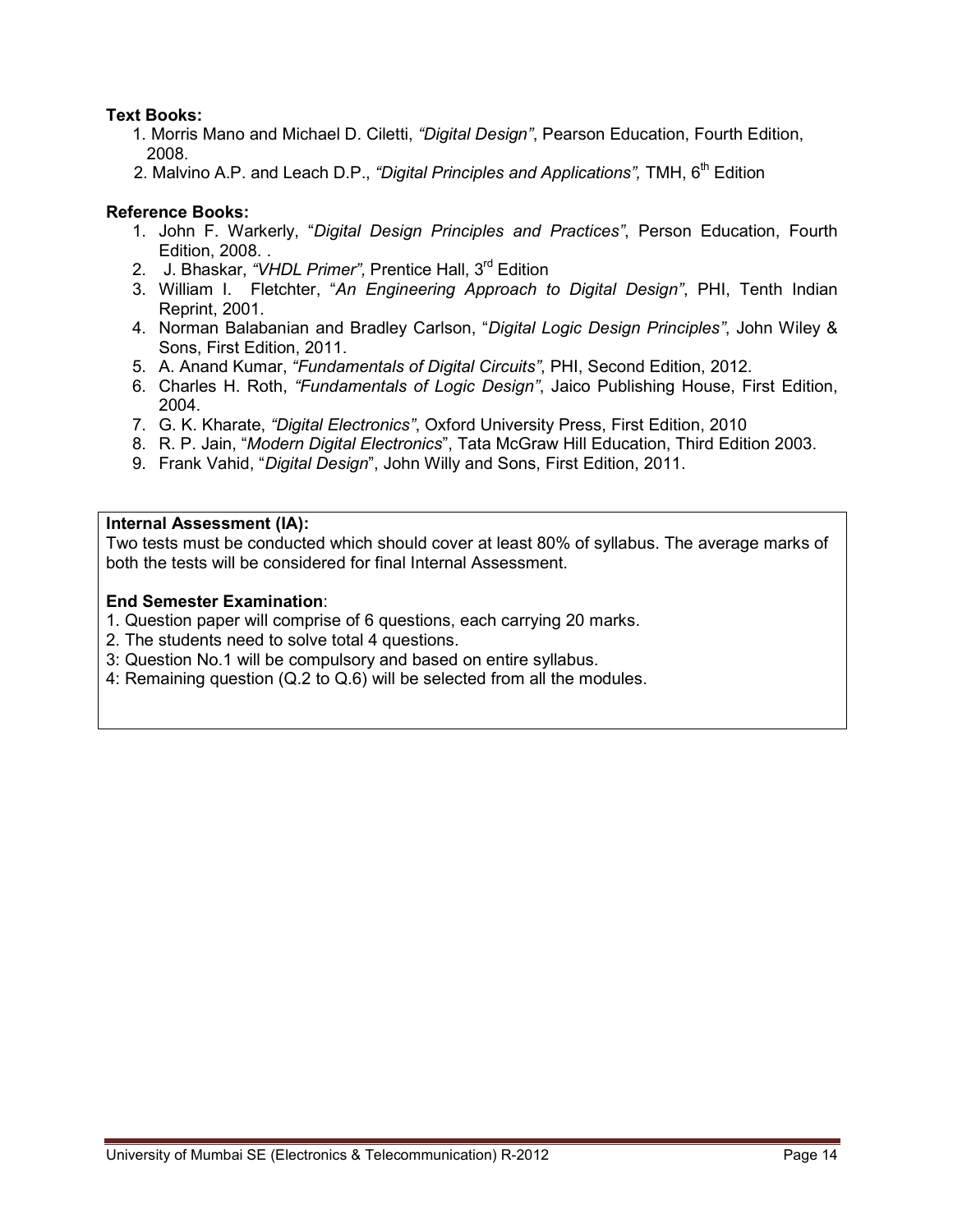| <b>Subject</b><br>Code | <b>Subject</b><br><b>Name</b>         |        | <b>Teaching Scheme (Hrs.)</b> |                 | <b>Credits Assigned</b> |     |                 |              |  |
|------------------------|---------------------------------------|--------|-------------------------------|-----------------|-------------------------|-----|-----------------|--------------|--|
|                        |                                       | Theory | <b>Practical</b>              | <b>Tutorial</b> | <b>Theory</b>           | TW  | <b>Tutorial</b> | <b>Total</b> |  |
| <b>ETC 304</b>         | Circuits and<br>Transmission<br>Lines | 04     | $-$                           | $-$             | 04                      | $-$ | $-$             | 04           |  |

| <b>Subject</b> | <b>Subject</b> |      |                 | <b>Examination Scheme</b>  |             |             |                  |      |              |
|----------------|----------------|------|-----------------|----------------------------|-------------|-------------|------------------|------|--------------|
| Code           | <b>Name</b>    |      |                 | <b>Theory Marks</b>        |             | Term        | <b>Practical</b> | Oral | <b>Total</b> |
|                |                |      |                 | <b>Internal assessment</b> | End Sem.    | <b>Work</b> |                  |      |              |
|                |                | Test | Test<br>Avg. of |                            | <b>Exam</b> |             |                  |      |              |
|                |                |      | 2               | 2 Tests                    |             |             |                  |      |              |
| <b>ETC</b>     | Circuits and   | 20   | 20              | 20                         | 80          | --          | $- -$            | --   | 100          |
| 304            | Transmission   |      |                 |                            |             |             |                  |      |              |
|                | Lines          |      |                 |                            |             |             |                  |      |              |

# **Course pre-requisite:**

FEC 105: Basic electrical and electronics engineering

Partial fraction expansion, matrices, determinants calculus and differential equations,

#### **Course objectives:**

- To analyze and synthesize circuits and to become familiar with the propagation of signals through transmission lines.
- To analyze the circuits in time and frequency domain
- To study network functions, inter relationship among various circuit parameters, solve more complex network using these parameters.

#### **Course outcomes:**

- Through test, laboratory exercises and home assignment, students will be able to apply their knowledge in solving complex circuits.
- Students will be able to evaluate the time and frequency response which is useful in understanding behavior of electronic circuits and control system.
- Student will able to understand how the information in terms of voltage and current is transmitted through the transmission lines and importance of matching.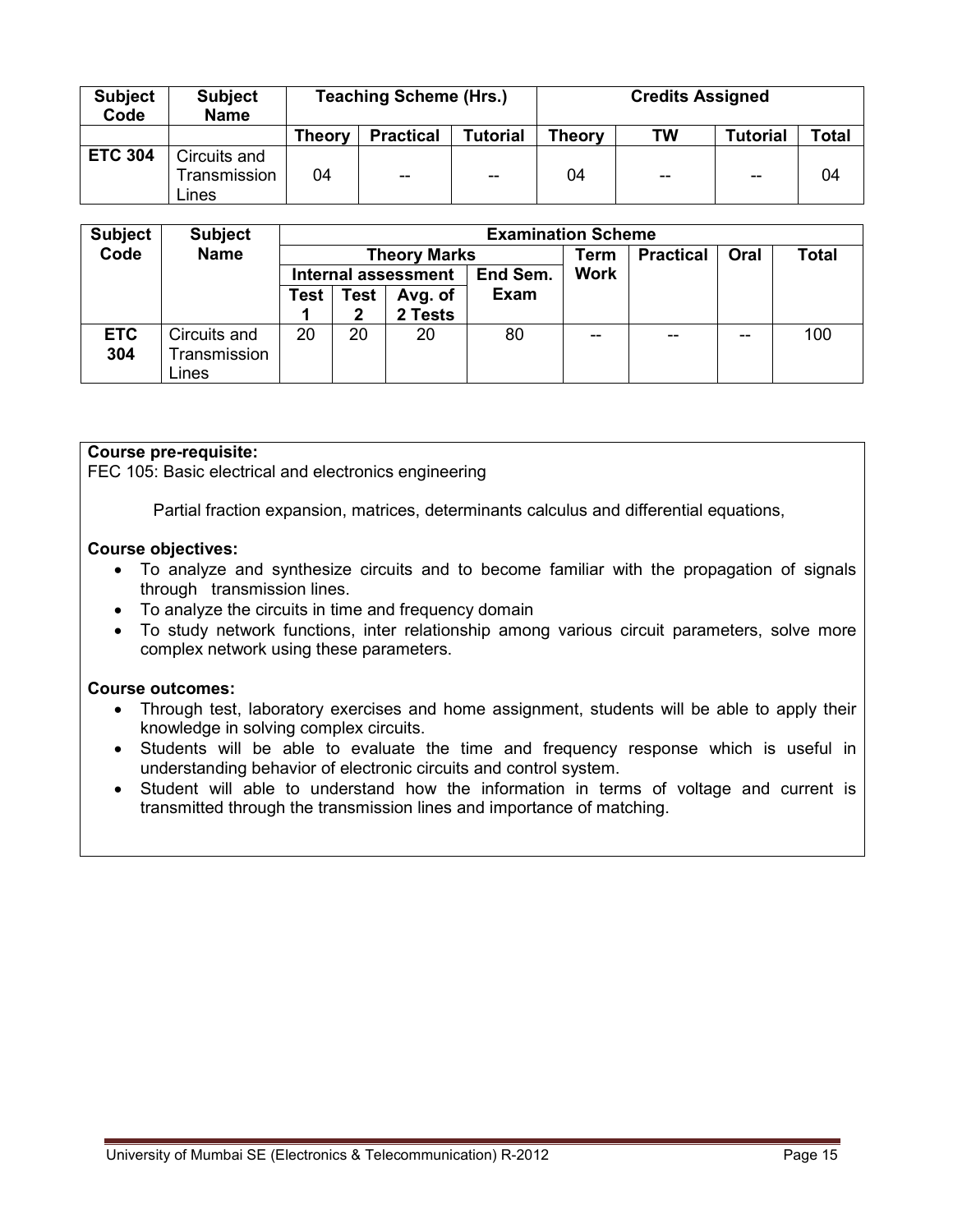| <b>Module</b><br>No. | Unit<br>No. | <b>Topics</b>                                                                                                                                                                                                                                                                                                                                                                                          | Hrs. |
|----------------------|-------------|--------------------------------------------------------------------------------------------------------------------------------------------------------------------------------------------------------------------------------------------------------------------------------------------------------------------------------------------------------------------------------------------------------|------|
| 1.0                  |             | <b>Electrical circuit analysis</b>                                                                                                                                                                                                                                                                                                                                                                     | 12   |
|                      | 1.1         | Analysis of DC circuits: Analysis of circuits with and without controlled<br>sources using generalized loop and node matrix methods and Source<br>Transformation, Superposition, Thevenin, Norton, Millman theorems                                                                                                                                                                                    |      |
|                      | $1.2$       | Magnetic circuits: Self and mutual inductances, coefficient of coupling, dot<br>convention, equivalent circuit, solution using loop analysis                                                                                                                                                                                                                                                           |      |
|                      | 1.3         | Tuned coupled Circuits: Analysis of tuned coupled circuits                                                                                                                                                                                                                                                                                                                                             |      |
| 2.0                  |             | Time and frequency domain analysis                                                                                                                                                                                                                                                                                                                                                                     | 10   |
|                      | 2.1         | Time domain analysis of R-L and R-C circuits: Forced and natural<br>response, time constant, initial and final values<br>Solution using first order equation for standard input signals: Transient<br>and steady state time response, solution using universal formula                                                                                                                                 |      |
|                      | 2.2         | Time domain analysis of R-L-C Circuits: Forced and natural response,<br>effect of damping<br>Solution using second order equation for standard input signals:<br>transient and steady state time response                                                                                                                                                                                              |      |
|                      | 2.3         | Frequency domain analysis of RLC Circuits: S-domain representation,<br>applications of Laplace Transform in solving electrical networks, driving point<br>and transfer Function, Poles and Zeros, calculation of residues by analytical<br>and graphical method, analysis of ladder and lattice network<br>Response to standard signals: Transient and steady state time response of<br>R-L-C circuits |      |
| 3.0                  |             | <b>Synthesis of RLC circuits</b>                                                                                                                                                                                                                                                                                                                                                                       | 10   |
|                      | 3.1         | Positive real functions: Concept of positive real function, testing for Hurwitz<br>polynomials, testing for necessary and sufficient conditions for positive real<br>functions                                                                                                                                                                                                                         |      |
|                      | 3.2         | Synthesis of RC, RL, LC and RLC circuits: Properties and synthesis of RC,<br>RL, LC driving point functions                                                                                                                                                                                                                                                                                            |      |
| 4.0                  |             | Two port circuits                                                                                                                                                                                                                                                                                                                                                                                      | 10   |
|                      | 4.1         | Parameters: Open circuits, short circuit, transmission and hybrid parameters,<br>relationship among parameters, reciprocity and symmetry conditions.                                                                                                                                                                                                                                                   |      |
|                      | 4.2         | Interconnections of two-port circuits, $T < T$ representation.                                                                                                                                                                                                                                                                                                                                         |      |
|                      | 4.3         | Terminated two-port circuits.                                                                                                                                                                                                                                                                                                                                                                          |      |
| 5.0                  |             | Radio frequency transmission lines                                                                                                                                                                                                                                                                                                                                                                     | 10   |
|                      | 5.1<br>5.2  | Transmission Line Representation: T and JI representations, terminated<br>transmission line, infinite line<br>Parameters of radio frequency lines: Propagation constant, attenuation                                                                                                                                                                                                                   |      |
|                      |             | constant, phase constant, group velocity, input impedance, characteristic<br>impedance, reflection coefficient, standing wave ratio, VSWR, ISWR, S-<br>parameters                                                                                                                                                                                                                                      |      |
|                      | 5.3         | Smith Chart: Impedance locus diagram, impedance matching                                                                                                                                                                                                                                                                                                                                               |      |
|                      |             | <b>Total</b>                                                                                                                                                                                                                                                                                                                                                                                           | 52   |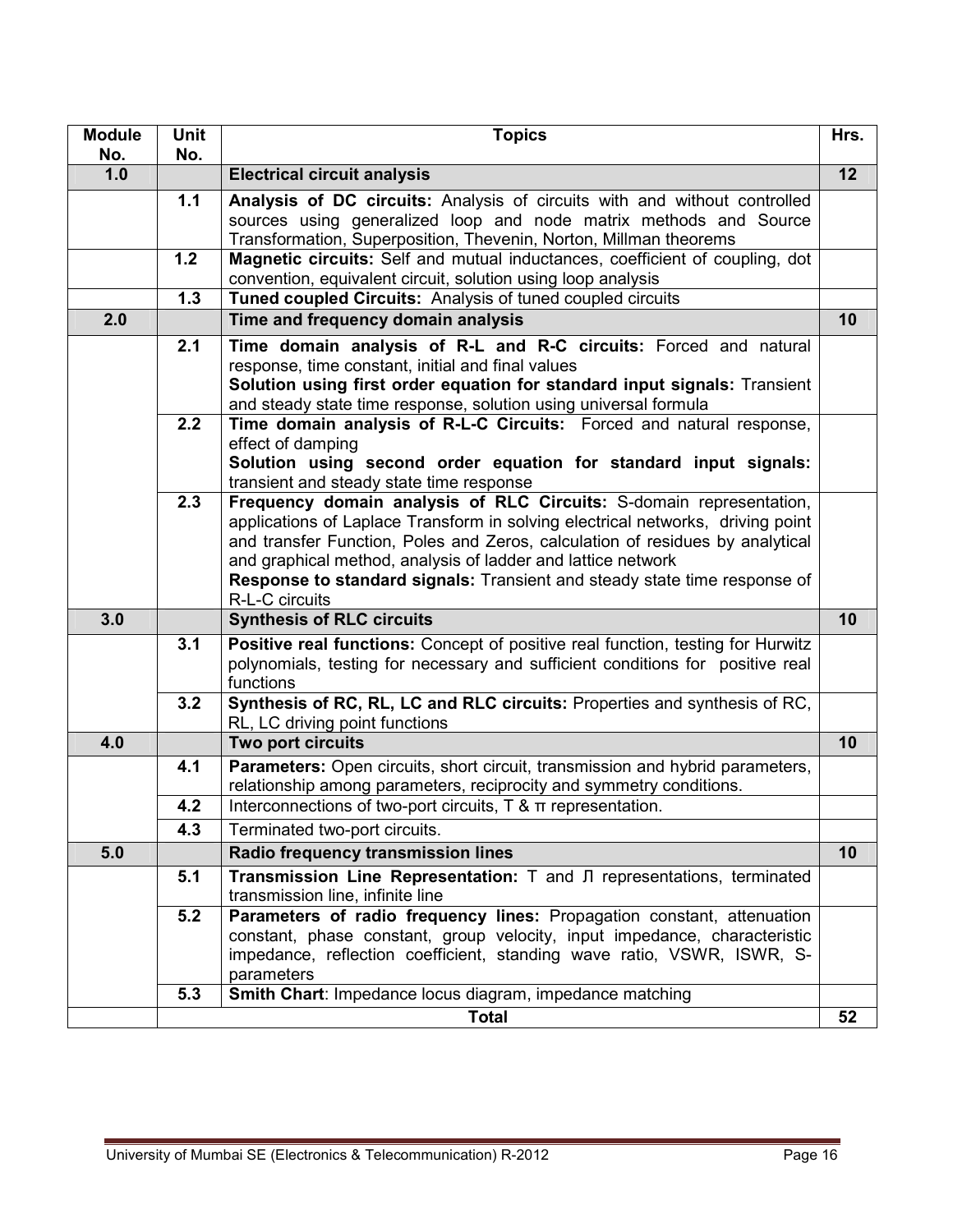# **Text Books**

- 1. Franklin F Kuo, *"Network Analysis and Synthesis",* Wiley Toppan, 2nd.ed. 1966
- 2. W L Everitt and G E Anner, *"Communication Engineering",* Mc-GrawHill, New York, 3rd Edition, 1956

#### **Reference Books**

- 1. M E Van Valkenburg, "Network Analysis", Prentice-Hall of India Pvt Ltd, New Delhi, 26<sup>th</sup> Indian Reprint, 2000
- 2. K V V Murty and M S Kamth*, "Basic Circuit Analysis",* Jaico Publishing house, London
- 3. A Chakrabarti*, "Circuit Theory",* Dhanpat Rai & Co., Delhi, 6h Edition

# **Internal Assessment (IA):**

Two tests must be conducted which should cover at least 80% of syllabus. The average marks of both the test will be considered for final Internal Assessment.

- 1. Question paper will comprise of 6 questions, each carrying 20 marks.
- 2. The students need to solve total 4 questions.
- 3: Question No.1 will be compulsory and based on entire syllabus.
- 4: Remaining question (Q.2 to Q.6) will be selected from all the modules.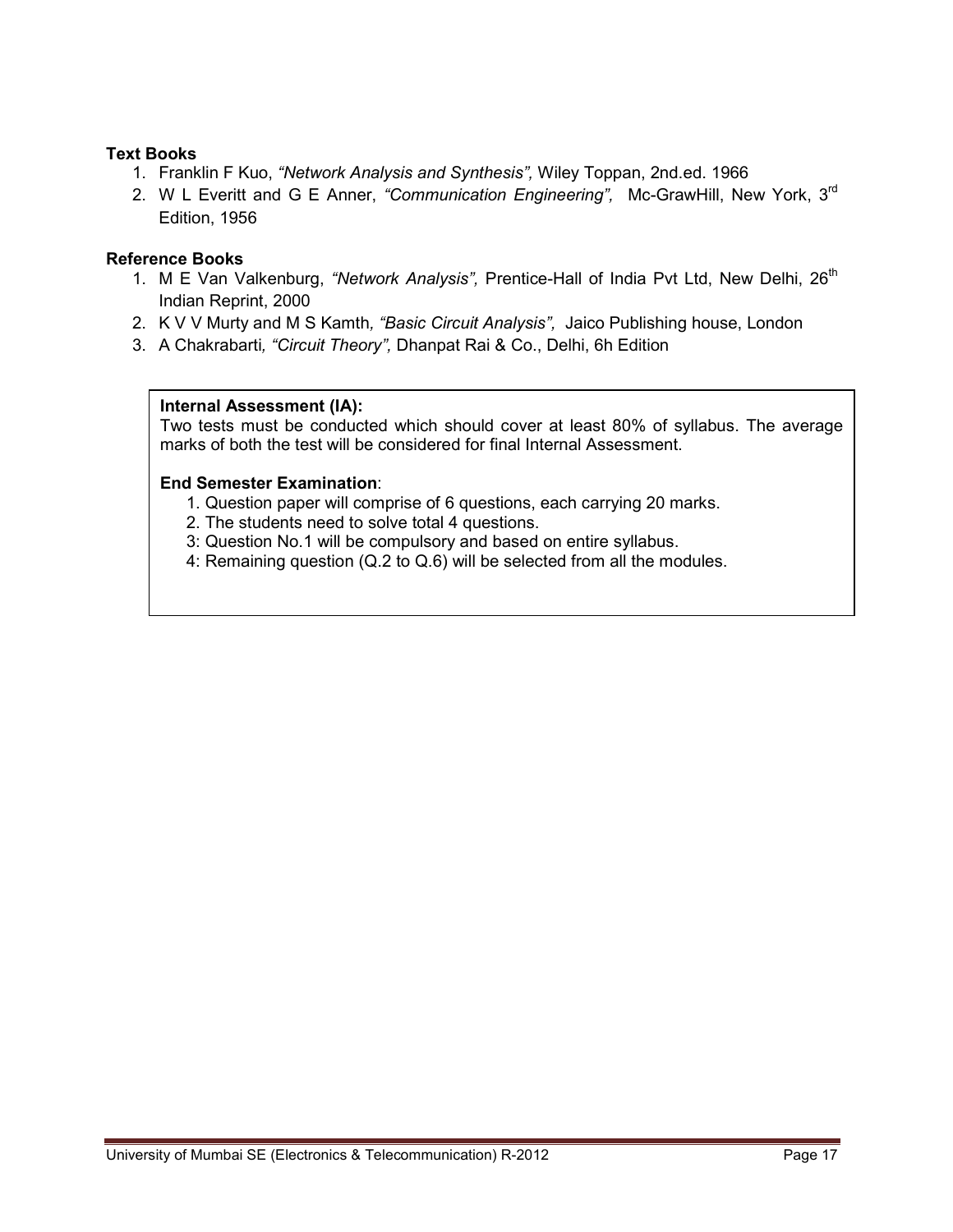| <b>Subject</b><br>Code | <b>Subject Name</b>                              |        | <b>Teaching Scheme (Hrs.)</b> |                 | <b>Credits Assigned</b> |     |                 |       |  |
|------------------------|--------------------------------------------------|--------|-------------------------------|-----------------|-------------------------|-----|-----------------|-------|--|
|                        |                                                  | Theorv | <b>Practical</b>              | <b>Tutorial</b> | Theory                  | TW  | <b>Tutorial</b> | Total |  |
| <b>ETC</b><br>305      | Electronic<br>Instruments<br>and<br>Measurements | 04     | $- -$                         | $- -$           | 04                      | $-$ | $- -$           | 04    |  |

| <b>Subject</b> | <b>Subject Name</b>                     |      | <b>Examination Scheme</b> |                            |             |      |                  |      |              |
|----------------|-----------------------------------------|------|---------------------------|----------------------------|-------------|------|------------------|------|--------------|
| Code           |                                         |      |                           | <b>Theory Marks</b>        |             | Term | <b>Practical</b> | Oral | <b>Total</b> |
|                |                                         |      |                           | <b>Internal assessment</b> | <b>End</b>  | Work | and oral         |      |              |
|                |                                         | Test | Test                      | Avg. Of                    | Sem.        |      |                  |      |              |
|                |                                         |      | 2                         | Test 1                     | <b>Exam</b> |      |                  |      |              |
|                |                                         |      |                           | and Test                   |             |      |                  |      |              |
|                |                                         |      |                           | 2                          |             |      |                  |      |              |
| <b>ETC 305</b> | Electronic<br><b>Instruments</b><br>and | 20   | 20                        | 20                         | 80          | --   | --               | --   | 100          |
|                | <b>Measurements</b>                     |      |                           |                            |             |      |                  |      |              |

# **Pre-requisites:**

• Students are expected to have basic knowledge of analog and digital electronics

# **Course objectives:**

- To understand basic functions and principle of working of sensors and components used in Electronic Measurement
- To understand principles of advanced electronic instruments and application in measurement of electronics parameters

#### **Course outcomes:**

- Students will learn measurement of physical parameters using various transducers and working of sensors.
- They will become familiar with basics of instruments and details of operation of measuring instruments and their applications.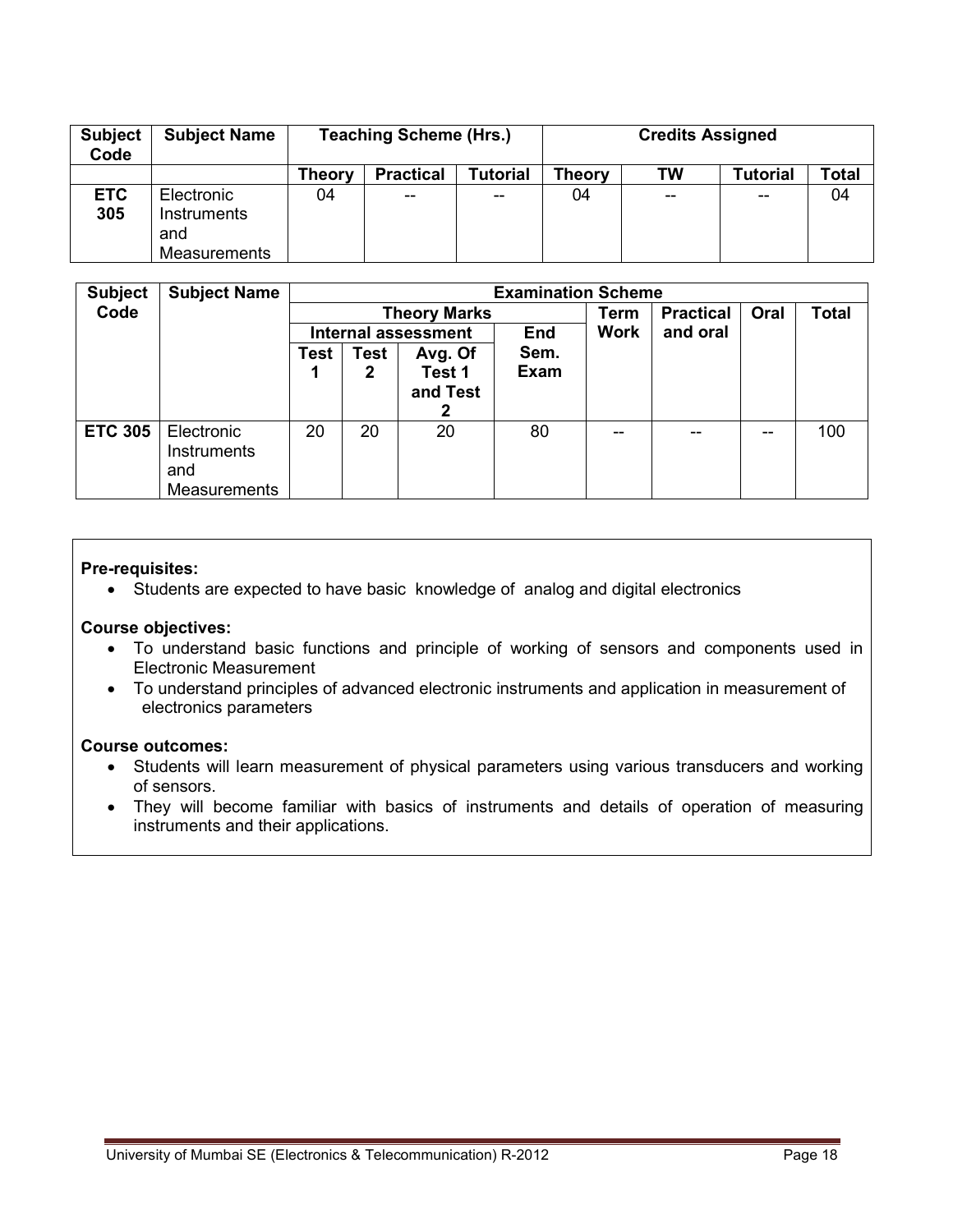| <b>Module</b> | <b>Unit</b> | <b>Topics</b>                                                                                                                                                                                                                                                                                                              | Hrs. |
|---------------|-------------|----------------------------------------------------------------------------------------------------------------------------------------------------------------------------------------------------------------------------------------------------------------------------------------------------------------------------|------|
| No.           | No.         |                                                                                                                                                                                                                                                                                                                            |      |
| 1.0           |             | <b>Principals of measurement</b>                                                                                                                                                                                                                                                                                           | 06   |
|               | 1.1         | Introduction to basic instruments: Components of generalized measurement<br>system, applications of instrument systems, static and dynamic characteristics of<br>instruments, concepts of accuracy, precision, linearity, sensitivity, resolution,<br>hysteresis, calibration                                              |      |
|               | 1,2         | Errors in measurement: Errors in measurement, classification of errors, remedies<br>to eliminate errors                                                                                                                                                                                                                    |      |
| 2.0           |             | <b>Sensors and transducers</b>                                                                                                                                                                                                                                                                                             | 12   |
|               | 2.1         | <b>Basics of sensors and transducers:</b> Active and passive transducers,<br>characteristics and selection criteria of transducers, working principle of Eddy-<br>current sensors, Pizoelectric transducers, photoelectric and photo voltaic sensors,<br>capacitive sensors                                                |      |
|               | 2.2         | Displacement and pressure: Potentiometers, pressure gauges, Linear Variable<br>Differential Transformers (LVDT) for measurement of pressure and displacement,<br>strain gauges                                                                                                                                             |      |
|               | 2.3         | Temperature transducers: Resistance Temperature Detectors (RTD), thermistors,<br>and thermocouples, their ranges and applications                                                                                                                                                                                          |      |
| 3.0           |             | <b>Testing and measuring Instruments</b>                                                                                                                                                                                                                                                                                   | 10   |
|               | 3.1         | Analog multi-meter: Multi-range measurement of voltage, current and resistance,<br>specifications                                                                                                                                                                                                                          |      |
|               | 3.2<br>3.3  | Measurement of resistance: Kellvin's double bridge, Wheatstone bridge,<br>and<br>Megaohm bridge<br>Measurement of inductance: Maxwell bridge and Hey bridge;<br>Measurement of capacitance: Schering bridge<br>Q-Meter: Operating principle and applications<br>Energy and power meters: Working of energy and power meter |      |
| 4.0           |             | <b>Data Acquisition and Digital Instruments</b>                                                                                                                                                                                                                                                                            | 10   |
|               | 4.1<br>4.2  | Data acquisition and converters: single channel, multichannel and PC based DAS<br>A/D and D/A converters: Types and specifications of A/D and D/A converters,<br>Significance of X <sup>1</sup> / <sub>2</sub> digit display<br>Digital multi-meter: Block diagram, multi range measurement of voltage, current            |      |
|               |             | and resistance, specifications                                                                                                                                                                                                                                                                                             |      |
| 5.0           |             | <b>Oscilloscopes</b>                                                                                                                                                                                                                                                                                                       | 08   |
|               | 5.1         | Cathode ray oscilloscope: Block diagram based Study of CRO, specifications,<br>controls, sweep modes, role of delay line, single- and dual-beam dual-trace CROs,<br>chop and alternate modes                                                                                                                               |      |
|               | 5.2         | Measurement using oscilloscope: measurement of voltage, frequency, rise time,<br>fall time and phase difference. Lissajous figures in detection of frequency and phase                                                                                                                                                     |      |
|               | 5.3         | Digital storage oscilloscope (DSO): Block diagram based study of DSO, study of<br>features like roll, refresh, storage mode and sampling rate; applications of DSO                                                                                                                                                         |      |
| 6.0           |             | <b>Signal analyzers</b>                                                                                                                                                                                                                                                                                                    | 06   |
|               | 6.1         | Wave analyzers: Introduction to harmonic, total harmonic distortion analyzer; block<br>diagram and applications of wave analyzers                                                                                                                                                                                          |      |
|               | 6.2         | Spectrum and network analyzers: Block diagram and applications                                                                                                                                                                                                                                                             |      |
|               |             | <b>Total</b>                                                                                                                                                                                                                                                                                                               | 52   |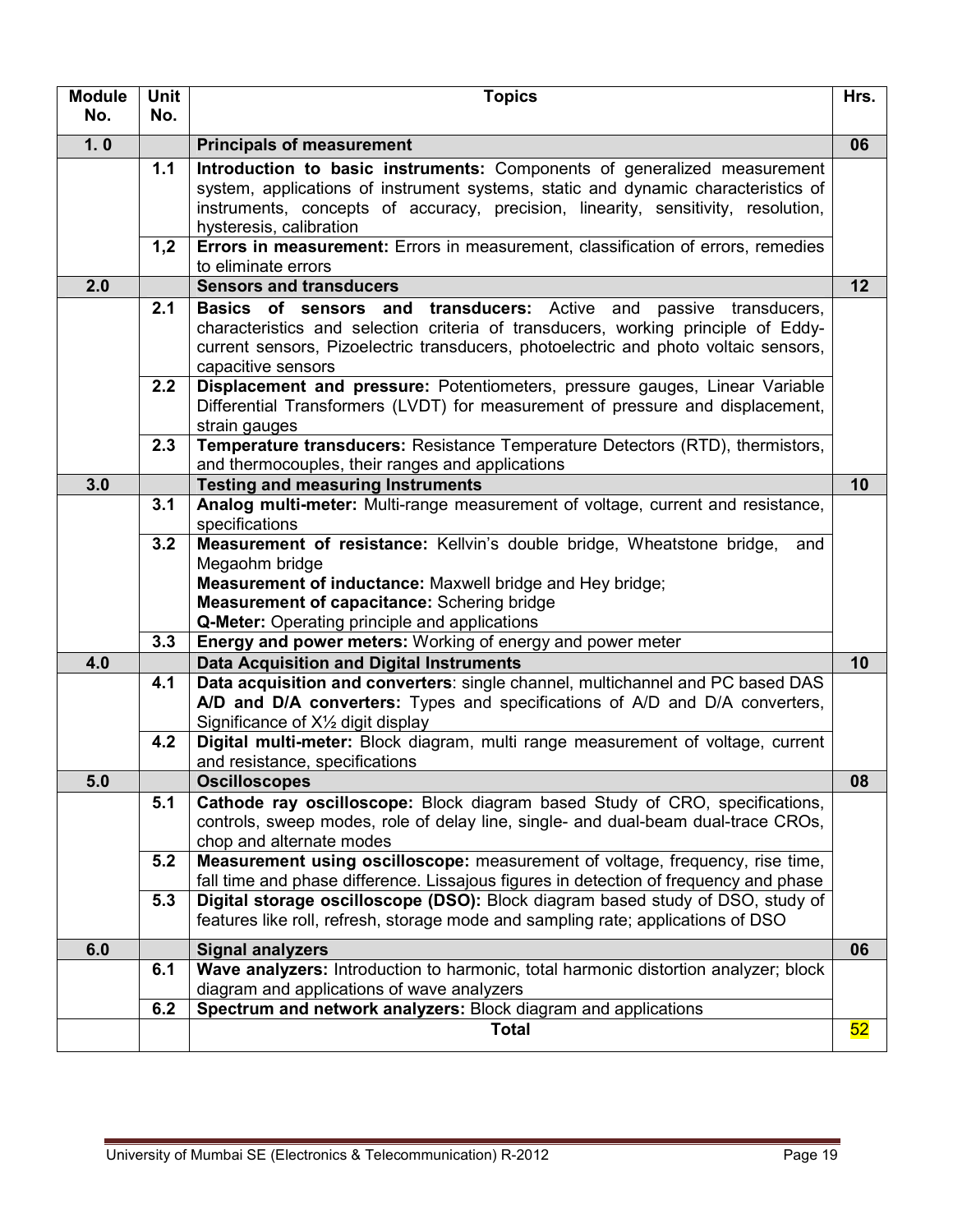# **Text Books**:

- 1. H. Oliver and J. M. Cage, "*Electronic Measurement and Instrumentation",* McGraw Hill, 3rd edition, 2008
- 2. C. S. Rangan, G.R. Sarma, and V.S.V. Mani, *"Instrumentation Devices and Systems",* Tata McGraw Hill,  $9<sup>th</sup>$  edition, 2007

# **Reference Books:**

- 1. T. S. Rathore, *"Digital Measurement Techniques",* Narosa Publishing House, New Delhi, 2<sup>nd</sup> Edition, 2003
- 2. W. Cooper and A. Helfric, "*Electronic Instrumentation and Measurement Techniques"*, PHI, 4th edition, 2009
- 3. H. S. Kalsi, *"Electronics Instrumentation"*, Tata Mcgraw Hill, 2<sup>nd</sup> Edition, 2009

# **Internal Assessment (IA):**

Two tests must be conducted which should cover at least 80% of syllabus. The average marks of both the test will be considered for final Internal Assessment.

- 1. Question paper will comprise of 6 questions, each carrying 20 marks.
- 2. The students need to solve total 4 questions.
- 3: Question No.1 will be compulsory and based on entire syllabus.
- 4: Remaining question (Q.2 to Q.6) will be selected from all the modules.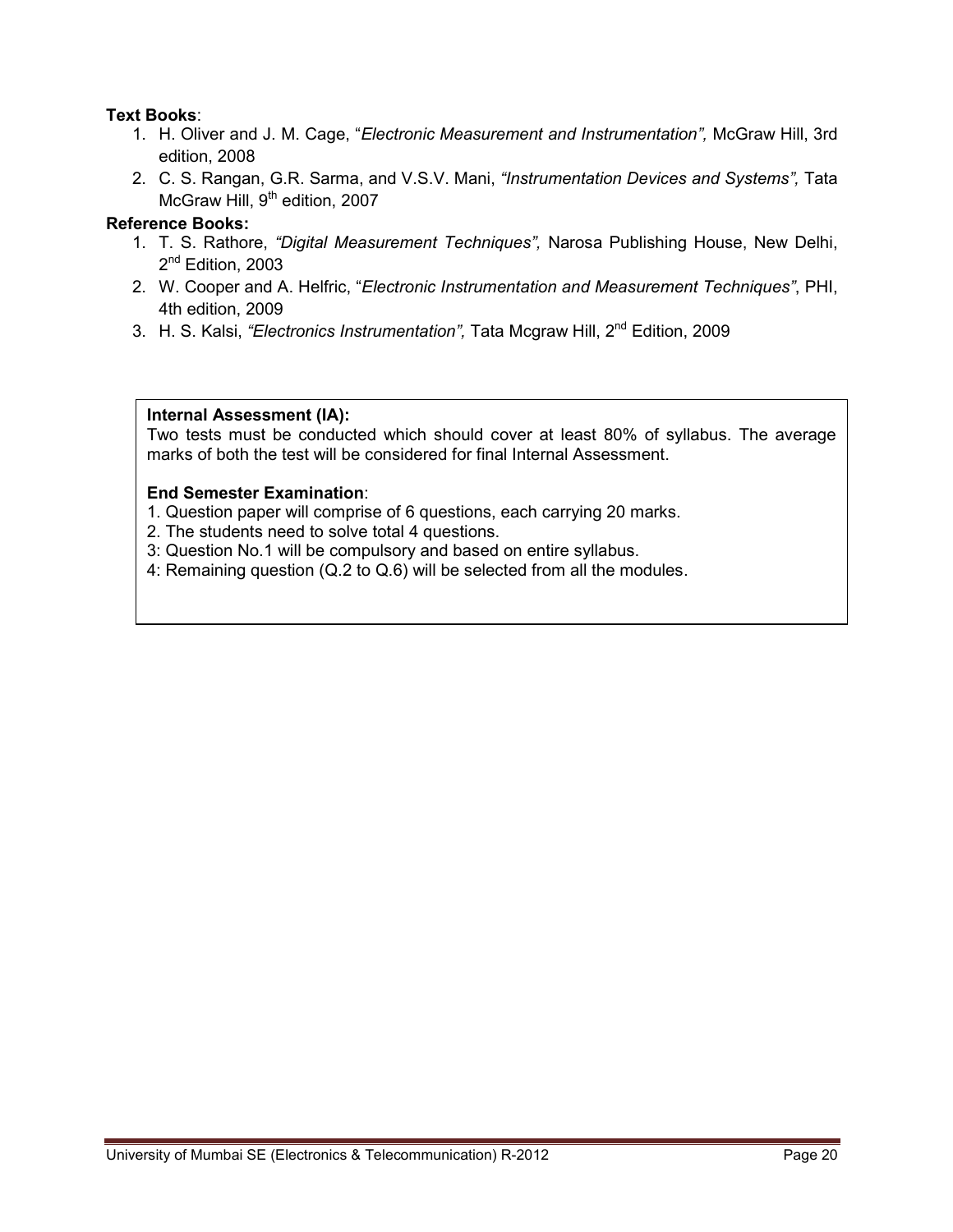| <b>Subject</b><br>Code | <b>Subject Name</b>                              |               | <b>Teaching Scheme (Hrs.)</b> |                 | <b>Credits Assigned</b> |                  |                 |       |  |
|------------------------|--------------------------------------------------|---------------|-------------------------------|-----------------|-------------------------|------------------|-----------------|-------|--|
|                        |                                                  | <b>Theory</b> | <b>Practical</b>              | <b>Tutorial</b> | <b>Theory</b>           | <b>Practical</b> | <b>Tutorial</b> | Total |  |
| <b>ETS 306</b>         | Object<br>Oriented<br>Programming<br>Methodology | $- -$         | --                            | --              | --                      | --               | --              | --    |  |

| <b>Subject</b> | <b>Subject</b> |      | <b>Examination Scheme</b> |                            |             |             |                  |      |              |  |  |
|----------------|----------------|------|---------------------------|----------------------------|-------------|-------------|------------------|------|--------------|--|--|
| Code           | <b>Name</b>    |      |                           | <b>Theory Marks</b>        |             | <b>Term</b> | <b>Practical</b> | Oral | <b>Total</b> |  |  |
|                |                |      |                           | <b>Internal assessment</b> | <b>Work</b> | and Oral    |                  |      |              |  |  |
|                |                | Test | Test                      | Avg. Of Test               | <b>Exam</b> |             |                  |      |              |  |  |
|                |                |      | $\mathbf 2$               | 1 and Test 2               |             |             |                  |      |              |  |  |
| <b>ETS 306</b> | Object         | --   | --                        |                            |             | --          |                  | --   |              |  |  |
|                | Oriented       |      |                           |                            |             |             |                  |      |              |  |  |
|                | Programming    |      |                           |                            |             |             |                  |      |              |  |  |
|                | Methodology    |      |                           |                            |             |             |                  |      |              |  |  |
|                |                |      |                           |                            |             |             |                  |      |              |  |  |

# **Pre-requisites:**

Course in Structured Programming Approach/ Any Programming Language

# **Course Objectives:**

- To understand the concept of Object Oriented Programming
- To help student to understand use of programming language such as JAVA to resolve problems.
- To impart problems understanding, analyzing skills in order to formulate Algorithms.
- To provide knowledge about JAVA fundamentals: data types, variables, keywords and control structures.
- To understand methods, arrays, inheritance, Interface, package and multithreading and concept of Applet.

#### **Course Outcomes:**

- Students will be able to code a program using JAVA constructs.
- Given an algorithm a student will be able to formulate a program that correctly implements the algorithm.
- Students will be able to generate different patterns and flows using control structures and use recursion in their programs.
- Students will be able to use thread methods, thread exceptions and thread priority.
- Students will implement method overloading in their code.
- Students will be able to demonstrate reusability with the help of inheritance.
- Students will be able to make more efficient programs.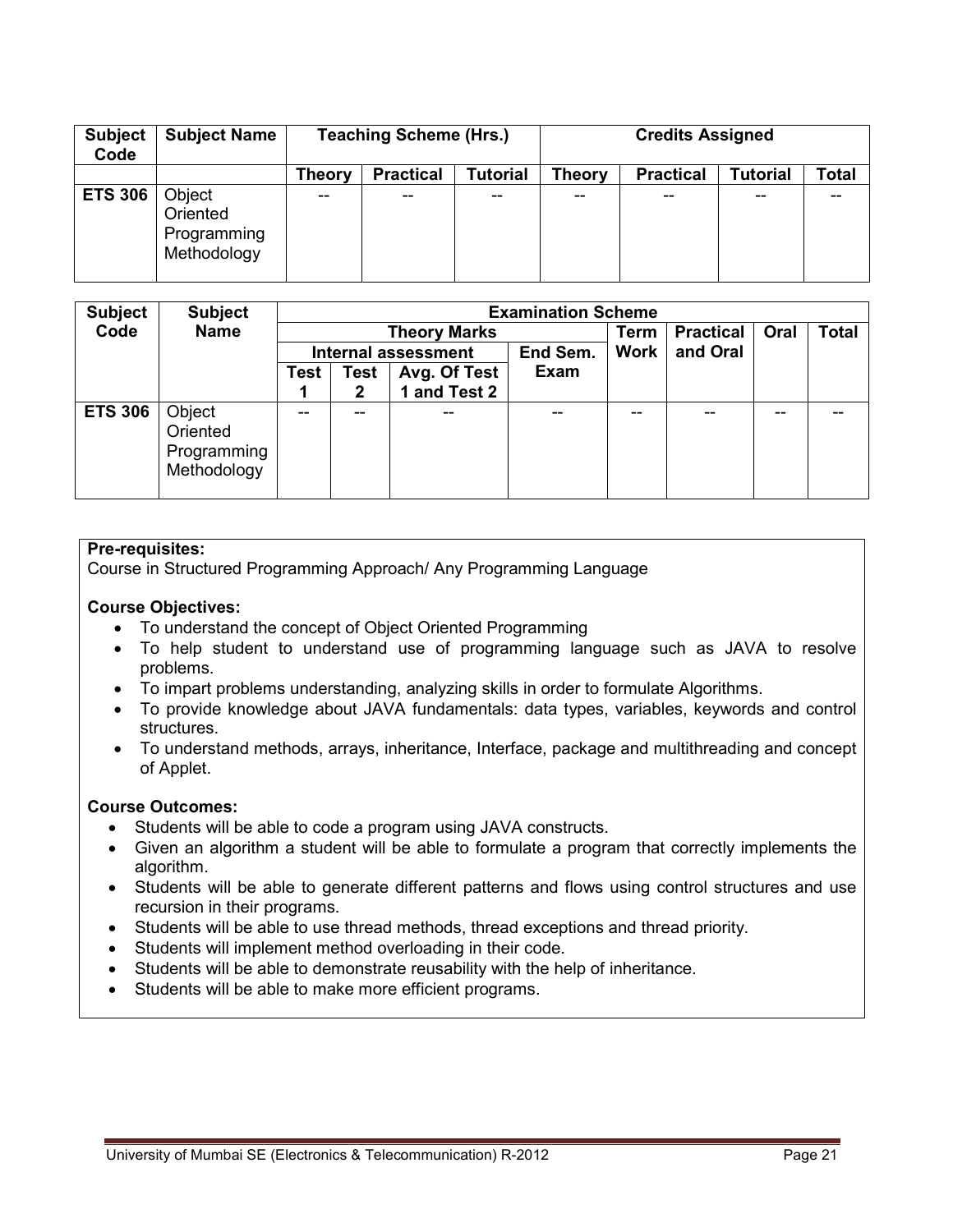| <b>Module</b><br>No.    | Unit | <b>Topic</b>                                                         | Hrs.                    |  |  |  |  |  |  |  |
|-------------------------|------|----------------------------------------------------------------------|-------------------------|--|--|--|--|--|--|--|
| 1                       | No.  | Fundamental concepts of object oriented programming                  |                         |  |  |  |  |  |  |  |
|                         | 1.1  | Overview of programming                                              | $\overline{\mathbf{4}}$ |  |  |  |  |  |  |  |
|                         | 1.2  | Introduction to the principles of object-oriented programming:       |                         |  |  |  |  |  |  |  |
|                         |      | classes, objects, messages, abstraction, encapsulation, inheritance, |                         |  |  |  |  |  |  |  |
|                         |      | polymorphism, exception handling, and object-oriented containers     |                         |  |  |  |  |  |  |  |
|                         | 1.3  | Differences and similarity between C++ and JAVA                      |                         |  |  |  |  |  |  |  |
| $\overline{2}$          |      | <b>Fundamental of Java programming</b>                               | 4                       |  |  |  |  |  |  |  |
|                         | 2.1  | Features of Java                                                     |                         |  |  |  |  |  |  |  |
|                         | 2.2  | <b>JDK Environment &amp; tools</b>                                   |                         |  |  |  |  |  |  |  |
|                         | 2.3  | Structure of Java program                                            |                         |  |  |  |  |  |  |  |
|                         | 2.4  | Keywords, data types, variables, operators, expressions              |                         |  |  |  |  |  |  |  |
|                         | 2.5  | Decision making, looping, type casting                               |                         |  |  |  |  |  |  |  |
|                         | 2.6  | Input output using scanner class                                     |                         |  |  |  |  |  |  |  |
| $\overline{\mathbf{3}}$ |      | <b>Classes and objects</b>                                           | $6\phantom{1}$          |  |  |  |  |  |  |  |
|                         | 3.1  | Creating classes and objects                                         |                         |  |  |  |  |  |  |  |
|                         | 3.2  | Memory allocation for objects                                        |                         |  |  |  |  |  |  |  |
|                         | 3.3  | Passing parameters to Methods                                        |                         |  |  |  |  |  |  |  |
|                         | 3.4  | Returning parameters                                                 |                         |  |  |  |  |  |  |  |
|                         | 3.5  | Method overloading                                                   |                         |  |  |  |  |  |  |  |
|                         | 3.6  | Constructor and finalize                                             |                         |  |  |  |  |  |  |  |
|                         | 3.7  | Arrays: Creating an array                                            |                         |  |  |  |  |  |  |  |
|                         | 3.8  | Types of array: One dimensional arrays, Two Dimensional array,       |                         |  |  |  |  |  |  |  |
|                         |      | string                                                               |                         |  |  |  |  |  |  |  |
| $\overline{\mathbf{4}}$ |      | Inheritance, interface and package                                   | 6                       |  |  |  |  |  |  |  |
|                         | 4.1  | Types of inheritance: Single, multilevel, hierarchical               |                         |  |  |  |  |  |  |  |
|                         | 4.2  | Method overriding, super keyword, final keyword, abstract class      |                         |  |  |  |  |  |  |  |
|                         | 4.3  | Interface                                                            |                         |  |  |  |  |  |  |  |
|                         | 4.4  | Packages                                                             |                         |  |  |  |  |  |  |  |
| 5                       |      | <b>Multithreading</b>                                                | 4                       |  |  |  |  |  |  |  |
|                         | 5.1  | Life cycle of thread                                                 |                         |  |  |  |  |  |  |  |
|                         | 5.2  | Methods                                                              |                         |  |  |  |  |  |  |  |
|                         | 5.3  | Priority in multithreading                                           |                         |  |  |  |  |  |  |  |
| $6\phantom{1}$          |      | <b>Applet</b>                                                        | $\overline{2}$          |  |  |  |  |  |  |  |
|                         | 6.1  | Applet life cycle                                                    |                         |  |  |  |  |  |  |  |
|                         | 6.2  | Creating applet                                                      |                         |  |  |  |  |  |  |  |
|                         | 6.3  | Applet tag                                                           |                         |  |  |  |  |  |  |  |
|                         |      | <b>Total</b>                                                         | 26                      |  |  |  |  |  |  |  |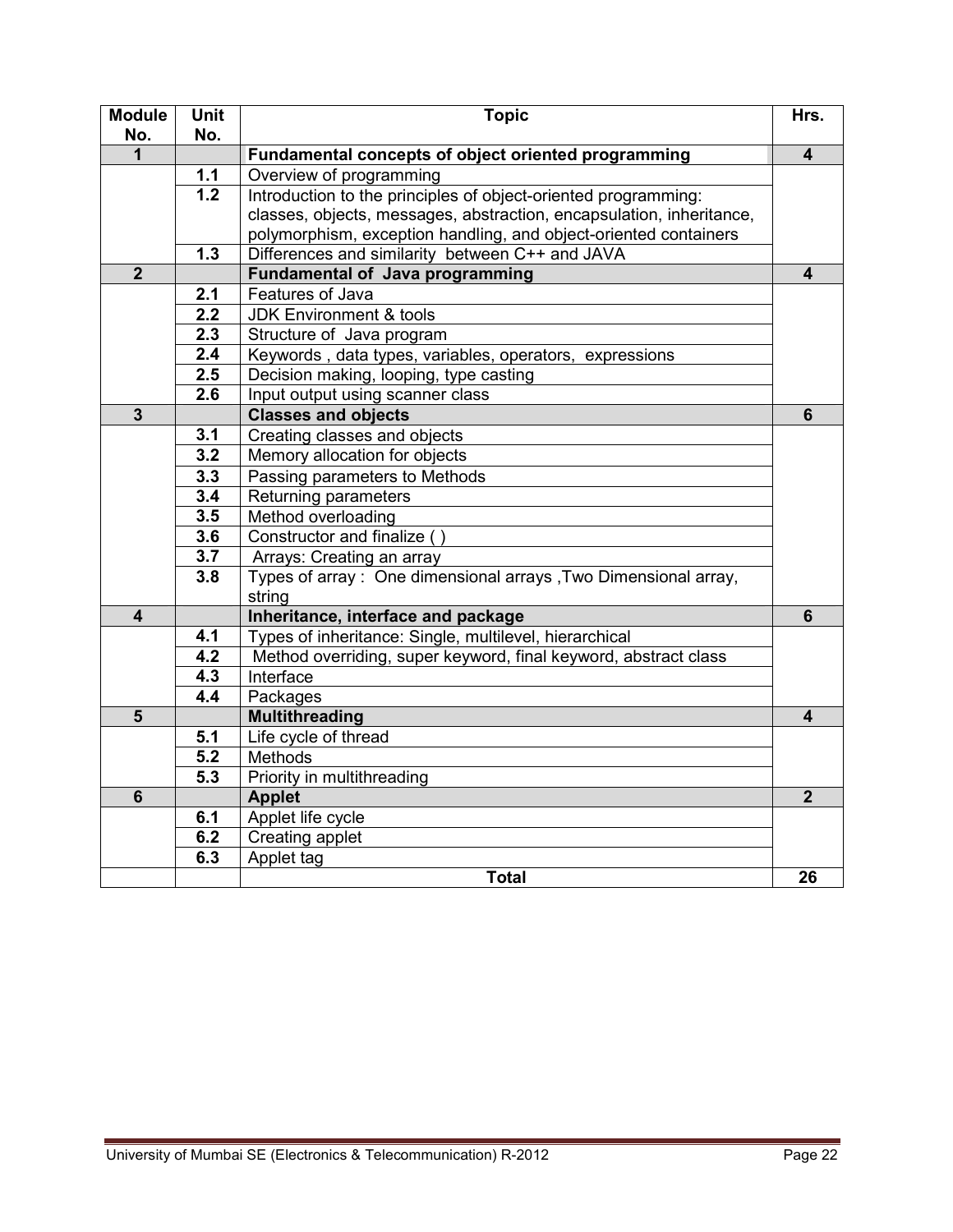# **Text Books:**

- 1. Rajkumar Buyya, "*Object-oriented programming with JAVA"*, Mcgraw Hill
- 2. E Balgurusamy, *"Programming with JAVA",* Tata McGraw Hill

# **Reference Books:**

- 1. Herbert Schildt, *"The Complete Reference JAVA",* Tata McGraw Hill
- 2. Barry Holmes and Daniel T. Joyce, *"Object Oriented Programming with Java",* Jones & Bartlett Learning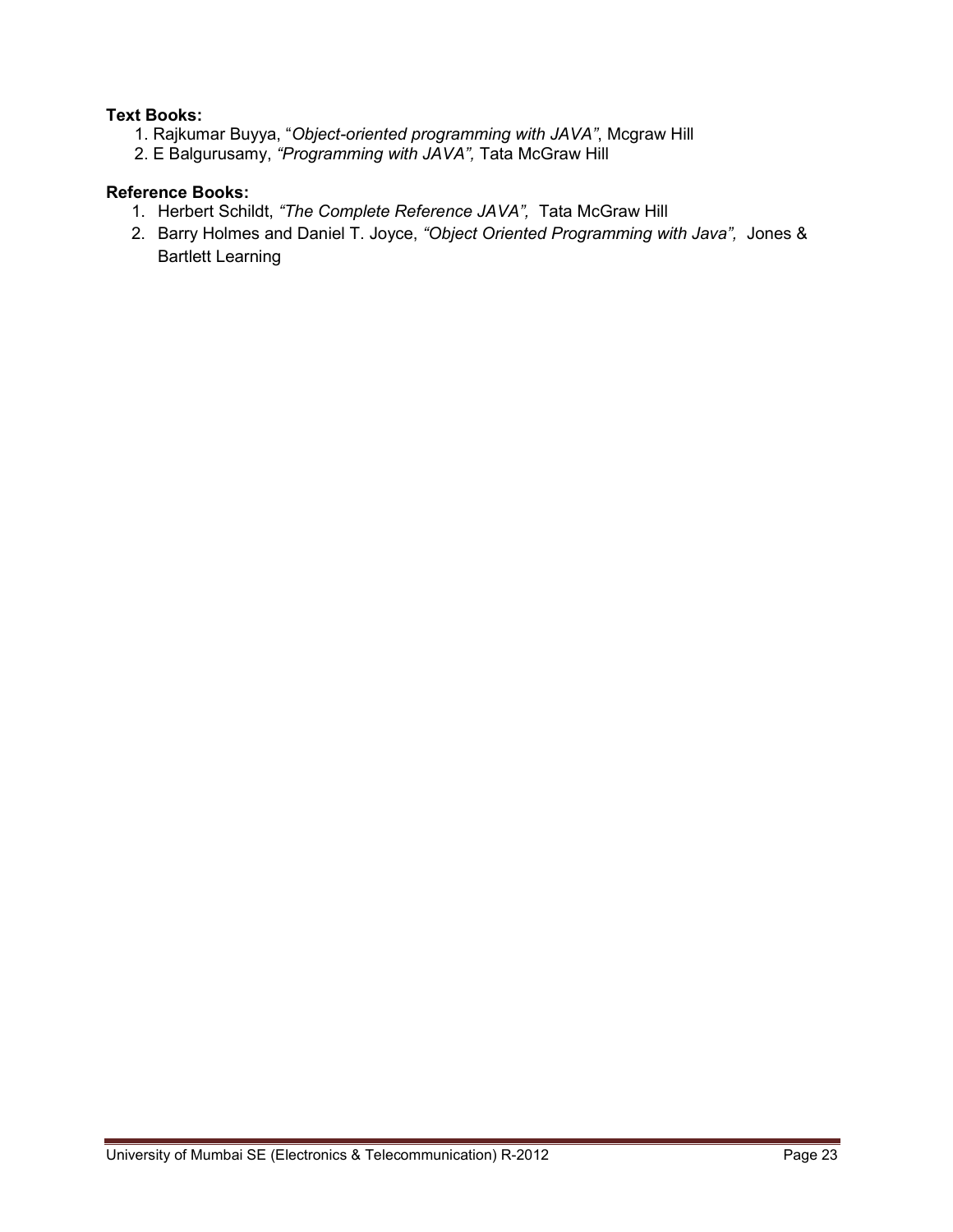| <b>Subject</b><br>Code | <b>Subject</b><br><b>Name</b> |        | <b>Teaching Scheme (Hrs.)</b> |                 | <b>Credits Assigned</b> |    |                 |       |  |
|------------------------|-------------------------------|--------|-------------------------------|-----------------|-------------------------|----|-----------------|-------|--|
|                        |                               | Theory | <b>Practical</b>              | <b>Tutorial</b> | Theory                  | TW | <b>Tutorial</b> | Total |  |
| <b>ETL 301</b>         | Analog                        | --     | 02                            | $- -$           | $- -$                   | 01 | $- -$           | 01    |  |
|                        | Electronics I                 |        |                               |                 |                         |    |                 |       |  |
|                        | Laboratory                    |        |                               |                 |                         |    |                 |       |  |

| <b>Subject</b>    | <b>Subject</b>                        |      |                                        |                                    | <b>Examination Scheme</b> |             |                  |      |              |  |  |
|-------------------|---------------------------------------|------|----------------------------------------|------------------------------------|---------------------------|-------------|------------------|------|--------------|--|--|
| Code              | <b>Name</b>                           |      | <b>Theory Marks</b>                    |                                    |                           |             | <b>Practical</b> | Oral | <b>Total</b> |  |  |
|                   |                                       |      | End Sem.<br><b>Internal assessment</b> |                                    |                           | <b>Work</b> | and              |      |              |  |  |
|                   |                                       | Test | <b>Test</b><br>2                       | Avg. Of<br>Test 1<br>and Test<br>2 | <b>Exam</b>               |             | Oral             |      |              |  |  |
| <b>ETL</b><br>301 | Analog<br>Electronics I<br>Laboratory |      | --                                     |                                    | --                        | 25          | 25               |      | 50           |  |  |

At least **10** experiments covering entire syllabus should be set to have well predefined inference and conclusion. Computation/simulation based experiments are also encouraged. The experiments should be students' centric and attempt should be made to make experiments more meaningful, interesting and innovative.

Term work assessment must be based on the overall performance of the student with every experiment graded from time to time. The grades will be converted to marks as per '**credit and grading'** system manual and should be added and averaged. Based on the above scheme grading and term work assessment should be done.

# **The practical and oral examination will be based on entire syllabus.**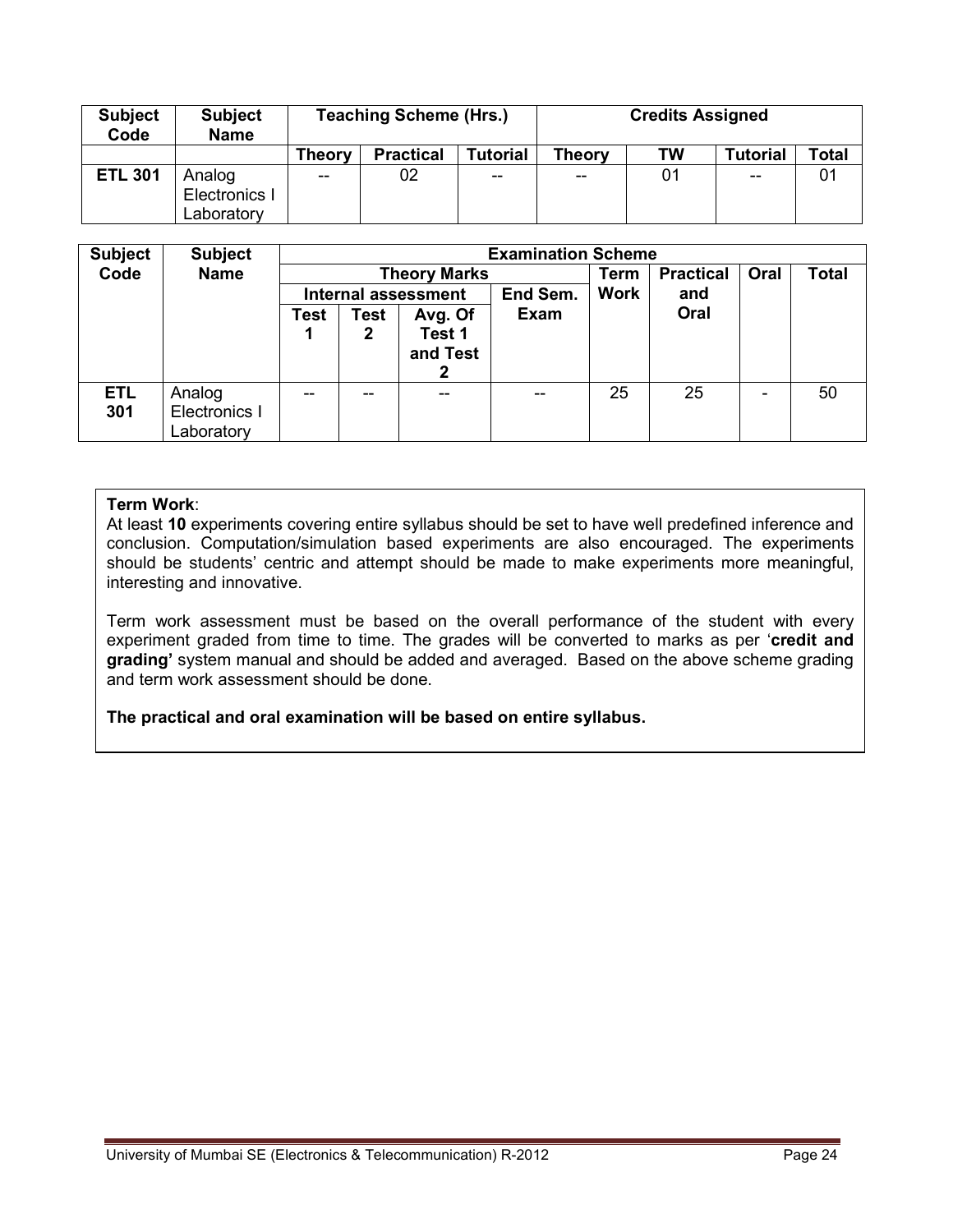| <b>Subject</b><br>Code | <b>Subject</b><br><b>Name</b> |                   | <b>Teaching Scheme (Hrs)</b> |                 | <b>Credits Assigned</b> |    |                 |                |  |
|------------------------|-------------------------------|-------------------|------------------------------|-----------------|-------------------------|----|-----------------|----------------|--|
|                        |                               | Theorv            | <b>Practical</b>             | <b>Tutorial</b> | <b>Theory</b>           | TW | <b>Tutorial</b> | <b>Total</b>   |  |
| <b>ETL 302</b>         | Digital                       | $\hspace{0.05cm}$ | 02                           | $- -$           | $- -$                   | 01 | $-$             | 0 <sup>1</sup> |  |
|                        | Electronics                   |                   |                              |                 |                         |    |                 |                |  |
|                        | Laboratory                    |                   |                              |                 |                         |    |                 |                |  |

| <b>Subject</b> | <b>Subject</b>                              |      |                                   |                               |                     |      | <b>Examination Scheme</b> |      |              |  |  |  |
|----------------|---------------------------------------------|------|-----------------------------------|-------------------------------|---------------------|------|---------------------------|------|--------------|--|--|--|
| Code           | <b>Name</b>                                 |      |                                   | <b>Theory Marks</b>           |                     | Term | <b>Practical</b>          | Oral | <b>Total</b> |  |  |  |
|                |                                             |      | End<br><b>Internal assessment</b> |                               |                     |      | and oral                  |      |              |  |  |  |
|                |                                             | Test | Test<br>2                         | Avg. of<br>Test 1<br>and Test | Sem.<br><b>Exam</b> |      |                           |      |              |  |  |  |
| <b>ETL302</b>  | <b>Digital</b><br>Electronics<br>Laboratory | $-$  |                                   |                               |                     | 25   | 25                        |      | 50           |  |  |  |

At least **10** experiments covering entire syllabus should be set to have well predefined inference and conclusion. Computation/simulation based experiments are also encouraged. The experiments should be students' centric and attempt should be made to make experiments more meaningful, interesting and innovative.

Term work assessment must be based on the overall performance of the student with every experiment graded from time to time. The grades will be converted to marks as per '**credit and grading'** system manual and should be added and averaged. Based on the above scheme grading and term work assessment should be done.

**The practical and oral examination will be based on entire syllabus.**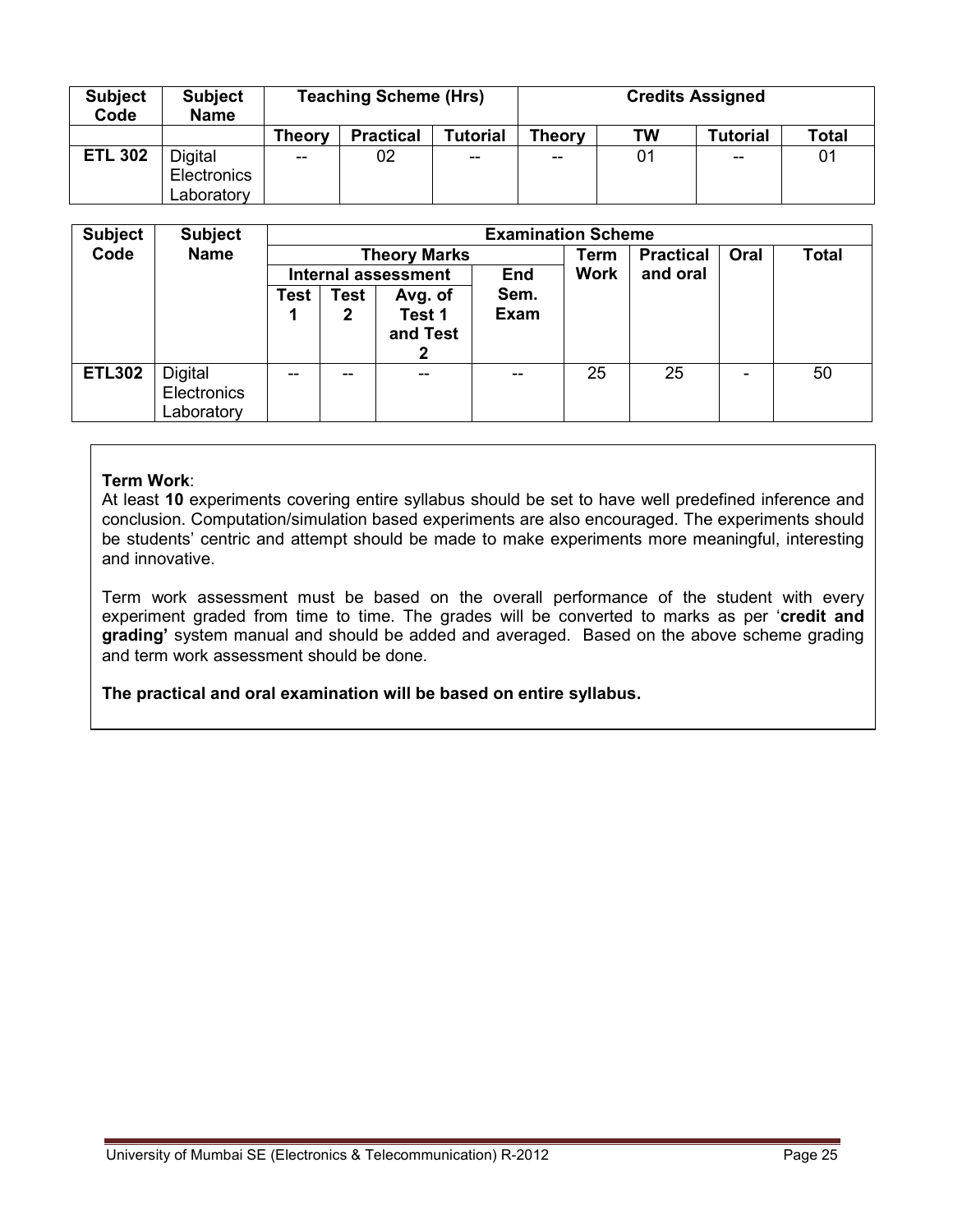| <b>Subject</b><br>Code | <b>Subject Name</b> |        | <b>Teaching Scheme(Hrs)</b> |          | <b>Credits Assigned</b> |                  |                 |              |
|------------------------|---------------------|--------|-----------------------------|----------|-------------------------|------------------|-----------------|--------------|
|                        |                     | Theorv | <b>Practical</b>            | Tutorial | <b>Theory</b>           | <b>Practical</b> | <b>Tutorial</b> | <b>Total</b> |
| <b>ETL 303</b>         | Circuits and        | $- -$  | 02                          | $- -$    | $- -$                   | 01               | $- -$           | 01           |
|                        | Measurement         |        |                             |          |                         |                  |                 |              |
|                        | Laboratorv          |        |                             |          |                         |                  |                 |              |

| <b>Subject</b> | <b>Subject Name</b> |      |      |                            | <b>Examination Scheme</b> |             |                  |      |              |
|----------------|---------------------|------|------|----------------------------|---------------------------|-------------|------------------|------|--------------|
| Code           |                     |      |      | <b>Theory Marks</b>        |                           | Term        | <b>Practical</b> | Oral | <b>Total</b> |
|                |                     |      |      | <b>Internal assessment</b> | End Sem.                  | <b>Work</b> | and Oral         |      |              |
|                |                     | Test | Test | Avg. Of                    | Exam                      |             |                  |      |              |
|                |                     |      | 2    | Test 1 and                 |                           |             |                  |      |              |
|                |                     |      |      | Test 2                     |                           |             |                  |      |              |
| <b>ETL</b>     | Circuits and        | --   | --   |                            | $- -$                     | 25          | --               | --   | 25           |
| 303            | Measurement         |      |      |                            |                           |             |                  |      |              |
|                | Laboratory          |      |      |                            |                           |             |                  |      |              |

At least **10** experiments (5 on Circuits and Transmission lines and 5 on Electronics Instruments and Measurements) covering entire syllabus should be set to have well predefined inference and conclusion. Computation/simulation based experiments are also encouraged. The experiments should be students' centric and attempt should be made to make experiments more meaningful, interesting and innovative.

Term work assessment must be based on the overall performance of the student with every experiment graded from time to time. The grades converted into marks as per '**credit and grading'** System manual should be added and averaged. Based on this final term work grading and term work assessment should be done.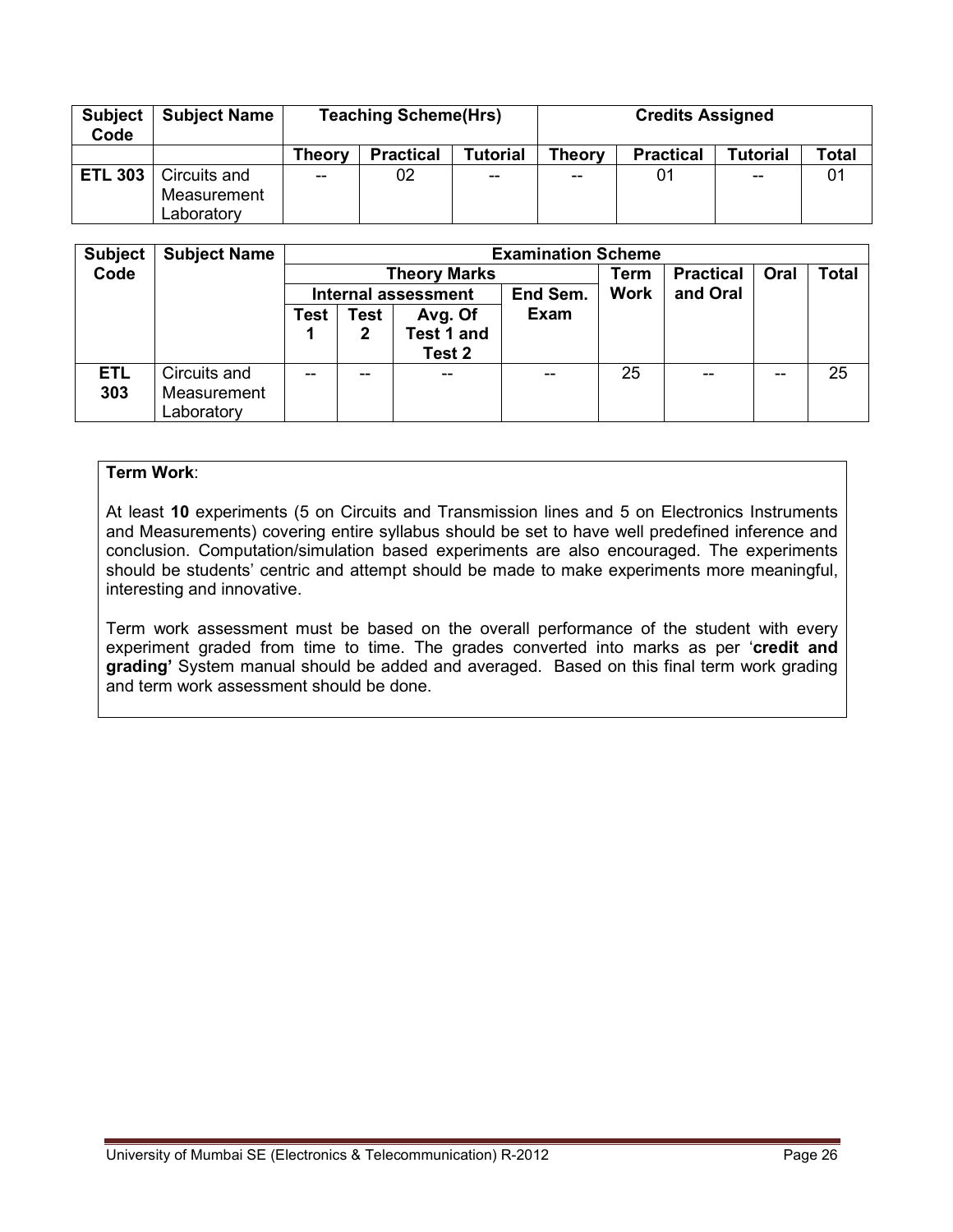| <b>Subject</b><br>Code | <b>Subject Name</b>                                            |        | <b>Teaching Scheme (Hrs)</b> |                 | <b>Credits Assigned</b> |                  |                 |       |
|------------------------|----------------------------------------------------------------|--------|------------------------------|-----------------|-------------------------|------------------|-----------------|-------|
|                        |                                                                | Theory | <b>Practical</b>             | <b>Tutorial</b> | <b>Theory</b>           | <b>Practical</b> | <b>Tutorial</b> | Total |
| <b>ETSL</b><br>304     | Object<br>Oriented<br>Programming<br>Methodology<br>Laboratory | $- -$  | $02+02*$                     | $-$             | --                      | 01               | --              | 01    |

\*-Out of four hours, 2 hours theory shall be taught to entire class followed by 2 hrs. practical in batches.

| <b>Subject</b> | <b>Subject Name</b> |      |             |                            | <b>Examination Scheme</b> |             |                  |      |              |
|----------------|---------------------|------|-------------|----------------------------|---------------------------|-------------|------------------|------|--------------|
| Code           |                     |      |             | <b>Theory Marks</b>        |                           | <b>Term</b> | <b>Practical</b> | Oral | <b>Total</b> |
|                |                     |      |             | <b>Internal assessment</b> | End Sem.                  | Work        | and Oral         |      |              |
|                |                     | Test | <b>Test</b> | Avg. Of                    | Exam                      |             |                  |      |              |
|                |                     |      | 2           | Test 1                     |                           |             |                  |      |              |
|                |                     |      |             | and Test                   |                           |             |                  |      |              |
|                |                     |      |             | 2                          |                           |             |                  |      |              |
| <b>ETSL</b>    | Object              |      | --          | --                         | --                        | 25          | 50               | ۰    | 75           |
| 304            | Oriented            |      |             |                            |                           |             |                  |      |              |
|                | Programming         |      |             |                            |                           |             |                  |      |              |
|                | Methodology         |      |             |                            |                           |             |                  |      |              |
|                | Laboratory          |      |             |                            |                           |             |                  |      |              |

#### **Term Work**:

At least **10** experiments covering entire syllabus should be set to have well predefined inference and conclusion. The experiments should be students' centric and attempt should be made to make experiments more meaningful, interesting and innovative.

Term work assessment must be based on the overall performance of the student with every experiment graded from time to time. The grades will be converted to marks as per **Credit and Grading** System manual and should be added and averaged. Based on the above scheme grading and term work assessment should be done.

# **The Practical and oral examination will be based on entire syllabus.**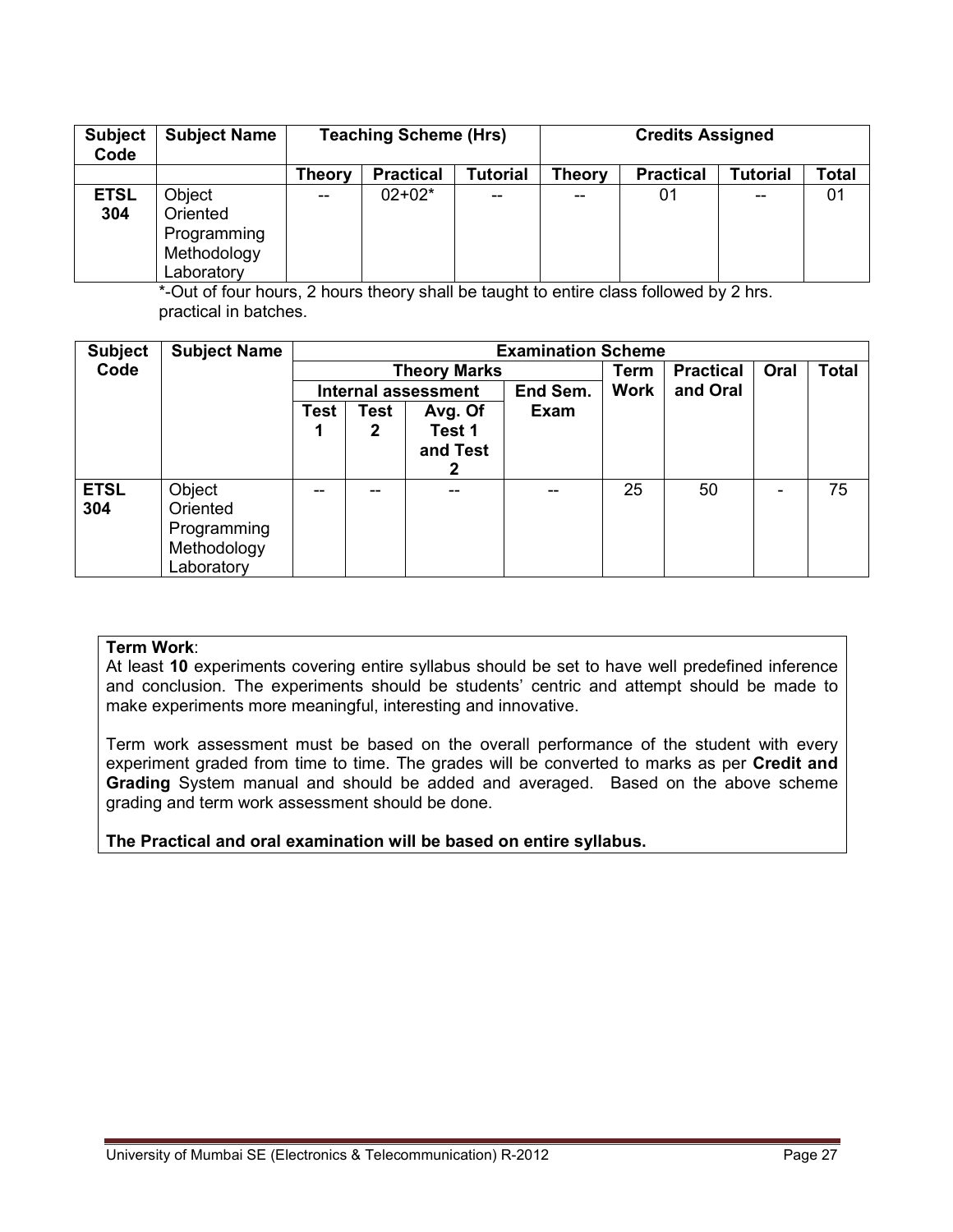# **Programme Structure B.E. (Electronics & Telecommunication) S.E. (Electronics & Telecommunication) Sem IV**

| Sub            | <b>Subject Name</b>                              |               | <b>Teaching Scheme(Hrs.)</b> |                 |               | <b>Credits Assigned</b> |                 |              |
|----------------|--------------------------------------------------|---------------|------------------------------|-----------------|---------------|-------------------------|-----------------|--------------|
| Code           |                                                  | <b>Theory</b> | <b>Practical</b>             | <b>Tutorial</b> | <b>Theory</b> | <b>Practical</b>        | <b>Tutorial</b> | <b>Total</b> |
| <b>ETS401</b>  | <b>Applied Mathematics</b><br>IV                 | 04            |                              | 01              | 04            |                         | 01              | 05           |
| <b>ETC402</b>  | Analog Electronics II                            | 04            | --                           | --              | 04            |                         | --              | 04           |
| <b>ETC403</b>  | Microprocessors and<br>Peripherals               | 04            |                              |                 | 04            |                         |                 | 04           |
| <b>ETC404</b>  | Wave Theory and<br>Propagation                   | 04            |                              |                 | 04            |                         |                 | 04           |
| <b>ETC 405</b> | Signals and Systems                              | 04            |                              | 01              | 04            |                         | 01              | 05           |
| <b>ETC406</b>  | Control Systems                                  | 04            |                              |                 | 04            |                         |                 | 04           |
| <b>ETL401</b>  | <b>Analog Electronics II</b><br>Laboratory       |               | 02                           |                 |               | 01                      |                 | 01           |
| <b>ETL402</b>  | Microprocessors and<br>Peripherals<br>Laboratory |               | 02                           |                 |               | 01                      |                 | 01           |
| ETL403         | Simulation<br>Software<br>Laboratory             |               | 02                           |                 |               | 01                      |                 | 01           |
| <b>Total</b>   |                                                  | 24            | 06                           | 02              | 24            | 03                      | 02              | 29           |

| <b>Subject</b>    | <b>Subject Name</b>                              |             | <b>Examination Scheme</b>   |                            |             |             |                  |      |              |  |  |  |
|-------------------|--------------------------------------------------|-------------|-----------------------------|----------------------------|-------------|-------------|------------------|------|--------------|--|--|--|
| Code              |                                                  |             |                             | <b>Theory Marks</b>        |             | <b>Term</b> | <b>Practical</b> | Oral | <b>Total</b> |  |  |  |
|                   |                                                  |             |                             | <b>Internal assessment</b> | <b>End</b>  | <b>Work</b> | and Oral         |      |              |  |  |  |
|                   |                                                  | <b>Test</b> | <b>Test</b><br>Avg. Of Test |                            | Sem.        |             |                  |      |              |  |  |  |
|                   |                                                  |             | $\mathbf{2}$                | 1 and Test 2               | <b>Exam</b> |             |                  |      |              |  |  |  |
| ETS401            | <b>Applied Mathematics</b><br>IV                 | 20          | 20                          | 20                         | 80          | 25          |                  |      | 125          |  |  |  |
| <b>ETC402</b>     | <b>Analog Electronics</b><br>Ш                   | 20          | 20                          | 20                         | 80          | --          |                  |      | 100          |  |  |  |
| <b>ETC403</b>     | Microprocessors and<br>Peripherals               | 20          | 20                          | 20                         | 80          |             |                  |      | 100          |  |  |  |
| <b>ETC404</b>     | Wave Theory and<br>Propagation                   | 20          | 20                          | 20                         | 80          | --          |                  |      | 100          |  |  |  |
| <b>ETC</b><br>405 | Signals and Systems                              | 20          | 20                          | 20                         | 80          | 25          |                  |      | 125          |  |  |  |
| <b>ETC406</b>     | Control Systems                                  | 20          | 20                          | 20                         | 80          |             | --               | --   | 100          |  |  |  |
| <b>ETL401</b>     | <b>Analog Electronics</b><br>Laboratory<br>Ш     |             |                             |                            |             | 25          | 25               |      | 50           |  |  |  |
| <b>ETL402</b>     | Microprocessors and<br>Peripherals<br>Laboratory |             |                             |                            |             | 25          | 25               |      | 50           |  |  |  |
| <b>ETL403</b>     | Software Simulation<br>Laboratory                |             |                             |                            |             | 25          | 25               |      | 50           |  |  |  |
| <b>Total</b>      |                                                  |             |                             | 120                        | 480         | 125         | 75               |      | 800          |  |  |  |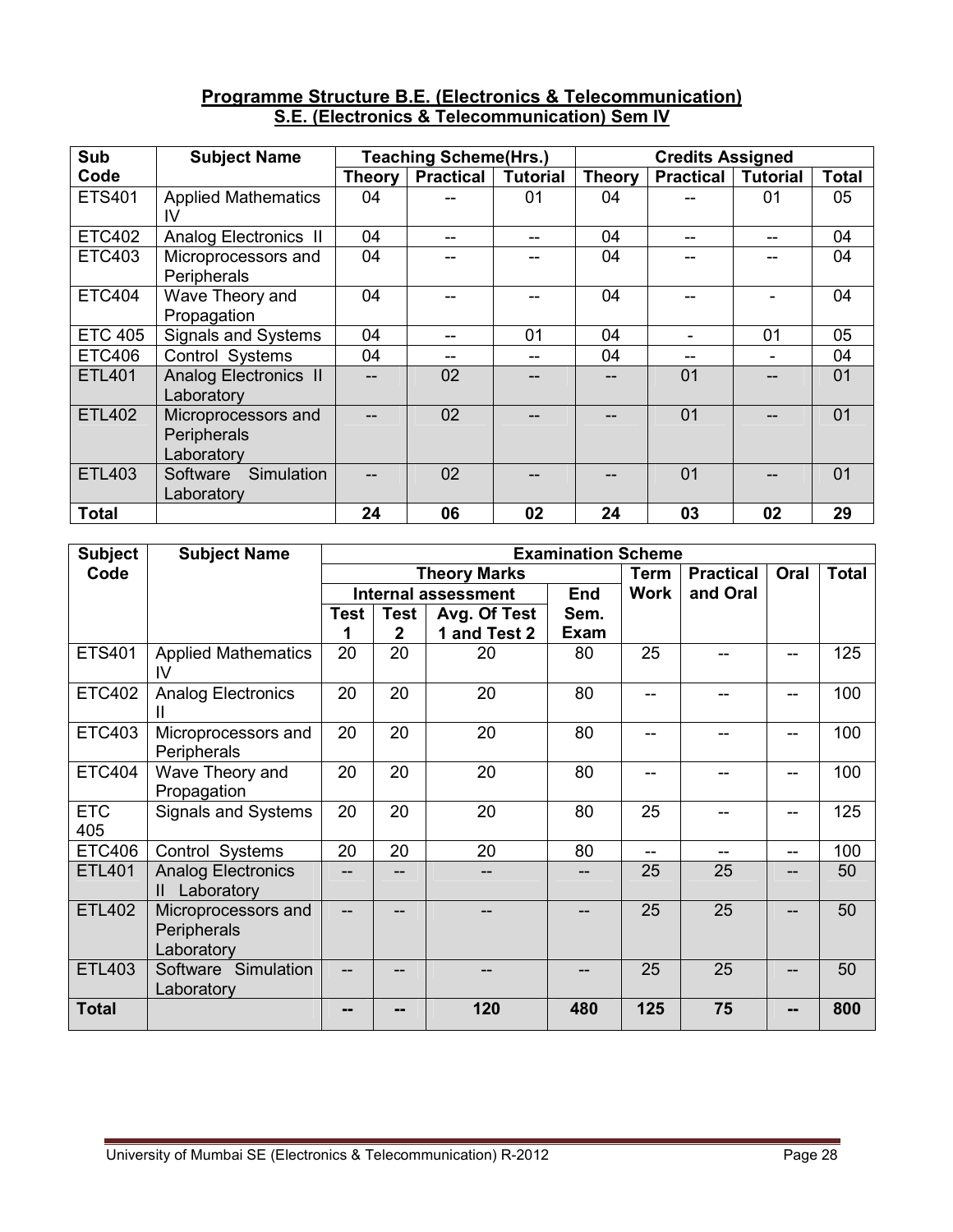| <b>Subject</b><br>Code | <b>Subject Name</b>                 |        | <b>Teaching Scheme(Hrs)</b> |          | <b>Credits Assigned</b> |           |          |       |
|------------------------|-------------------------------------|--------|-----------------------------|----------|-------------------------|-----------|----------|-------|
|                        |                                     | Theory | Practical                   | Tutorial | Theory                  | Practical | Tutorial | Total |
| <b>ETS</b><br>401      | Applied<br><b>Mathematics</b><br>IV | 04     | $-$                         | 01       | 04                      | $- -$     | 01       | 05    |

| <b>Subject</b> | <b>Subject Name</b>                 |      |             |                                 | <b>Examination Scheme</b> |             |                  |      |       |
|----------------|-------------------------------------|------|-------------|---------------------------------|---------------------------|-------------|------------------|------|-------|
| Code           |                                     |      |             | <b>Theory Marks</b>             |                           | Term        | <b>Practical</b> | Oral | Total |
|                |                                     |      |             | <b>Internal assessment</b>      | End Sem.                  | <b>Work</b> |                  |      |       |
|                |                                     | Test | <b>Test</b> | Avg. Of<br>Test 1 and<br>Test 2 | <b>Exam</b>               |             |                  |      |       |
| <b>ETS 401</b> | Applied<br><b>Mathematics</b><br>IV | 20   | 20          | 20                              | 80                        | 25          | --               | --   | 125   |

# **Course pre-requisite:**

FE C 101 : Applied Mathematics I

FE C 201 : Applied Mathematics II

SE S 301 : Applied Mathematics III

# **Course objectives:**

This course will present the method of calculus of variations (CoV), basic concepts of vector spaces, matrix theory, concept of ROC and residue theory with applications.

- To provide students with a sound foundation in mathematics and prepare them for graduate studies in Electronics and Telecommunication Engineering
- To provide students with mathematics fundamental necessary to formulate, solve and analyze engineering problems.
- To provide opportunity for students to work as part of teams on multi disciplinary projects.

# **Expected outcomes:**

- Students will able to apply method of calculus of variations to specific systems, demonstrate ability to manipulate matrices and compute eigenvalues and eigenvectors, Identify and classify zeros, singular points, residues and their applications.
- Students will demonstrate an ability to identify formulate and solve Telecommunication Engineering problem using applied mathematics.
- Students who can participate and succeed in competitive exams like GATE, GRE.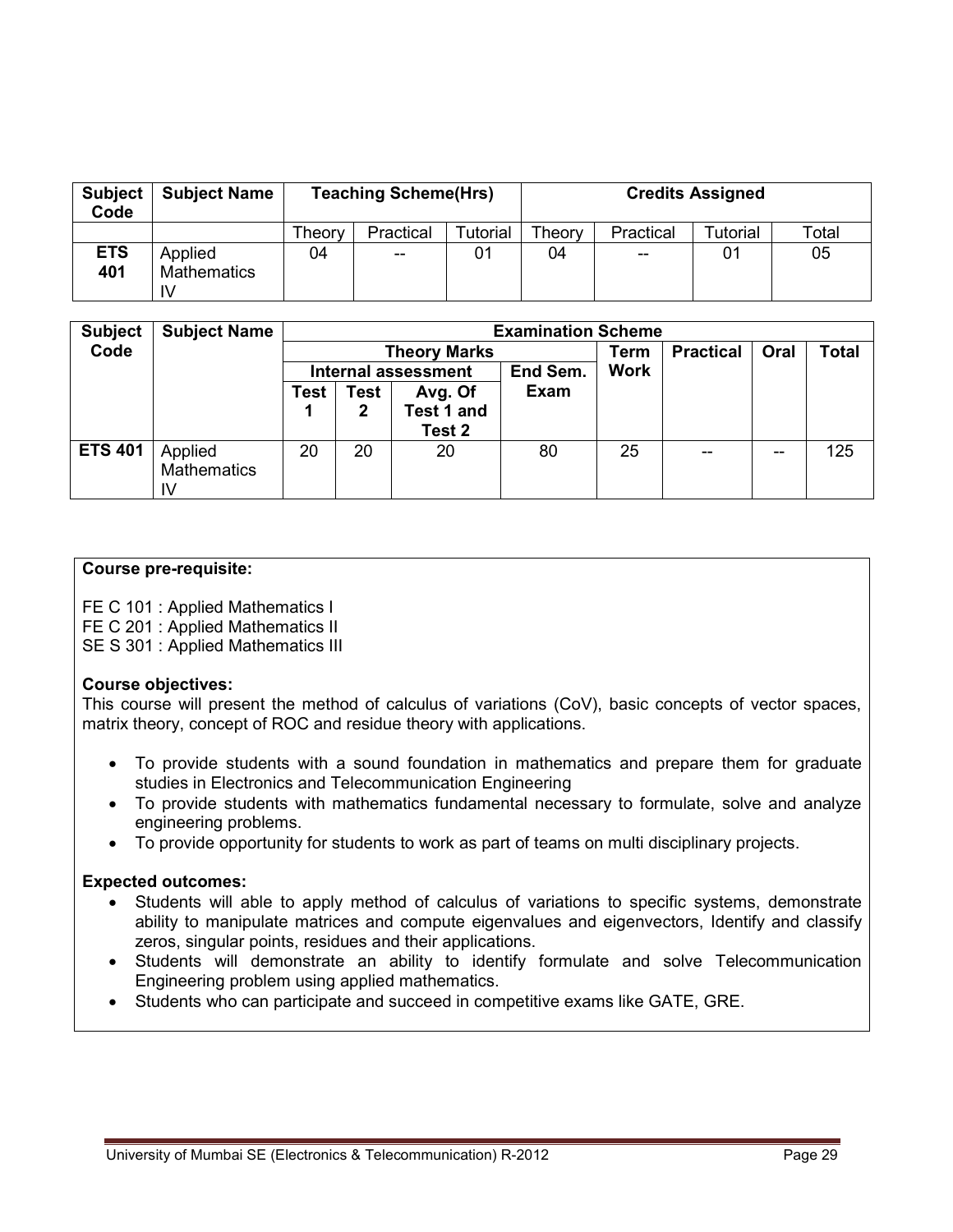| <b>Module</b><br>No. | <b>Unit</b><br>No. | <b>Topics</b>                                                                                                | Hrs.            |
|----------------------|--------------------|--------------------------------------------------------------------------------------------------------------|-----------------|
| 1.0                  |                    | <b>Calculus of variation</b>                                                                                 | 10              |
|                      | 1.1                | Euler Langrange equation, solution of Euler's Langrange equation (only                                       |                 |
|                      |                    | results for different cases for function) independent of a variable,                                         |                 |
|                      |                    | independent of another variable, independent of differentiation of a variable                                |                 |
|                      |                    | and independent of both variables                                                                            |                 |
|                      | 1.2                | Isoperimetric problems, several dependent variables                                                          |                 |
|                      | $\overline{1.3}$   | Functions involving higher order derivatives: Rayleigh-Ritz method                                           |                 |
| 2.0                  |                    | Linear algebra: vector spaces                                                                                | 12              |
|                      | 2.1                | Vectors in n-dimensional vector space: Properties, dot product, cross                                        |                 |
|                      |                    | product, norm and distance properties in n-dimensional vector space.                                         |                 |
|                      | 2.2                | Metric spaces, vector spaces over real field, properties of vector spaces                                    |                 |
|                      |                    | over real field, subspaces.                                                                                  |                 |
|                      | 2.3                | Norms and normed vector spaces                                                                               |                 |
|                      | 2.4                | Inner products and inner product spaces                                                                      |                 |
|                      | 2.5                | The Cauchy-Schwarz inequality, orthogonal Subspaces, Gram-Schmidt                                            |                 |
| 3.0                  |                    | process                                                                                                      | 15              |
|                      | 3.1                | <b>Linear Algebra: Matrix Theory</b><br>Characteristic equation, Eigenvalues and Eigenvectors, properties of |                 |
|                      |                    | <b>Eigenvalues and Eigenvectors</b>                                                                          |                 |
|                      | 3.2                | Cayley-Hamilton theorem, examples based on verification of Cayley-<br>Hamilton theorem                       |                 |
|                      | 3.3                | Similarity of matrices, Diagonalisation of matrix                                                            |                 |
|                      | 3.4                | Functions of square matrix, derogatory and non-derogatory matrices                                           |                 |
|                      | 3.5                | Quadratic forms over real field, reduction of quadratic form<br>to a                                         |                 |
|                      |                    | diagonal canonical form, rank, index, signature of quadratic<br>form,                                        |                 |
|                      |                    | Sylvester's law of inertia, value-class of a quadratic form of definite, semi-                               |                 |
|                      |                    | definite and indefinite                                                                                      |                 |
|                      | 3.6                | <b>Singular Value Decomposition</b>                                                                          |                 |
| $\overline{4.0}$     |                    | <b>Complex variables: Integration</b>                                                                        | $\overline{15}$ |
|                      | 4.1                | Complex Integration: Line Integral, Cauchy's Integral theorem for simply                                     |                 |
|                      |                    | connected regions, Cauchy's Integral formula                                                                 |                 |
|                      | 4.2                | Taylor's and Laurent's series                                                                                |                 |
|                      | 4.3                | Zeros, singularities, poles of f(z), residues, Cauchy's Residue theorem                                      |                 |
|                      | 4.4                | Applications of Residue theorem to evaluate real Integrals of different types                                |                 |
|                      |                    | <b>Total</b>                                                                                                 | 52              |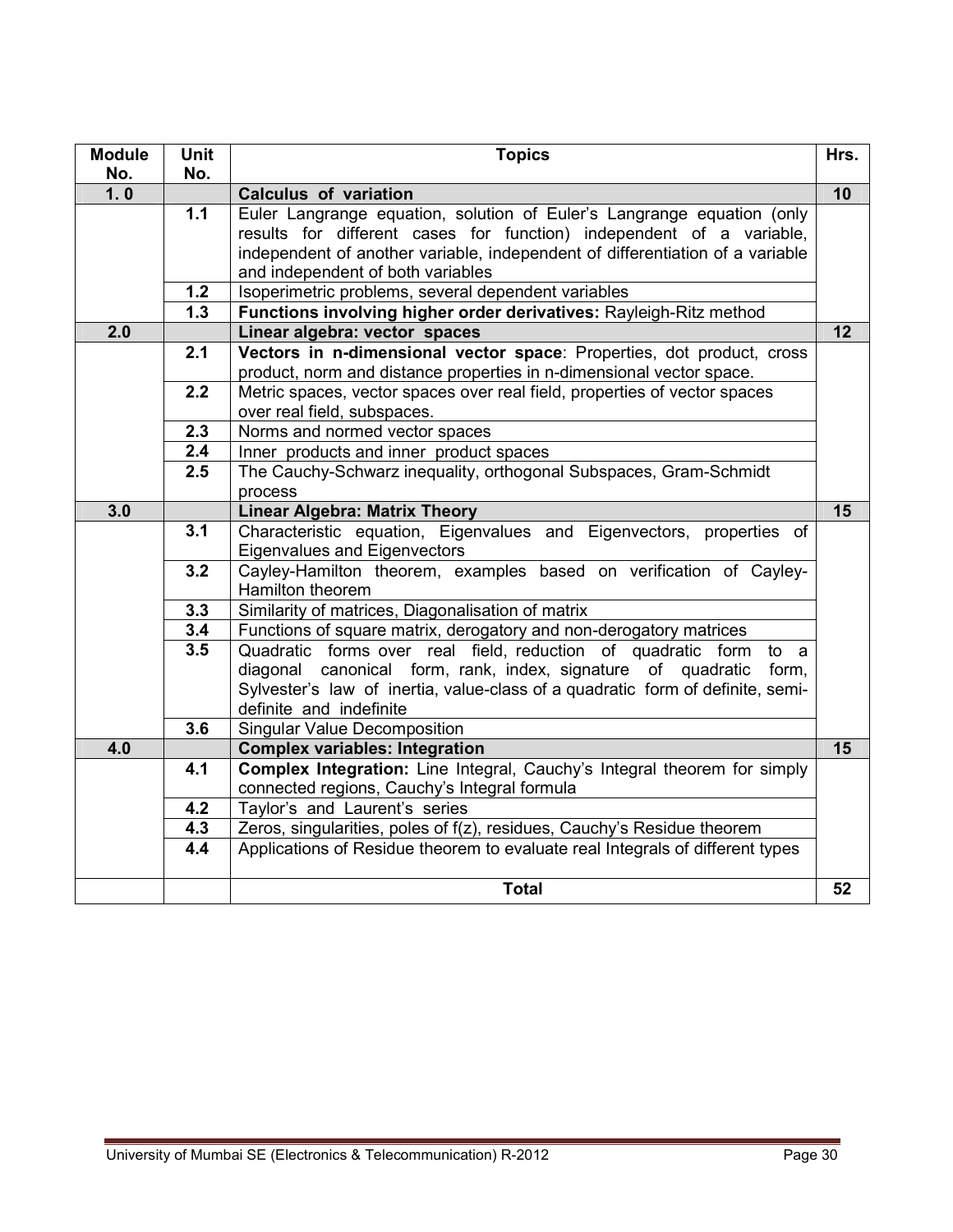# **Text books:**

- 1) A Text Book of Applied Mathematics Vol. I & II by P.N.Wartilar & J.N.Wartikar, Pune, Vidyarthi Griha Prakashan., Pune
- 2) Mathematical Methods in science and Engineering, A Datta (2012)
- 3) Higher Engg. Mathematics by Dr. B.S. Grewal, Khanna Publication

# **Reference Books:**

- 1) Todd K.Moon and Wynn C. Stirling, Mathematical Methods and algorithms for Signal Processing, Pearson Education.
- 2) Kreyszig E., Advanced Engineering Mathematics,  $9<sup>th</sup>$  edition, John Wiley, 2006.
- 3) Linear Algebra- Hoffman & Kunze (Indian editions) 2002
- 4) Linear Algebra- Anton & Torres (2012)  $9<sup>th</sup>$  Indian Edition.
- 5) Complex Analysis Schaum Series.

#### **Internal Assessment (IA):**

Two tests must be conducted which should cover at least 80% of syllabus. The average marks of both the tests will be considered for final Internal Assessment.

# **End Semester Examination**:

- 1. Question paper will comprise of 6 questions, each carrying 20 marks.
- 2. The students need to solve total 4 questions.
- 3: Question No.1 will be compulsory and based on entire syllabus.
- 4: Remaining question (Q.2 to Q.6) will be selected from all the modules.

#### **Term Work/Tutorial**:

At least 08 assignments covering entire syllabus must be given during the **Class Wise Tutorial**. The assignments should be students' centric and an attempt should be made to make assignments more meaningful, interesting and innovative.

Term work assessment must be based on the overall performance of the student with every assignment graded from time to time. The grades will be converted to marks as per **Credit and Grading System** manual and should be added and averaged. Based on above scheme grading and term work assessment should be done.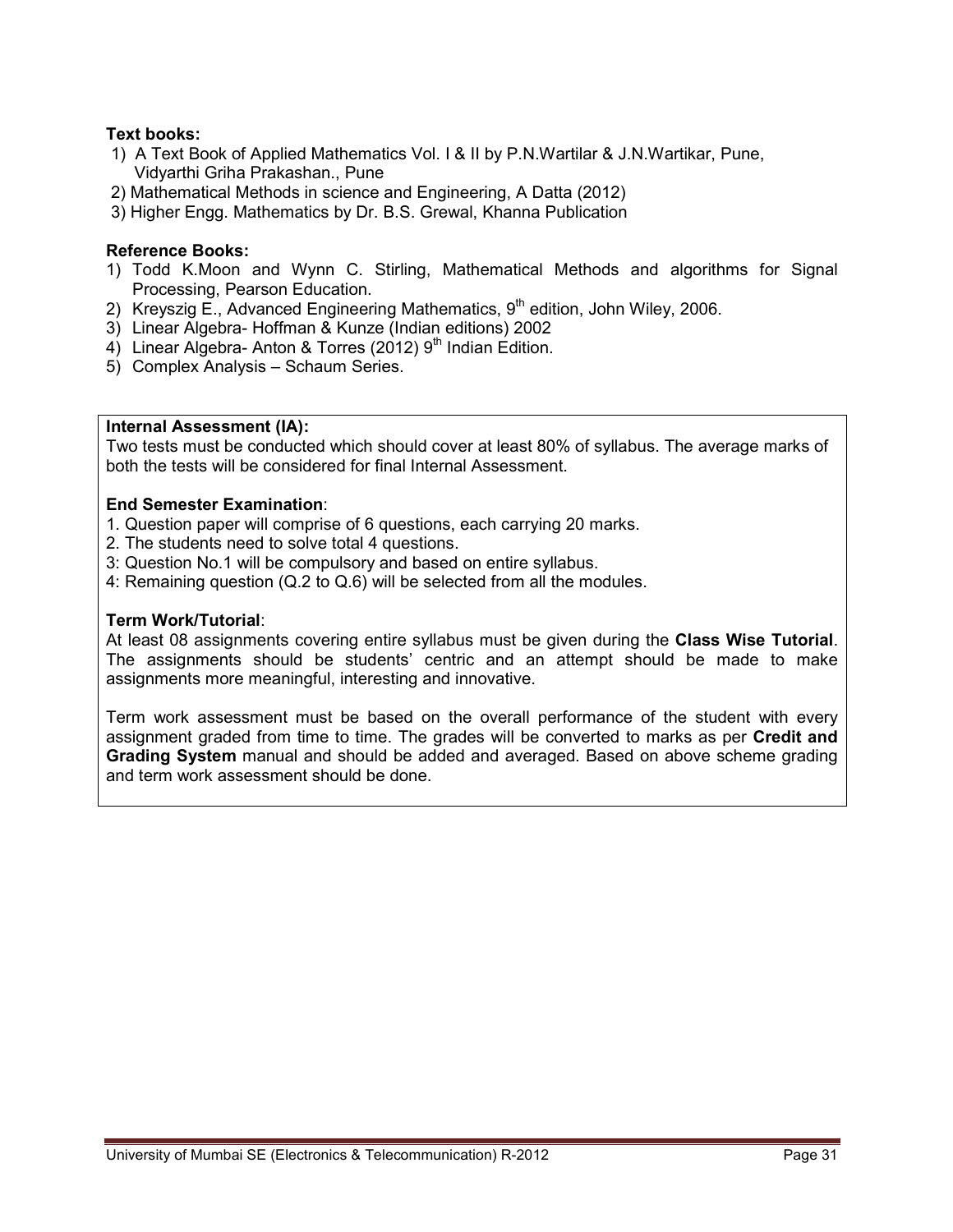| <b>Subject</b><br>Code | <b>Subject</b><br><b>Name</b> |               | <b>Teaching Scheme</b><br>(Hrs.) |                 | <b>Credits Assigned</b> |           |          |              |
|------------------------|-------------------------------|---------------|----------------------------------|-----------------|-------------------------|-----------|----------|--------------|
|                        |                               | <b>Theory</b> | <b>Practical</b>                 | <b>Tutorial</b> | <b>Theory</b>           | <b>TW</b> | Tutorial | <b>Total</b> |
| <b>ETC 402</b>         | Analog                        | Δ             | $- -$                            | $-$             |                         | $-$       | $-$      | 04           |
|                        | Electronics II                |               |                                  |                 |                         |           |          |              |

| <b>Subject</b> | <b>Subject</b> | <b>Examination Scheme</b> |      |                            |            |             |                          |      |              |  |  |
|----------------|----------------|---------------------------|------|----------------------------|------------|-------------|--------------------------|------|--------------|--|--|
| Code           | <b>Name</b>    |                           |      | <b>Theory Marks</b>        |            | Term        | <b>Practical</b>         | Oral | <b>Total</b> |  |  |
|                |                |                           |      | <b>Internal assessment</b> | <b>End</b> | <b>Work</b> | and Oral                 |      |              |  |  |
|                |                | Test                      | Test | Avg. Of Test               | Sem.       |             |                          |      |              |  |  |
|                |                |                           |      | 1 and Test 2               | Exam       |             |                          |      |              |  |  |
| <b>ETC 402</b> | Analog         | 20                        | 20   | 20                         | 80         |             | $\overline{\phantom{0}}$ | --   | 100          |  |  |
|                | Electronics    |                           |      |                            |            |             |                          |      |              |  |  |
|                |                |                           |      |                            |            |             |                          |      |              |  |  |

#### **Course Pre-requisite:**

**ETC : 302 – Analog Electronics I** 

#### **Course Objective:**

- To deliver the core concepts and reinforce the analytical skills learned in Analog Electronics I
- To motivate students to use MOS devices for designing and analyzing electronic Circuits which will help them to understand the fundamentals of VLSI design.

# **Expected Outcomes:**

After completion of the course students will be able to

- Analyze and design multistage electronic Circuits.
- Differentiate between discrete and integrated biasing techniques.
- Differentiate between small signal and large signal Amplifiers.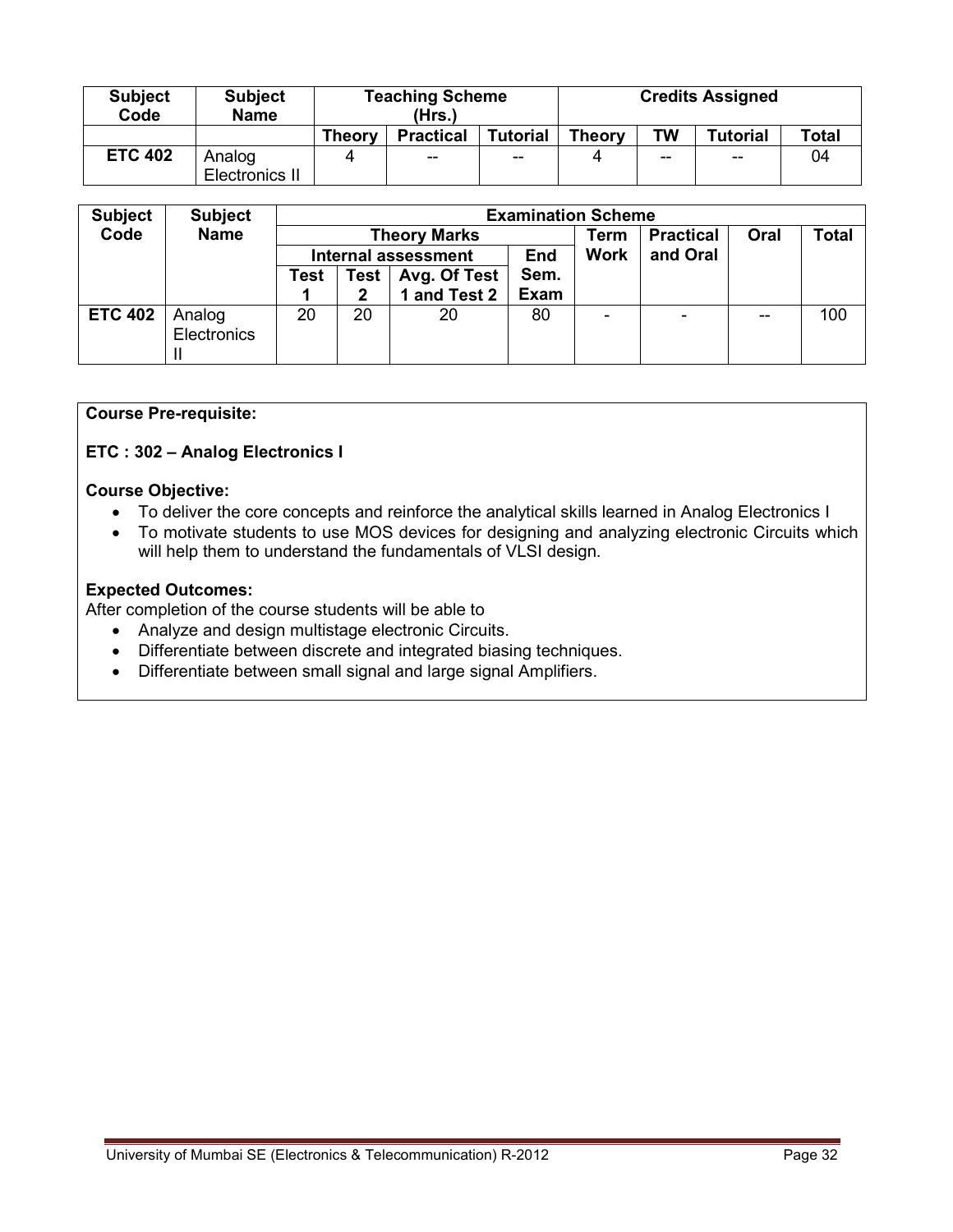| <b>Module</b> | Unit | <b>Topics</b>                                                                                                                | Hrs. |
|---------------|------|------------------------------------------------------------------------------------------------------------------------------|------|
| No.           | No.  |                                                                                                                              |      |
| 1.0           |      | <b>Frequency Response of Amplifiers</b>                                                                                      | 14   |
|               | 1.1  | High Frequency Model: High frequency hybrid-pi equivalent Circuits of                                                        |      |
|               |      | BJT and MOSFET, Miller effect and Miller capacitance, gain bandwidth<br>product                                              |      |
|               | 1.1  | Single Stage Amplifiers: Effect of capacitors (coupling, bypass, load)                                                       |      |
|               |      | on frequency response of single stage BJT (CE, CC, CB configurations),                                                       |      |
|               |      | MOSFET (CS,CG, CD configuration) amplifiers, low and high frequency                                                          |      |
|               |      | response of BJT (CE, CB, CC) and MOSFET (CS, CG, CD) amplifiers                                                              |      |
|               | 1.2  | Multistage Amplifier: Low and high frequency response and mid -                                                              |      |
|               |      | frequency analysis of multistage (CE-CE, CS-CS), cascode (CE-CB, CS-                                                         |      |
|               |      | CG) Amplifiers, Darlington pair, design of two stage amplifiers                                                              |      |
| 2.0           |      | <b>Differential Amplifiers</b>                                                                                               | 10   |
|               | 2.1  | <b>BJT Differential Amplifiers: Terminology and qualitative description,</b>                                                 |      |
|               |      | DC transfer characteristics, small signal analysis, differential and                                                         |      |
|               |      | common mode gain, CMRR, differential and common mode input                                                                   |      |
|               | 2.2  | impedance<br>MOSFET Differential Amplifiers: DC transfer characteristics, small                                              |      |
|               |      | signal analysis, differential and common mode gain, CMRR, differential                                                       |      |
|               |      | and common mode input impedance                                                                                              |      |
| 3.0           |      | <b>Integrated Circuits Biasing Techniques</b>                                                                                | 08   |
|               | 3.1  | Current Mirror: Two transistor (BJT, MOSFET) current source, current                                                         |      |
|               |      | relationship, output resistance.                                                                                             |      |
|               | 3.2  | Improved Current Source: Three transistor (BJT, MOSFET) current                                                              |      |
|               |      | source                                                                                                                       |      |
|               | 3.3  | Special Current Source: Cascode (BJT, MOSFET) current source,                                                                |      |
|               |      | Wilson and Widlar current sources                                                                                            |      |
| 4.0           |      | <b>Power Amplifiers</b>                                                                                                      | 8    |
|               | 4.1  | Power Devices: Power BJTs, power MOSFETs, heat sinks                                                                         |      |
|               | 4.2  | Classification: Class A, Class B, Class AB and Class C operation, and                                                        |      |
|               |      | performance parameters                                                                                                       |      |
|               | 4.3  | Transformer and Transfomerless Amplifiers: Transformer coupled                                                               |      |
|               |      | Class A Amplifier, Class AB output stage with diode biasing, $V_{BE}$                                                        |      |
|               |      | multiplier biasing, input buffer transistors, Darlington configuration                                                       |      |
| 5.0           |      | <b>Fundamentals of Operational Amplifier</b>                                                                                 | 08   |
|               | 5.1  | Fundamentals of Op-amp: characteristics of op-amp, high frequency<br>effects on op-amp gain and phase, slew rate limitation, |      |
|               | 5.2  | Applications of Op-amps: Inverting and non-inverting amplifier, adder,                                                       |      |
|               |      | abstractor, integrator, differentiator, active filters (first order low and high                                             |      |
|               |      | pass)                                                                                                                        |      |
| 6.0           |      | <b>DC Regulated Power Supply</b>                                                                                             | 04   |
|               | 6.1  | Series and Shunt Regulator: Regulator performance parameters,                                                                |      |
|               |      | Zener shunt regulator, transistorized series and shunt regulator                                                             |      |
|               |      | <b>Total</b>                                                                                                                 | 52   |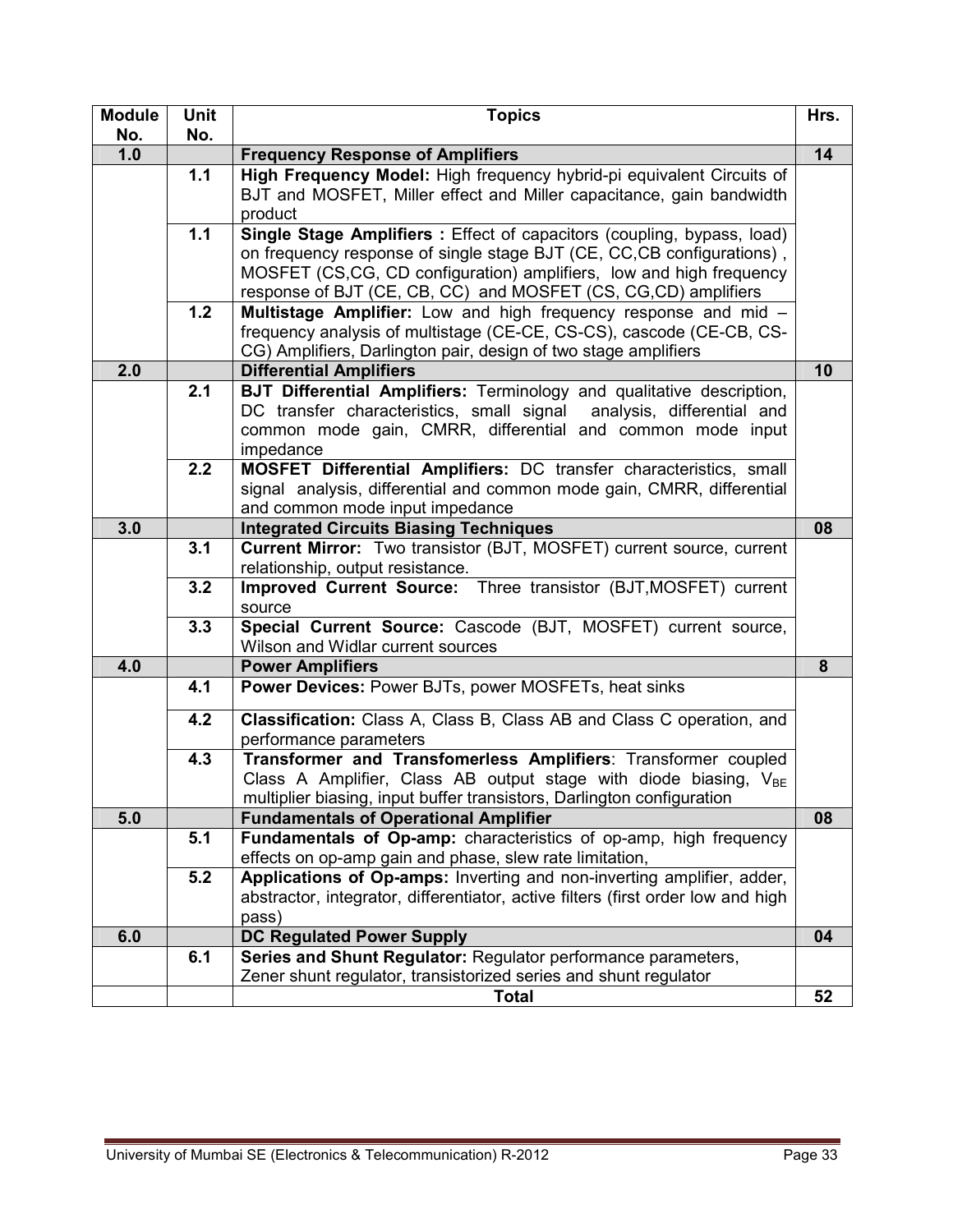# **Text Books:**

- 1. Donald A. Neamen, Electronic Circuit Analysis and Design, Tata McGraw Hill, 2<sup>nd</sup> Edition
- 2. Adel S. Sedra, Kenneth C. Smith and Arun N Chandorkar, Microelectronic Circuits Theory and Applications, Fifth Edition, International Version, OXFORD International Students Sixth **Edition**

# **Recommended Books**:

- 1. S. Salivahanan*,* N. Suresh Kumar,*"Electronic Devices and Circuits",* Tata McGraw Hill, 3rd **Edition**
- 2. Jacob Millman*,* Christos C Halkias, and Satyabratatajit, *"Millman's Electronic Devices and Circuits",* McGrawHill, 3rd Edition
- 3. Muhammad H. Rashid, *"Microelectronics Circuits Analysis and Design",* Cengage Learning,  $2^{nd}$  Edition
- 4. Jacob Milliman and Arvin Grabel, " Microelectronics" Tata McGrawHill, 2<sup>nd</sup> Edition
- 5. Anil K. Maini and Varsha Agrawal*, "Electronic Devices and Circuits",* Wiley Publications

#### **Internal Assessment (IA):**

 Two tests must be conducted which should cover at least 80% of syllabus. The average marks of both the tests will be considered for final Internal Assessment.

- 1. Question paper will comprise of 6 questions, each carrying 20 marks.
- 2. The students need to solve total 4 questions.
- 3: Question No.1 will be compulsory and based on entire syllabus.
- 4: Remaining question (Q.2 to Q.6) will be selected from all the modules.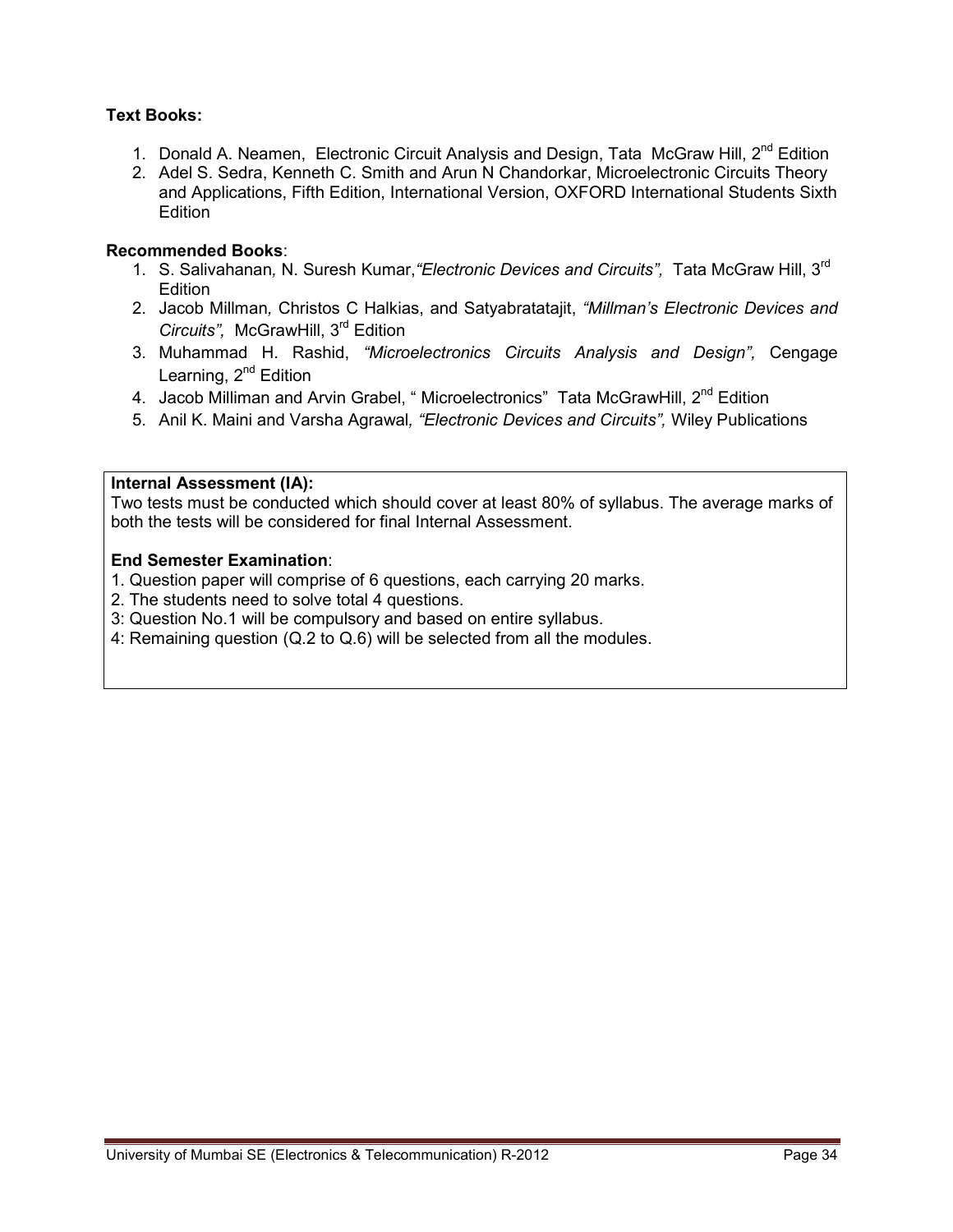| <b>Subject</b><br>Code | <b>Subject Name</b>                |               | <b>Teaching Scheme</b><br>(Hrs.) |                 | <b>Credits Assigned</b> |                  |                 |       |  |
|------------------------|------------------------------------|---------------|----------------------------------|-----------------|-------------------------|------------------|-----------------|-------|--|
|                        |                                    | <b>Theory</b> | <b>Practical</b>                 | <b>Tutorial</b> | <b>Theory</b>           | <b>Practical</b> | <b>Tutorial</b> | Total |  |
| <b>ETC 403</b>         | Microprocessors<br>and Peripherals | 4             | --                               | $- -$           |                         | $- -$            | $- -$           | 04    |  |

| <b>Subject</b> | <b>Subject</b> |      |             | <b>Examination Scheme</b> |             |                  |      |              |     |
|----------------|----------------|------|-------------|---------------------------|-------------|------------------|------|--------------|-----|
| Code           | <b>Name</b>    |      |             | <b>Theory Marks</b>       | Term        | <b>Practical</b> | Oral | <b>Total</b> |     |
|                |                |      |             | Internal assessment       | End Sem.    | <b>Work</b>      | and  |              |     |
|                |                | Test | <b>Test</b> | Avg. Of Test              | <b>Exam</b> |                  | Oral |              |     |
|                |                |      | 2           | 1 and Test 2              |             |                  |      |              |     |
| <b>ETC403</b>  | Microproces    | 20   | 20          | 20                        | 80          |                  | -    |              | 100 |
|                | sor and        |      |             |                           |             |                  |      |              |     |
|                | Peripherals    |      |             |                           |             |                  |      |              |     |

#### **Course pre-requisite:**

ETC 303 : Digital Electronics

#### **Course objectives:**

- To develop background knowledge and core expertise in microprocessor.
- To study the concepts and basic architecture of 8085, 8086, 80286, 80386, 80486 Pentium processor and Co-processor 8087.
- To know the importance of different peripheral devices and their interfacing to 8086.
- To know the design aspects of basic microprocessor.
- To write assembly language programs in microprocessor for various applications.

#### **Course outcomes:**

Students will learn

- The architecture and software aspects of microprocessor 8086
- Assembly language program in 8086 for various applications.
- Co-processor configurations.
- Various interfacing techniques with 8086 for various applications.
- Basic concepts of advanced microprocessors.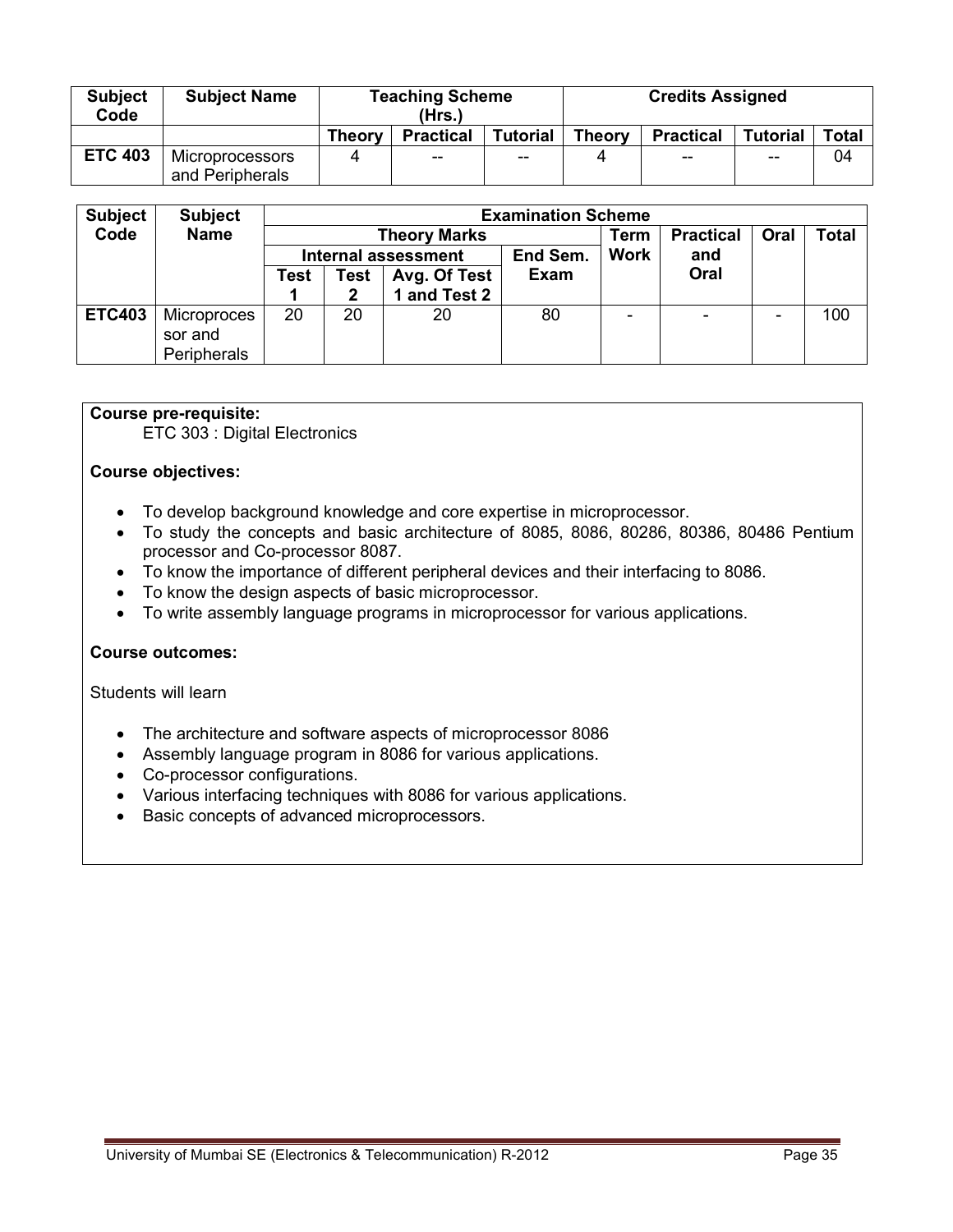| <b>Module</b> | <b>Unit</b> | <b>Topics</b>                                              | Hrs. |
|---------------|-------------|------------------------------------------------------------|------|
| No.           | No.         |                                                            |      |
| 1.0           |             | Architecture of 8085 and 8086 Microprocessor               | 08   |
|               | 1.1         | 8085 Architecture and pin configuration.                   |      |
|               | 1.2         | 8086 Architecture and organization, pin configuration.     |      |
|               | 1.3         | Minimum and Maximum modes of 8086.                         |      |
|               | 1.4         | Read and Write bus cycle of 8086.                          |      |
| 2.0           |             | Instruction set and programming of 8086                    | 10   |
|               | 2.1         | 8086 Addressing modes.                                     |      |
|               | 2.2         | 8086 Instruction encoding formats and instruction set.     |      |
|               | 2.3         | Assembler directives.                                      |      |
|               | 2.4         | 8086 programming and debugging of assembly language        |      |
|               |             | program.                                                   |      |
| 3.0           |             | Peripherals interfacing with 8086 and applications.        | 10   |
|               | 3.1         | 8086-Interrupt structure.                                  |      |
|               | 3.2         | Programmable interrupt controller 8259A.                   |      |
|               | 3.3         | Programmable peripheral Interface 8255.                    |      |
|               | 3.4         | Programmable interval Timer 8254.                          |      |
|               | 3.5         | DMA controller 8257                                        |      |
|               | 3.6         | Interfacing 8259A, 8255, 8254, 8257 with 8086 and their    |      |
|               |             | applications                                               |      |
| 4.0           |             | ADC, DAC interfacing with 8086 and its application         | 08   |
|               | 4.1         | Analog to Digital Converter (ADC) 0809                     |      |
|               | 4.2         | Digital to Analog Convertor (DAC) 0808                     |      |
|               | 4.3         | Interfacing ADC 0809, DAC 0808 with 8086 and their         |      |
|               |             | applications.                                              |      |
|               | 4.4         | 8086 based data Acquisition system.                        |      |
| 5.0           |             | 8086 Microprocessor interfacing                            | 10   |
|               | 5.1         | 8087 Math coprocessor, its data types and interfacing with |      |
|               |             | 8086.                                                      |      |
|               | 5.2         | Memory interfacing with 8086 microprocessor                |      |
| 6.0           |             | <b>Advanced Microprocessors</b>                            | 06   |
|               | 6.1         | Basic architectures of 80286, 80386, 80486 and Pentium     |      |
|               |             | processor.                                                 |      |
|               |             | <b>Total</b>                                               | 52   |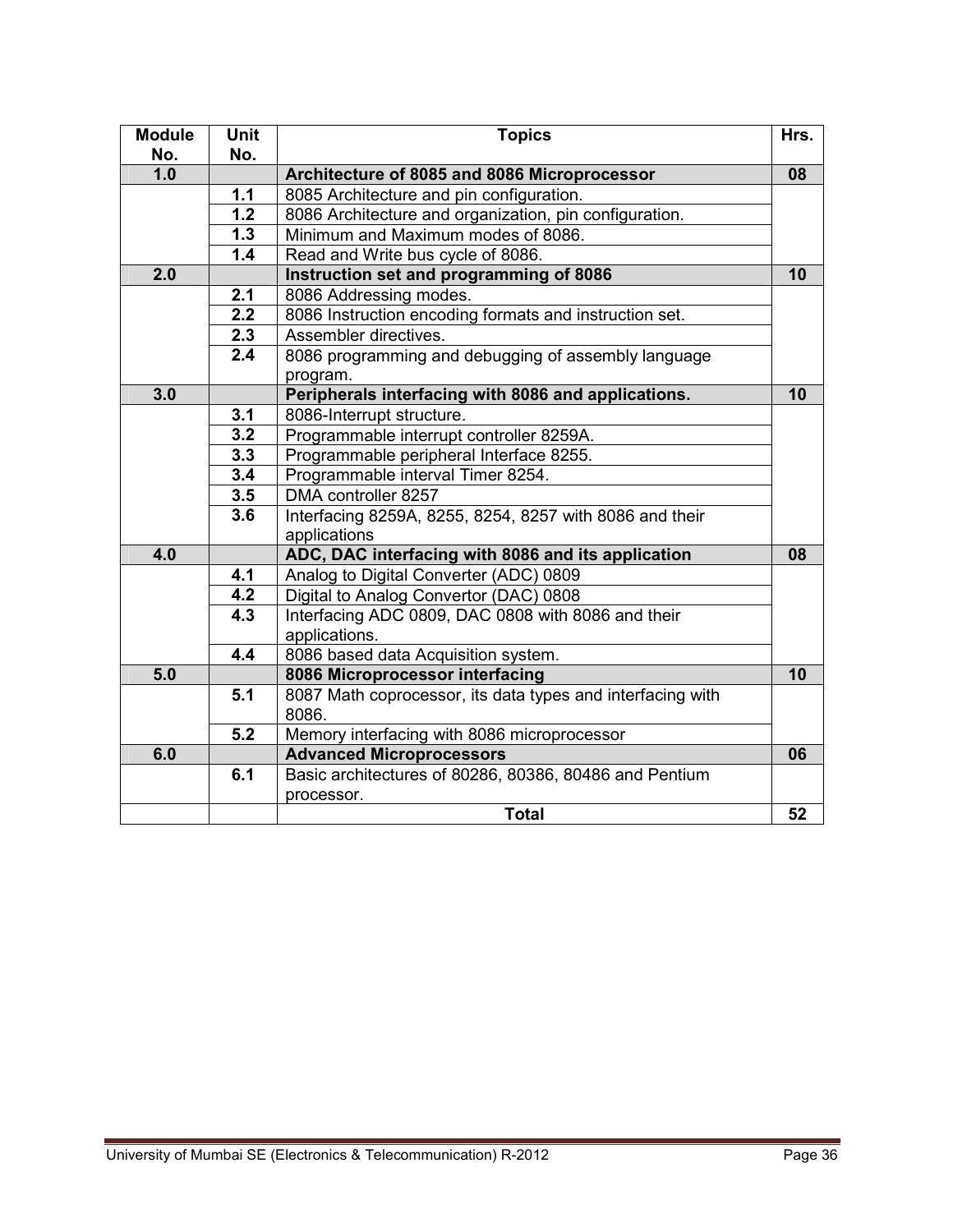# **Text Books:**

- 1. Gaonkar R.S.: "Microprocessor Architecture Programming and Applications with the 8085" Penram International Pub,  $5<sup>th</sup>$  Edition.
- 2. John Uffenbeck: "8086/8088 family: "Design, Programming and Interfacing", Prentice Hall,  $2^{nd}$ Edition
- 3. B. B. Brey: "The Intel Microprocessors 8086/8088, 80186/80188, 80286, 80386, 80486, Pentium and Pentium Pro Processor", Pearson Pub, 8<sup>th</sup> Edition

# **Reference Books:**

- 1. Hall D.V: "Microprocessor and Interfacing Programming and Hardware", Tata McGraw Hill, 2<sup>nd</sup> Edition.
- 2. A. K. Ray and K. M. Burchandi: "Advanced Microprocessor and Peripherals, Architecture Programming and Interfacing", Tata McGrawHill, 3<sup>rd</sup> Edition
- 3. Don Anderson, Tom Shanley: "Pentium Processor System Architecture", MindShare Inc., 2<sup>nd</sup> **Edition**
- 4. National Semiconductor: Data Acquisition Linear Devices Data Book
- 5. Intel Peripheral Devices: Data Book.

# **Internal Assessment (IA):**

Two tests must be conducted which should cover at least 80% of syllabus. The average marks of both the test will be considered for final Internal Assessment.

- 1. Question paper will comprise of 6 questions, each carrying 20 marks.
- 2. The students need to solve total 4 questions.
- 3: Question No.1 will be compulsory and based on entire syllabus.
- 4: Remaining question (Q.2 to Q.6) will be selected from all the modules.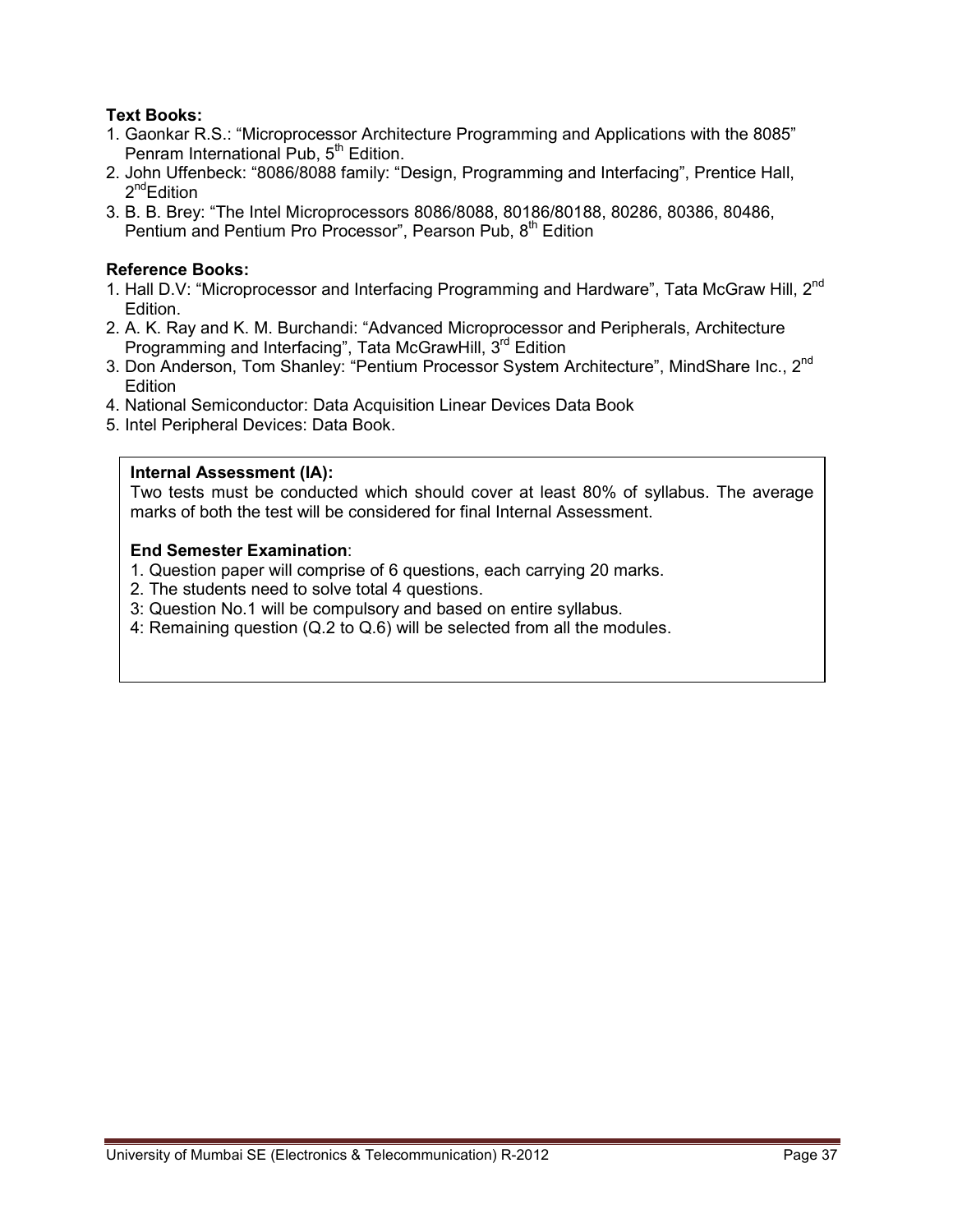| <b>Subject</b><br>Code | <b>Subject Name</b>            | <b>Teaching Scheme (Hrs)</b> |                  |          | <b>Credits Assigned</b> |                  |                          |       |
|------------------------|--------------------------------|------------------------------|------------------|----------|-------------------------|------------------|--------------------------|-------|
|                        |                                | <b>Theory</b>                | <b>Practical</b> | Tutorial | Theory                  | <b>Practical</b> | <b>Tutorial</b>          | Total |
| <b>ETC 404</b>         | Wave Theory<br>and Propagation | 4                            | $- -$            | $-$      |                         | $- -$            | $\overline{\phantom{0}}$ | 04    |

| <b>Subject</b> | <b>Subject</b>            | <b>Examination Scheme</b> |                                        |                   |             |             |                          |      |              |  |  |
|----------------|---------------------------|---------------------------|----------------------------------------|-------------------|-------------|-------------|--------------------------|------|--------------|--|--|
| Code           | <b>Name</b>               |                           | <b>Theory Marks</b>                    |                   |             |             | <b>Practical</b>         | Oral | <b>Total</b> |  |  |
|                |                           |                           | End Sem.<br><b>Internal assessment</b> |                   |             | <b>Work</b> |                          |      |              |  |  |
|                |                           | Test                      | Test                                   | Avg. Of           | <b>Exam</b> |             |                          |      |              |  |  |
|                |                           |                           | 2                                      | <b>Test 1 and</b> |             |             |                          |      |              |  |  |
|                |                           |                           |                                        | Test 2            |             |             |                          |      |              |  |  |
| <b>ETC 404</b> | <b>Wave Theory</b><br>and | 20                        | 20                                     | 20                | 80          | --          | $\overline{\phantom{0}}$ |      | 100          |  |  |
|                | Propagation               |                           |                                        |                   |             |             |                          |      |              |  |  |

# **Course Pre-requisite**

Vector Algebra, Vector Integral

#### **Course Objective:**

- To understand basic laws of electrostatics and magnetostatics in vector form.
- To understand the propagation of wave in different media like dielectric and conducting media by solving wave equation and find parameters of media.
- To calculate energy transported by means of electromagnetic waves from one point to another and to study polarization of waves.
- To solve electromagnetic problems using different numerical methods.
- To extend the students' understanding about the propagation of the waves by different types such as ground waves and space waves.
- To study the factors affecting the wave during its propagation.
- To understand sky wave propagation; related parameters such as MUF, skip distance and critical frequency.

#### **Expected Outcomes:**

- Ability to find nature of electric or magnetic field produced due to different charge distributions.
- Ability to understand working of different equipments based on electromagnetic used in day to day life.
- Knowledge of behavior of EM waves and travelling of waves in free space as well as media.
- Able to find conditions for loss of signal.
- Able to apply numerical methods for designing antennas.
- An ability to select proper parameters for propagation of the waves by considering the factors affecting.
- Any ability to identify and solve problems related to the propagation of waves.
- To understand the basics of wave propagation required for the study of antennas.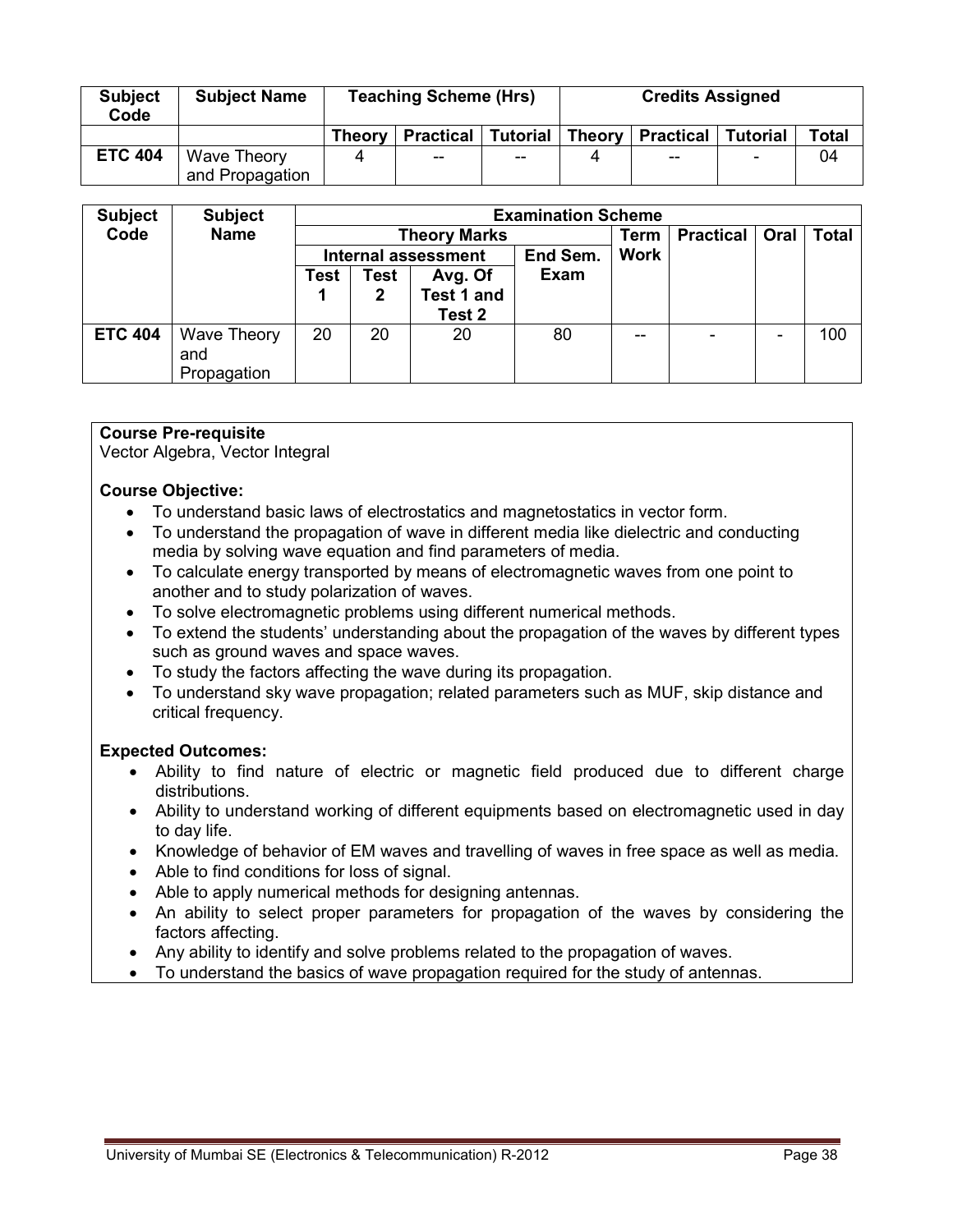| <b>Module</b><br>No. | Unit<br>No. | <b>Topics</b>                                                                                                        | Hrs. |
|----------------------|-------------|----------------------------------------------------------------------------------------------------------------------|------|
| 1.0                  |             | Basic Laws of electromagnetic & Maxwell's equations                                                                  | 13   |
|                      | 1.1         | Fundamental laws of electromagnetic fields: Coulomb's law, Gauss's law,                                              |      |
|                      |             | Bio-Savart's law, Ampere's law, Poisson's and Laplace equations                                                      |      |
|                      | 1.2         | Boundary conditions: Static electric and magnetic fields                                                             |      |
|                      | 1.3         | Maxwell's equations: Integral and differential form for static and time                                              |      |
|                      |             | varying fields and its interpretations                                                                               |      |
|                      | 1.4         | fields:<br>Applications of electromagnetic<br>Ink-jet<br>printer,<br>CRO,                                            |      |
|                      |             | electromagnetic pump                                                                                                 |      |
| 2.0                  |             | Uniform plane wave equation and power balance                                                                        | 08   |
|                      | 2.1         | Wave equation: Derivation and its solution in Cartesian co-ordinates                                                 |      |
|                      | 2.2         | Solution of wave equations: Partially conducting media, perfect dielectrics                                          |      |
|                      |             | and good conductors, concept of skin dept                                                                            |      |
|                      | 2.3         | Electromagnetic Power: Poynting Vector and Power Flow in free space and                                              |      |
|                      |             | in dielectric, conducting media                                                                                      |      |
| 3.0                  |             | <b>Plane Wave Propagation</b>                                                                                        | 06   |
|                      | 3.1         | Polarization of wave; Elliptical. Linear and Circular                                                                |      |
|                      | 3.2         | Propagation in different mediums: Behavior of waves for normal and                                                   |      |
|                      |             | oblique incidence in dielectrics and conducting media, propagation in                                                |      |
|                      |             | dispersive media                                                                                                     |      |
| 4.0                  |             | <b>Computational Electromagnetics</b>                                                                                | 08   |
|                      | 4.1         | Finite Difference Method (FDM): Neumann type and mixed boundary                                                      |      |
|                      |             | conditions, Iterative solution of finite difference equations, solutions using                                       |      |
|                      |             | band matrix method                                                                                                   |      |
|                      | 4.2         | Finite Element Method (FEM): Triangular mesh configuration, Finite                                                   |      |
|                      |             | element discretization, Element governing equations, Assembling all                                                  |      |
|                      | 4.3         | equations and solving resulting equations<br>Method of Moment (MOM): Field calculations of conducting wire, parallel |      |
|                      |             | conducting wires and complicated geometries                                                                          |      |
| 5.0                  |             | <b>Radio Wave Propagation</b>                                                                                        | 10   |
|                      | 5.1         | Types of wave propagation: Ground, space and surface wave propagation,                                               |      |
|                      |             | tilt and surface waves, impact of imperfect earth and earth's behavior at                                            |      |
|                      |             | different frequencies                                                                                                |      |
|                      | 5.2         | Space wave propagation: Effect of imperfection of earth, curvature of earth,                                         |      |
|                      |             | effect of interference zone, shadowing effect of hills and building,                                                 |      |
|                      |             | absorption,<br>Super-refraction,<br>atmospheric<br>scattering<br>phenomena,                                          |      |
|                      |             | troposphere propagation and fading                                                                                   |      |
| 6.0                  |             | <b>Sky Wave Propagation</b>                                                                                          | 07   |
|                      | 6.1         | Reflection and Refraction of waves: lonosphere and Earth magnetic field                                              |      |
|                      |             | effect                                                                                                               |      |
|                      | 6.2         | Measures of lonosphere Propagation: Critical frequency, Angle of                                                     |      |
|                      |             | incidence, Maximum unstable frequency, Skip distance, Virtual height,                                                |      |
|                      |             | Variations in ionosphere and Attenuation and fading of waves in ionosphere                                           |      |
|                      |             | <b>Total</b>                                                                                                         | 52   |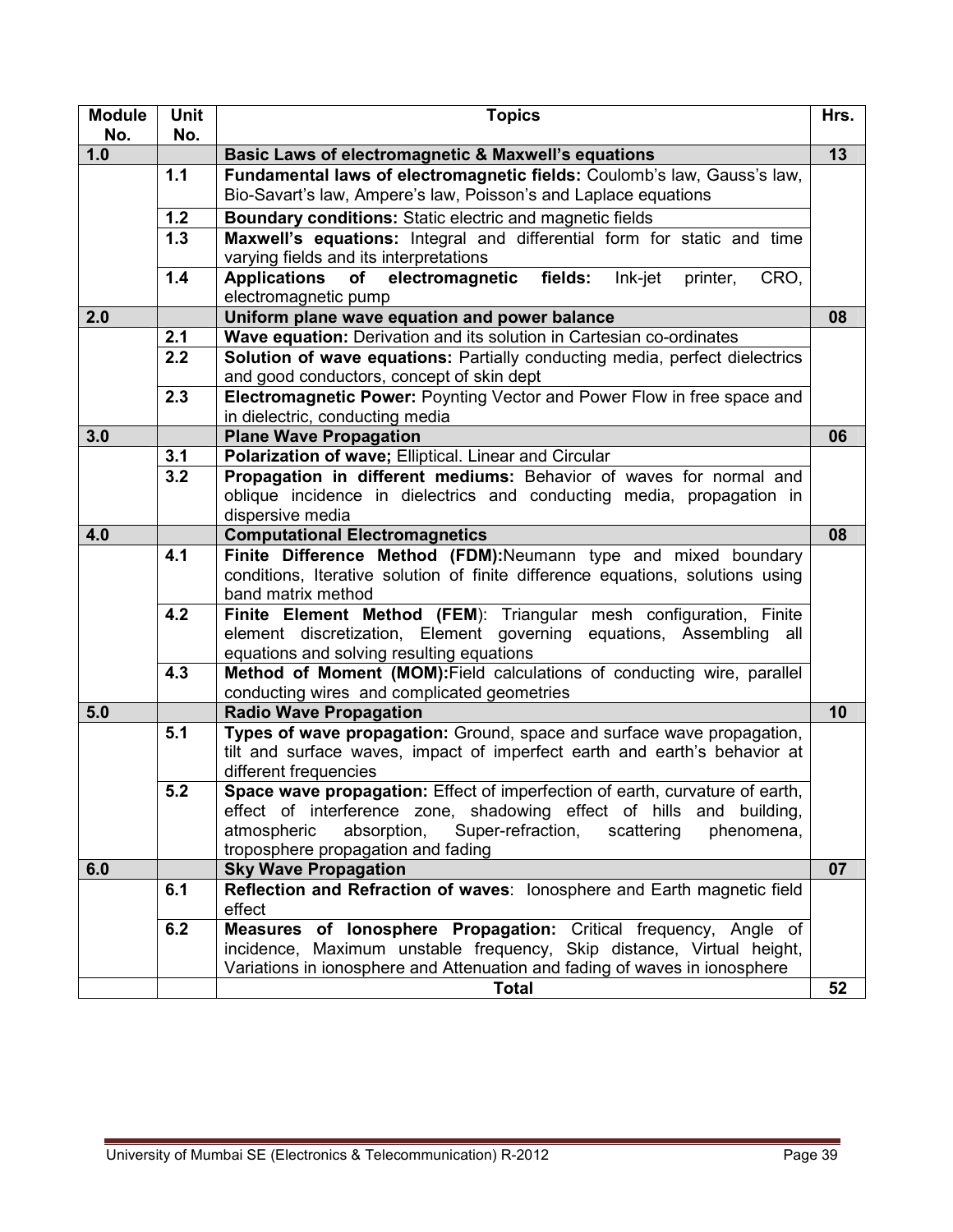# **Text Books**:

- 1. J.A. Administer, *"Electromagnetic"*, McGraw Hill Companies, 2nd Edition, 2006
- 2. Bhag Guru and Huseyin Hiziroglu, *"Electromagnetic field theory fundamentals",* Cambridge University Press, 2<sup>nd</sup> Edition, 2010.
- 3. J.D. Kraus, R.J. Marhefka, A.S. Khan *"Antennas & Wave Propagation",* McGraw Hill Publications,  $4<sup>th</sup>$  Edition, 2011

# **Reference Books**

- 1. R.K. Shevgaonkar, Electromagnetic Waves, TATA McGraw Hill Companies, 3<sup>rd</sup> Edition, 2009
- 2. R.L. Yadava, Antenna & Wave Propagation, PHI Publications, 1<sup>st</sup> Edition, 2011
- 3. Edward C. Jordan, Keth G. Balmin, Electromagnetic Waves & Radiating Systems, Pearson Publications, 2nd Edition, 2006
- 4. Matthew N.D. SADIKU, Principles of Electromagnetics, Oxford International Student 4<sup>th</sup> Edition, 2007
- 5. W.H. Hayt, J.A. Buck, Engineering Electromagnetics, McGraw Hill Publications,  $7<sup>th</sup>$  Edition, 2006.

# **Internal Assessment (IA):**

Two tests must be conducted which should cover at least 80% of syllabus. The average marks of both the test will be considered for final Internal Assessment.

- 1. Question paper will comprise of 6 questions, each carrying 20 marks.
- 2. The students need to solve total 4 questions.
- 3: Question No.1 will be compulsory and based on entire syllabus.
- 4: Remaining question (Q.2 to Q.6) will be selected from all the modules.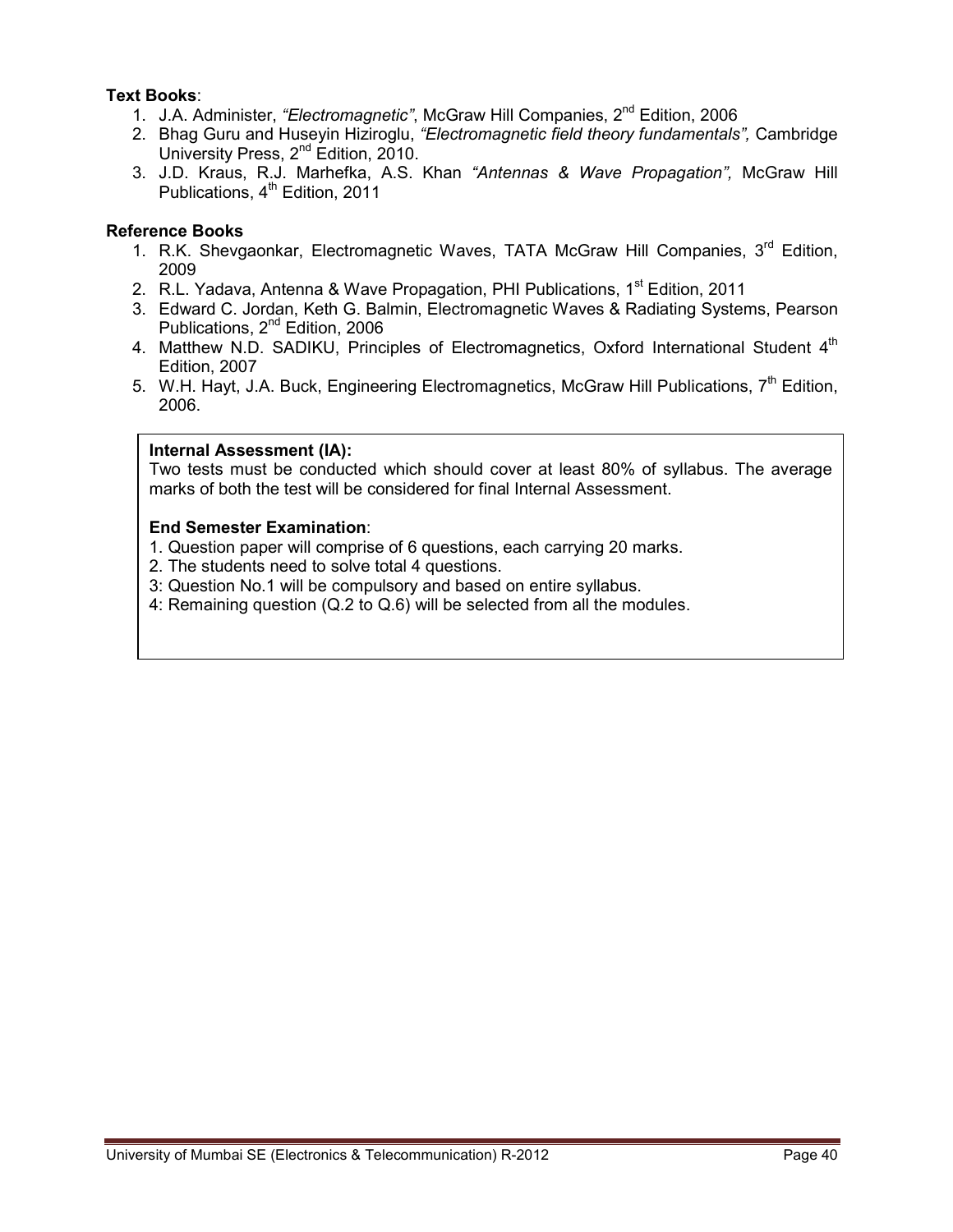| <b>Subject</b><br>Code | <b>Subject</b><br><b>Name</b> |               | <b>Teaching Scheme</b><br>(Hrs.) |                 | <b>Credits Assigned</b> |                                       |                 |       |
|------------------------|-------------------------------|---------------|----------------------------------|-----------------|-------------------------|---------------------------------------|-----------------|-------|
|                        |                               | <b>Theory</b> | <b>Practical</b>                 | <b>Tutorial</b> | <b>Theory</b>           | <b>Practical</b>                      | <b>Tutorial</b> | Total |
| <b>ETC 405</b>         | Signals and<br><b>Systems</b> | 04            | $- -$                            | 01              | 04                      | $\hspace{0.05cm}$ – $\hspace{0.05cm}$ | 01              | 05    |

| <b>Subject</b> | <b>Subject</b>         |             |      |                            | <b>Examination Scheme</b> |             |                  |       |              |  |
|----------------|------------------------|-------------|------|----------------------------|---------------------------|-------------|------------------|-------|--------------|--|
| Code           | <b>Name</b>            |             |      | <b>Theory Marks</b>        |                           | Term        | <b>Practical</b> | Oral  | <b>Total</b> |  |
|                |                        |             |      | <b>Internal assessment</b> | End Sem.                  | <b>Work</b> | <b>And Oral</b>  |       |              |  |
|                |                        | <b>Test</b> | Test | Avg. Of Test               | Exam                      |             |                  |       |              |  |
|                |                        |             | 2    | and Test 2                 |                           |             |                  |       |              |  |
| <b>ETC 405</b> | Signals and<br>Systems | 20          | 20   | 20                         | 80                        | 25          | $- -$            | $- -$ | 125          |  |

# **Course pre-requisite :**

ETS : 301 - Applied Mathematics III

ETC : 304 - Circuits and Transmission Lines

#### **Course objectives:**

- To introduce students to the idea of signal and system analysis and characterization in time and frequency domain.
- To provide foundation of signal and system concepts to areas like communication, control and comprehend applications of signal processing in communication systems.

#### **Course outcomes:**

- Students will be able to understand significance of signals and systems in the time and frequency domains
- Students will be able to interpret and analyze signal and report results.
- Students will be able to evaluate the time and frequency response of continuous and discrete time, system which is useful in understanding behavior of Electronics circuits and communication systems.

 $\alpha$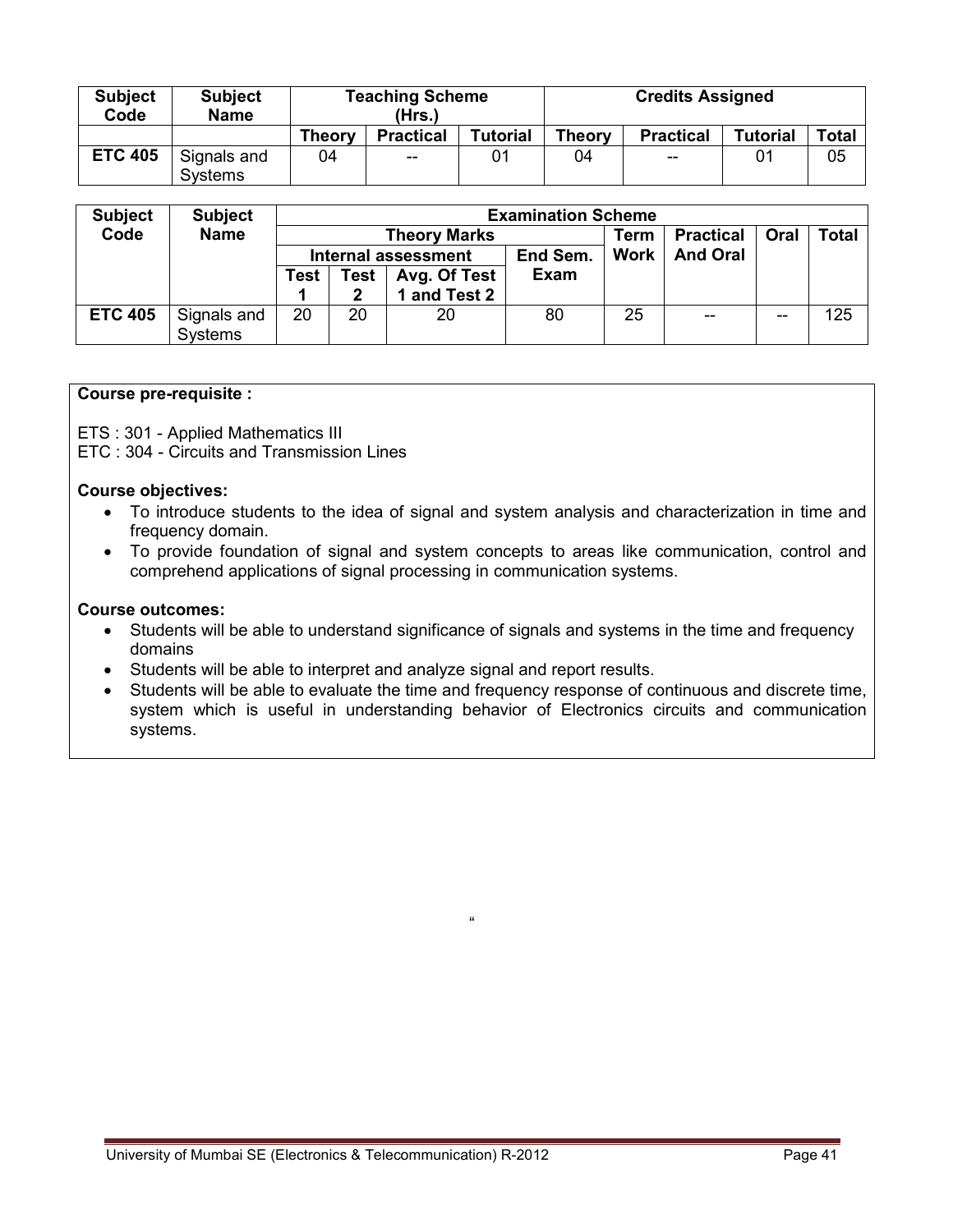| <b>Module</b> | <b>Unit</b> | <b>Topics</b>                                                                                                                                                                                                                                                                                                                                                                                                           | Hrs. |
|---------------|-------------|-------------------------------------------------------------------------------------------------------------------------------------------------------------------------------------------------------------------------------------------------------------------------------------------------------------------------------------------------------------------------------------------------------------------------|------|
| No.           | No.         |                                                                                                                                                                                                                                                                                                                                                                                                                         |      |
| 1.0           |             | Overview of signals and systems                                                                                                                                                                                                                                                                                                                                                                                         | 06   |
|               | 1.1         | Signals, systems, examples of systems for controls and<br>Introduction:<br>communication, sampling theorem, sampling of continuous time signals, elementary<br>exponential, sine, step, impulse, ramp, rectangular,<br>signals,<br>triangular and<br>operations on signals                                                                                                                                              |      |
|               | 1.2         | Classification of signals: Continuous and discrete time, deterministic and non<br>deterministic, periodic and aperiodic, symmetric (even) and asymmetric (odd), energy                                                                                                                                                                                                                                                  |      |
| 2.0           |             | and power, causal and anti-causal signals.<br>Time domain analysis of Continuous Time and Discrete Time systems                                                                                                                                                                                                                                                                                                         | 12   |
|               | 2.1         | Classification of systems: Static and dynamic, time variant and time invariant, linear                                                                                                                                                                                                                                                                                                                                  |      |
|               |             | and nonlinear, causal and noncausal, stable and unstable systems.                                                                                                                                                                                                                                                                                                                                                       |      |
|               | 2.2         | Linear Time Invariant (LTI) systems: Representation of systems using differential<br>/difference equation, Impulse, step and exponential response, system stability,<br>examples on applications of LTI systems, convolution, impulse response of<br>interconnected systems, auto-correlation, cross correlation, properties of correlation,<br>analogy between correlation and convolution, total response of a system |      |
| 3.0           |             | <b>Laplace Transform</b>                                                                                                                                                                                                                                                                                                                                                                                                | 06   |
| 3.0           | 3.1         | Overview of Laplace Transform: Laplace Transform and properties, relation<br>between continuous time Fourier Transform and Laplace Transform, unilateral<br>Laplace Transform.                                                                                                                                                                                                                                          |      |
|               | 3.2         | Analysis of continuous time LTI systems using Laplace Transform: Transfer<br>Function, causality and stability of systems, solution of differential equation using<br>Laplace Transform.                                                                                                                                                                                                                                |      |
| 4.0           |             | $z$ – Transform                                                                                                                                                                                                                                                                                                                                                                                                         | 08   |
|               | 4.1         | z-Transform of finite and infinite duration sequences, relation between discrete time<br>Fourier Transform and z-Transform, properties, Inverse z-Transform, one sided z-<br>Transform.                                                                                                                                                                                                                                 |      |
|               | 4.2         | Analysis of discrete time LTI systems using z-Transform: Transfer Function,<br>causality and stability of systems, frequency response, relation between Laplace<br>Transform and z-Transform.                                                                                                                                                                                                                           |      |
| 5.0           |             | Fourier series of continuous and discrete time signals                                                                                                                                                                                                                                                                                                                                                                  | 10   |
|               | 5.1         | of Fourier series: trigonometric and exponential Fourier<br><b>Review</b><br>series<br>representation of signals, magnitude and phase spectra, power spectral density and<br>bandwidth. Gibbs phenomenon.                                                                                                                                                                                                               |      |
|               | 5.2         | <b>Properties of Fourier Series:</b> Linearity, time shifting, time reversal, frequency<br>shifting, time scaling, differentiation, symmetry. Parsevel's relation. Examples based<br>on properties, analogy between Continuous Time Fourier Series (CTFS) and Discrete<br>Time Fourier Series (DTFS).                                                                                                                   |      |
| 6.0           |             | Continuous Time Fourier Transform (CTFT) and Discrete Time Fourier<br><b>Transform (DTFT)</b>                                                                                                                                                                                                                                                                                                                           | 10   |
|               | 6.1         | Fourier Transform: Fourier Transform and Inverse Fourier Transform on periodic<br>and non-periodic signals, limitations of Fourier Transform and need for Laplace and z-<br>Transform                                                                                                                                                                                                                                   |      |
|               | 6.2         | Properties of Fourier Transform: Linearity, time shifting, time reversal, frequency<br>shifting, time and frequency scaling, modulation, convolution in time domain,<br>differentiation in time domain, differentiation in frequency domain, symmetry.<br>Parsevel's relation. Energy, power spectral density and bandwidth. Definition and<br>problems on DTFT<br><b>Total</b>                                         | 52   |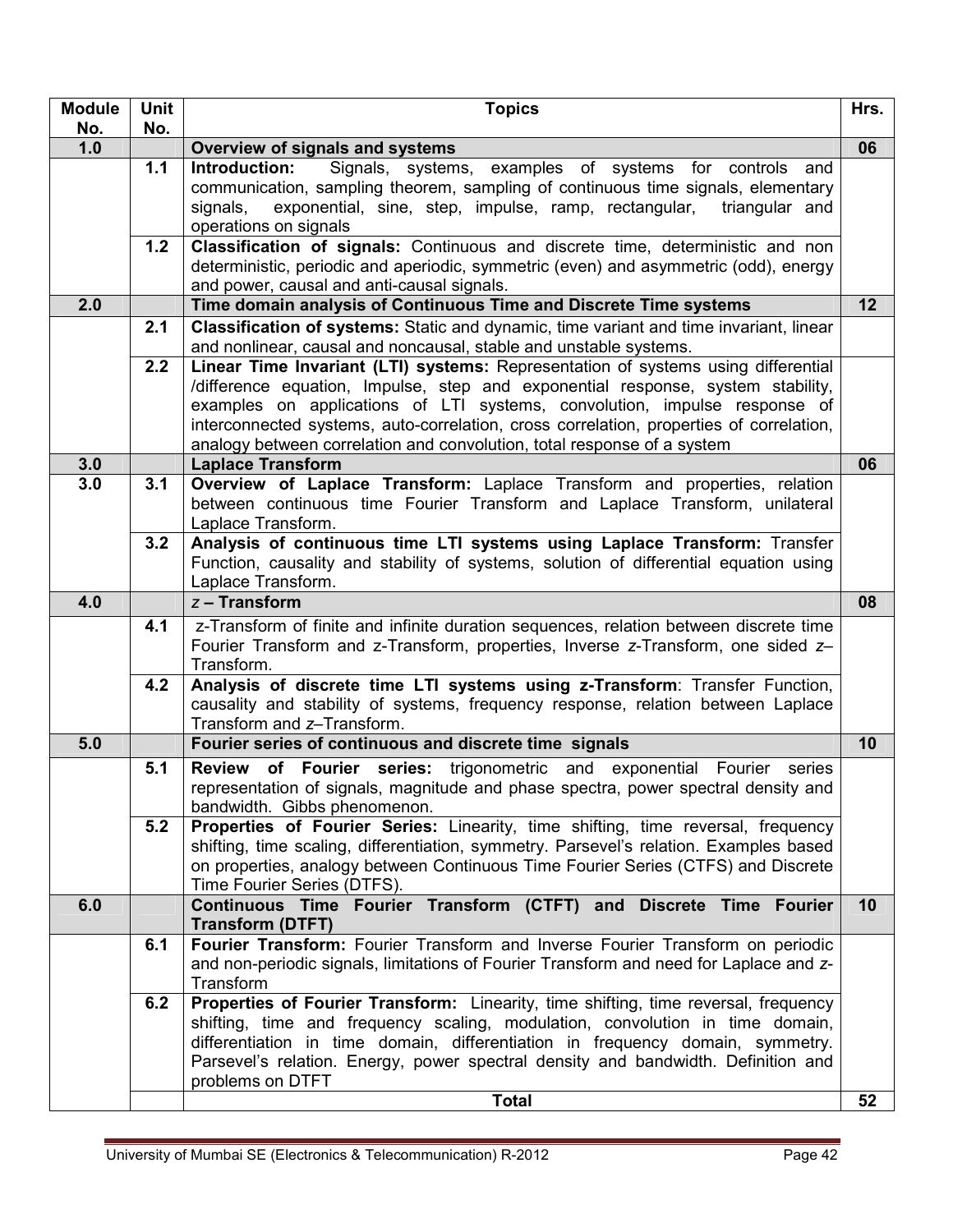# **Text books**

- 1. Nagoor Kani, Signals and Systems, Tata McGraw Hill, Third Edition, 2011.
- 2. B.P. Lathi, Principles of Linear Systems and Signals, Oxford, Second Edition, 2010.
- 3. Simon Haykin and Barry Van Veen, Signals and Sytems, John Wiley and Sons, Second Edition, 2004.

# **Reference books**

- 1) Hwei. P Hsu, Signals and Systems, Tata McGraw Hill, Third edition, 2010
- 2) V. Krishnaveni and A.Rajeshwari, Signals and Systems, Wiley-India, First Edition 2012.
- 3) Narayana Iyer, Signals and Systems, Cenage Learning, First Edition 2011.
- 4) Michael J Roberts, Fundamentals of Signals and systems, Tata McGraw Hill, special Indian Economy edition, 2009.
- 5) Rodger E Ziemer, William H. Tranter and D. Ronald Fannin, Signals and Systems, Pearson Education, Fourth Edition 2009.
- 6) Alan V. Oppenhiem, Alan S. Willsky and S. Hamid Nawab, Signals and Systems, Prentice-Hall of India, Second Edition, 2002.

# **Internal Assessment (IA):**

 Two tests must be conducted which should cover at least 80% of syllabus. The average marks of both the test will be considered as final IA marks

# **End Semester Examination**:

- 1. Question paper will comprise of 6 questions, each carrying 20 marks.
- 2. The students need to solve total 4 questions.
- 3: Question No.1 will be compulsory and based on entire syllabus.
- 4: Remaining question (Q.2 to Q.6) will be selected from all the modules.

# **Term Work**:

At least 08 assignments covering entire syllabus must be given during the "**Class Wise Tutorial"**. The assignments should be students' centric and an attempt should be made to make assignments more meaningful, interesting and innovative.

Term work assessment must be based on the overall performance of the student with every assignment graded from time to time. The grades will be converted to marks as per "**Credit and Grading System"** manual and should be added and averaged. Based on above scheme grading and term work assessment should be done.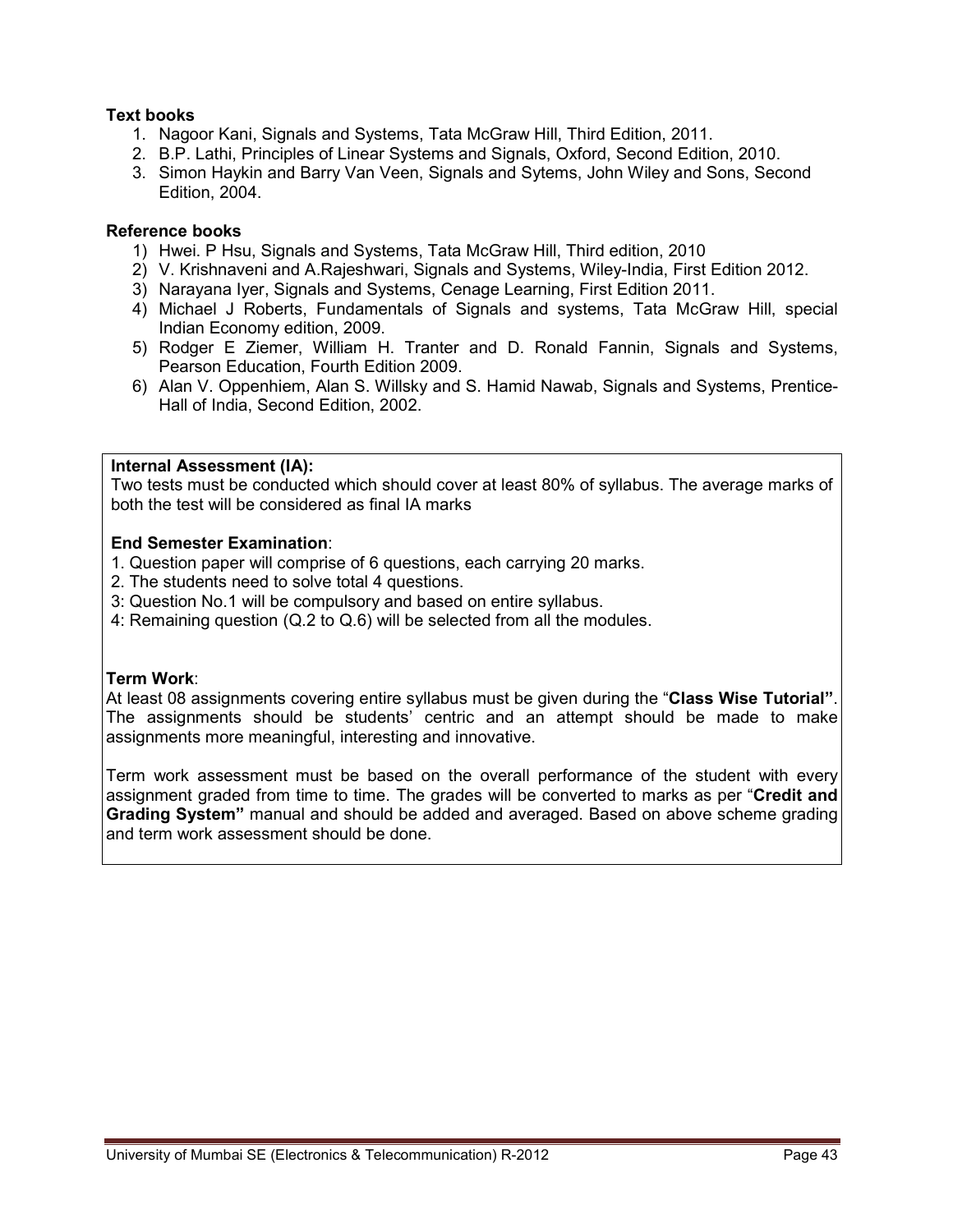| <b>Subject</b><br>Code | <b>Subject</b><br><b>Name</b> |               | <b>Teaching Scheme</b><br>Hrs. |                 | <b>Credits Assigned</b> |                  |                 |       |  |
|------------------------|-------------------------------|---------------|--------------------------------|-----------------|-------------------------|------------------|-----------------|-------|--|
|                        |                               | <b>Theory</b> | <b>Practical</b>               | <b>Tutorial</b> | Theory                  | <b>Practical</b> | <b>Tutorial</b> | Total |  |
| <b>ETC 405</b>         | Control<br>Systems            | 04            | $\overline{\phantom{a}}$       | $- -$           | 04                      | $- -$            | $-$             | 04    |  |

| <b>Subject</b> | <b>Subject</b> | <b>Examination Scheme</b> |                                        |                   |             |             |                  |      |              |  |  |
|----------------|----------------|---------------------------|----------------------------------------|-------------------|-------------|-------------|------------------|------|--------------|--|--|
| Code           | <b>Name</b>    |                           | <b>Theory Marks</b>                    |                   |             |             | <b>Practical</b> | Oral | <b>Total</b> |  |  |
|                |                |                           | End Sem.<br><b>Internal assessment</b> |                   |             | <b>Work</b> | <b>And Oral</b>  |      |              |  |  |
|                |                | Test                      | Test                                   | Avg. Of           | <b>Exam</b> |             |                  |      |              |  |  |
|                |                |                           | 2                                      | <b>Test 1 and</b> |             |             |                  |      |              |  |  |
|                |                |                           |                                        | Test 2            |             |             |                  |      |              |  |  |
| <b>ETC</b>     | Control        | 20                        | 20                                     | 20                | 80          | $- -$       | --               | --   | 100          |  |  |
| 405            | Systems        |                           |                                        |                   |             |             |                  |      |              |  |  |

# **Course pre-requisite***:*

Dynamics; Differential Educations; Laplace Transforms.

# **Course objectives:**

Objectives of this course are:

- To teach the fundamental concepts of Control systems and mathematical modeling of the system.
- To study the concept of time response and frequency response of the system.
- To teach the basics of stability analysis of the system

#### **Course outcomes:**

The outcomes of this course are**:** 

- Students will be able to derive the mathematical model of different type of the systems.
- Students will understand the basic concepts of control system.
- Students will understand the analysis of systems in time and frequency domain.
- Students will be able to apply the control theory to design the conventional controllers widely used in the industries.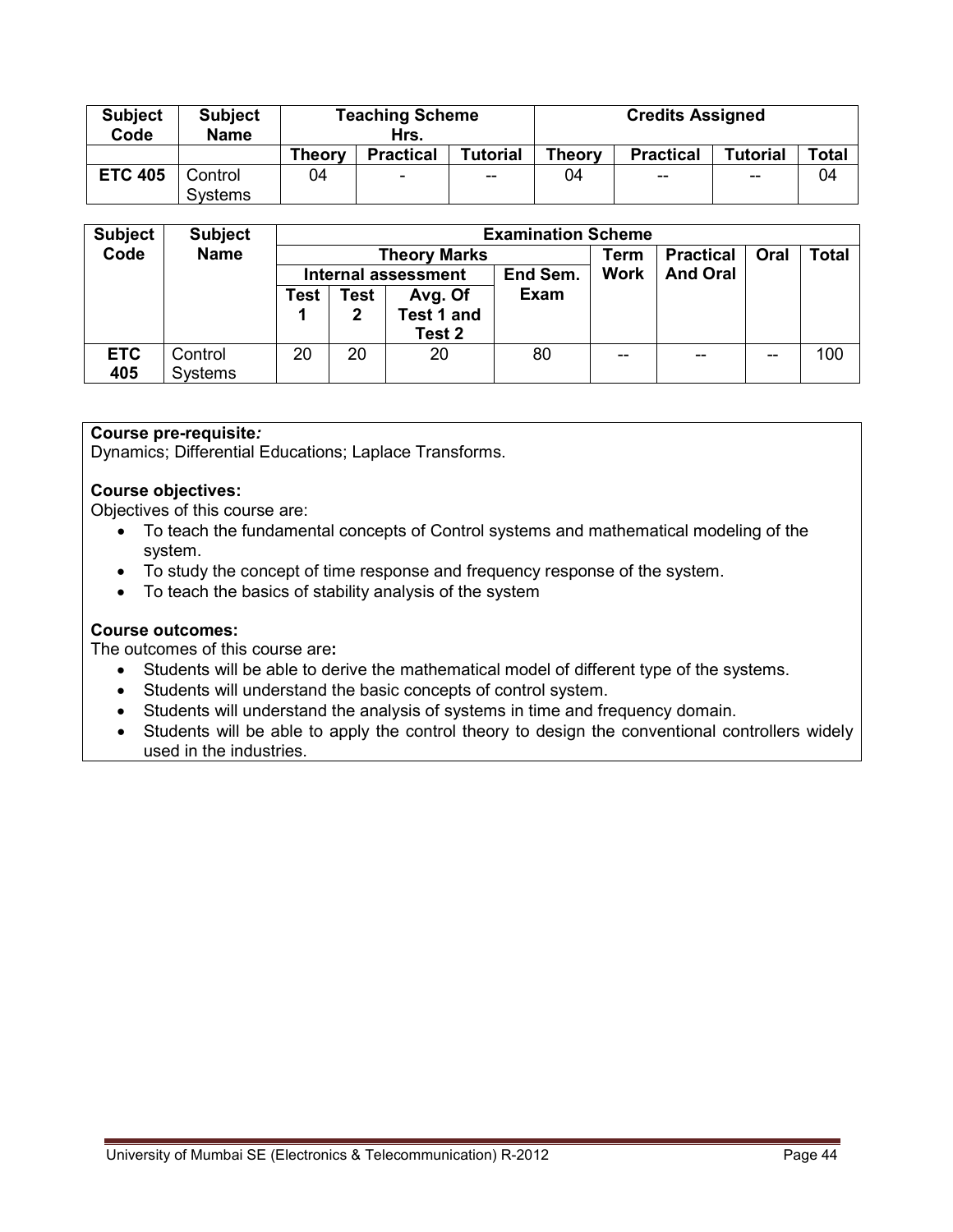| <b>Module</b><br>No. | Unit<br>No. | <b>Topics</b>                                                                                                                                       | Hrs. |
|----------------------|-------------|-----------------------------------------------------------------------------------------------------------------------------------------------------|------|
| 1.0                  |             | <b>Introduction to Control System Analysis</b>                                                                                                      | 08   |
|                      | $1.1$       | Introduction: Open loop and closed loop systems, feedback and feed                                                                                  |      |
|                      |             | forward control structure, examples of control systems.                                                                                             |      |
|                      | 1.2         | Modeling: Types of models, impulse response model, state variable model,                                                                            |      |
|                      |             | transfer function model                                                                                                                             |      |
|                      | $1.3$       | Dynamic Response: Standard test signals, transient and steady state                                                                                 |      |
|                      |             | behavior of first and second order systems, steady state errors in feedback                                                                         |      |
|                      |             | control systems and their types                                                                                                                     |      |
| 2.0                  |             | <b>Mathematical Modeling of Systems</b>                                                                                                             | 08   |
|                      | 2.1         | Transfer Function models of various systems: Models of mechanical                                                                                   |      |
|                      |             | systems, models of electrical systems, block diagram reduction, signal flow                                                                         |      |
|                      |             | graph, and the Mason's gain rule                                                                                                                    |      |
| 3.0                  | 3.1         | <b>State Variable Models</b>                                                                                                                        | 12   |
|                      |             | State Variable Models of Various Systems: State variable models of<br>mechanical systems, state variable models of electrical systems               |      |
|                      | 3.2         | State Transition Equation: Concept of state transition matrix, properties of                                                                        |      |
|                      |             | state transition matrix, solution of homogeneous systems, solution of non-                                                                          |      |
|                      |             | homogeneous systems                                                                                                                                 |      |
|                      | 3.3         | Controllability and Observability: Concept of controllability, controllability                                                                      |      |
|                      |             | analysis of LTI systems, concept of observability, observability analysis of                                                                        |      |
|                      |             | LTI systems                                                                                                                                         |      |
| 4.0                  |             | <b>Stability Analysis In Time Domain</b>                                                                                                            | 08   |
|                      | 4.1         | Concepts of Stability: Concept of absolute, relative and robust stability,<br>routh stability criterion                                             |      |
|                      | 4.2         | Root Locus Analysis: Root-locus concepts, general rules for constructing                                                                            |      |
|                      |             | root-locus, root-locus analysis of control systems, design of lag and lead                                                                          |      |
|                      |             | compensators                                                                                                                                        |      |
| 5.0                  |             | <b>Stability Analysis In Frequency Domain</b>                                                                                                       | 08   |
|                      | 5.1         | Introduction: Frequency domain specifications, response peak and peak                                                                               |      |
|                      |             | resonating frequency, relationship between time and frequency domain                                                                                |      |
|                      |             | specification of system, stability margins                                                                                                          |      |
|                      | 5.2         | Bode plot: Magnitude and phase plot; Method of plotting Bode plot; Stability                                                                        |      |
|                      |             | margins on the Bode plots; Stability analysis using Bode plot.                                                                                      |      |
|                      | 5.3         | <b>Nyquist Criterion:</b> Polar plots, Nyquist stability criterions; Nyquist plot; Gain                                                             |      |
|                      |             | and phase margins.                                                                                                                                  |      |
| 6.0                  | 6.1         | <b>Optimal and Adaptive Control Systems</b>                                                                                                         | 08   |
|                      |             | Optimal control: Performance measure for optimal control problems, the<br>principle of optimality, concept of dynamic programming, fundamental of a |      |
|                      |             | single Function, Functions involving several independent Functions,                                                                                 |      |
|                      |             | constrained minimization of Functions                                                                                                               |      |
|                      | 6.2         | Adaptive Control Systems: Model reference adaptive control approach for                                                                             |      |
|                      |             | controller design, Neuro-Fuzzy adaptive control (only concept)                                                                                      |      |
|                      |             | <b>Total</b>                                                                                                                                        | 52   |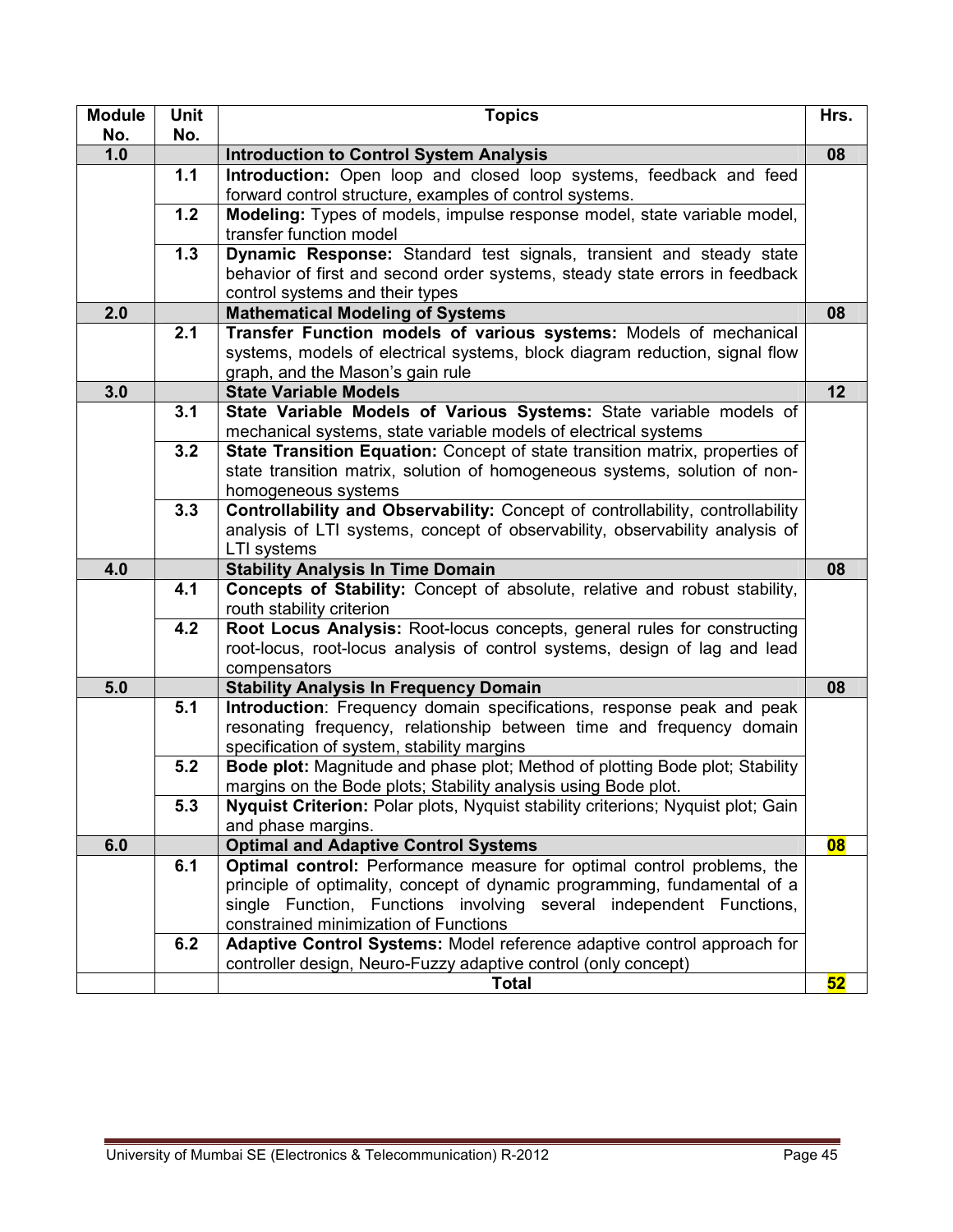# **Text books:**

- 1. Nagrath, M.Gopal, *"Control System Engineering"*, Tata McGraw Hill.
- 2. K.Ogata, *"Modern Control Engineering, Pearson Education",* IIIrd edition.
- 3. Benjamin C.Kuo, "Automatic Control Systems, Eearson education", VII<sup>th</sup> edition.

#### **Reference Books:**

- 1. Madam Gopal, Control Systems Principles and Design, Tata McGraw hill, 7th edition,1997.
- 2. Normon, Control System Engineering, John Wiley & sons, 3rd edition.
- 3. Curtis Johnson, Process Control Instrumentation Technology, Pearson education fourth edition.
- 4. Dhanesh N. Manik, *"Control Systems"*, Cengage Learning, 1st edition, 2012.
- 5. Sastry S. S., *"Adaptive Control"*, PHI.

#### **Internal Assessment (IA):**

Two tests must be conducted which should cover at least 80% of syllabus. The average marks of both the test will be considered as final IA marks

- 1. Question paper will comprise of 6 questions, each carrying 20 marks.
- 2. The students need to solve total 4 questions.
- 3: Question No.1 will be compulsory and based on entire syllabus.
- 4: Remaining question (Q.2 to Q.6) will be selected from all the modules.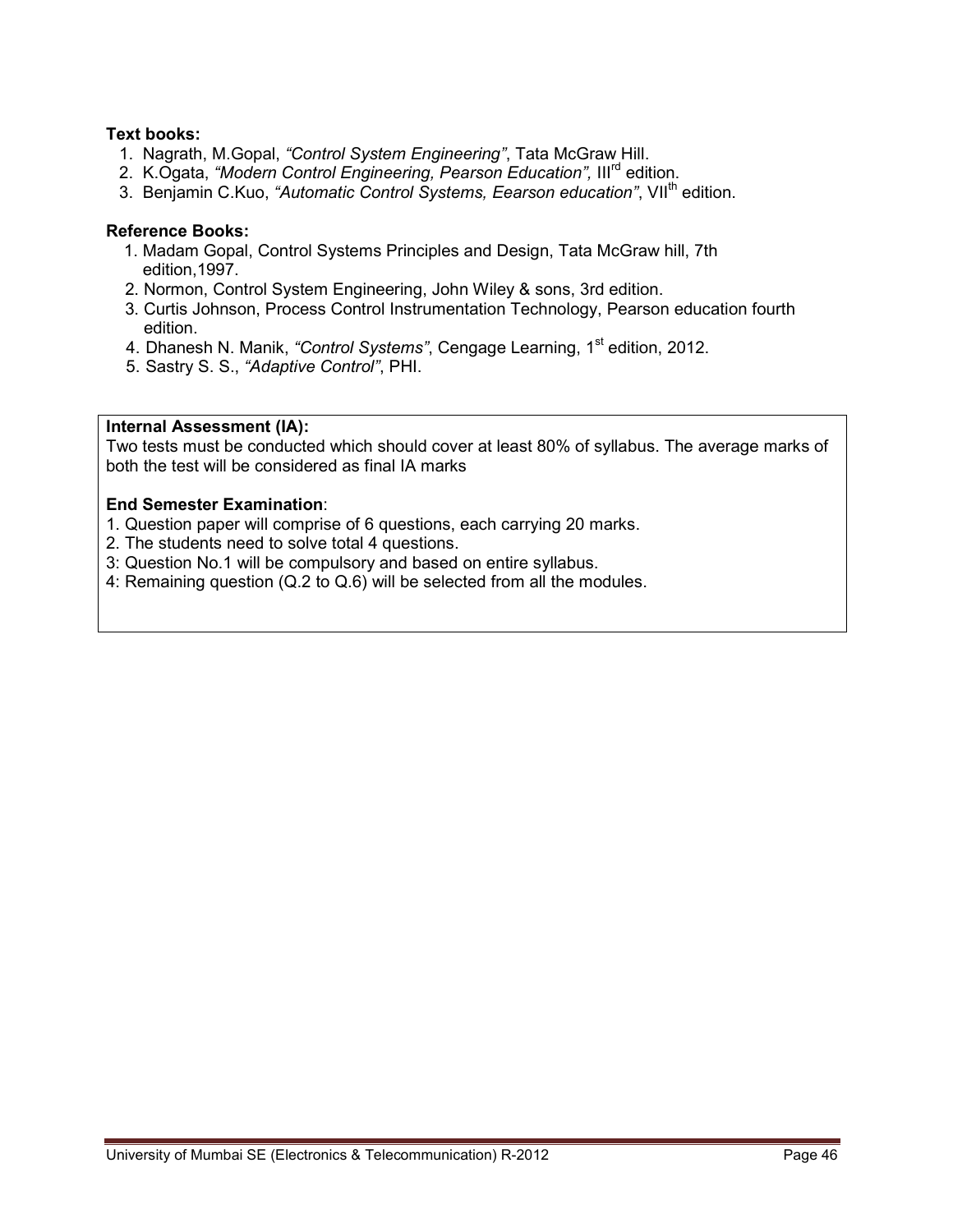| <b>Subject</b><br>Code | <b>Subject Name</b>                           |               | <b>Teaching Scheme (Hrs)</b> |                 | <b>Credits Assigned</b> |           |                 |       |  |
|------------------------|-----------------------------------------------|---------------|------------------------------|-----------------|-------------------------|-----------|-----------------|-------|--|
|                        |                                               | <b>Theory</b> | <b>Practical</b>             | <b>Tutorial</b> | <b>Theory</b>           | <b>TW</b> | <b>Tutorial</b> | Total |  |
| <b>ETL 401</b>         | Analog<br><b>Electronics II</b><br>Laboratory | --            | 02                           | --              | --                      | 01        | --              | 01    |  |
|                        |                                               |               |                              |                 |                         |           |                 |       |  |

| <b>Subject</b> | <b>Subject</b>                         | <b>Examination Scheme</b>                |                  |                                    |                     |                  |                 |              |    |  |  |
|----------------|----------------------------------------|------------------------------------------|------------------|------------------------------------|---------------------|------------------|-----------------|--------------|----|--|--|
| Code           | <b>Name</b>                            | <b>Theory Marks</b>                      |                  |                                    | Term                | <b>Practical</b> | Oral            | <b>Total</b> |    |  |  |
|                |                                        | <b>End</b><br><b>Internal assessment</b> |                  |                                    |                     | <b>Work</b>      | <b>And Oral</b> |              |    |  |  |
|                |                                        | Test                                     | <b>Test</b><br>2 | Avg. Of<br>Test 1<br>and Test<br>2 | Sem.<br><b>Exam</b> |                  |                 |              |    |  |  |
| <b>ETL 401</b> | Analog<br>Electronics II<br>Laboratory |                                          | --               |                                    | --                  | 25               | 25              | $-$          | 50 |  |  |

At least **10** experiments covering entire syllabus should be set to have well predefined inference and conclusion. Computation/simulation based experiments are also encouraged. The experiments should be students' centric and attempt should be made to make experiments more meaningful, interesting and innovative.

Term work assessment must be based on the overall performance of the student with every experiment graded from time to time. The grades converted into marks as per **Credit and Grading** System manual should be added and averaged. Based on this final term work grading and term work assessment should be done.

**The Practical and Oral examination will be based on entire syllabus.**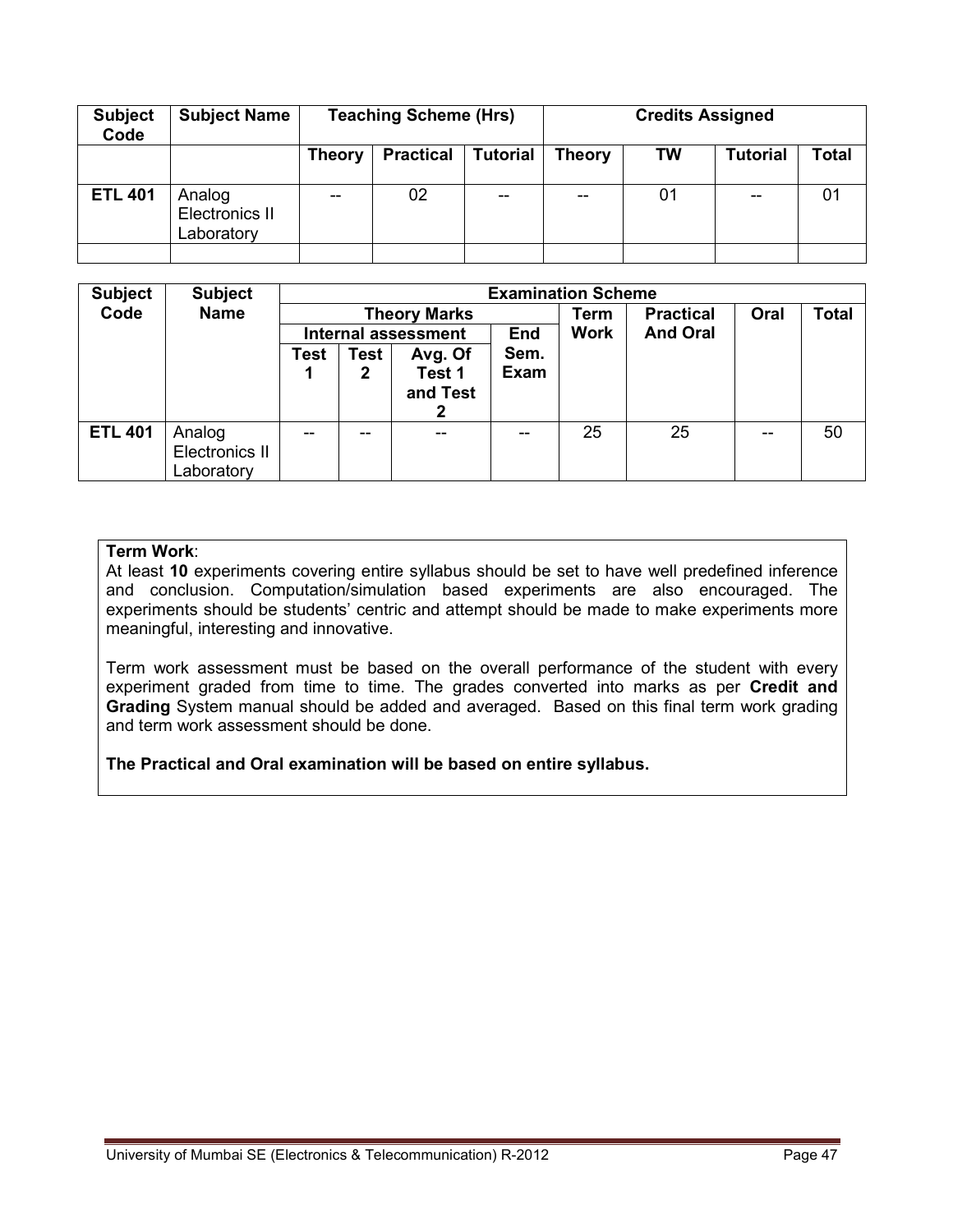| <b>Subject</b><br>Code | <b>Subject Name</b>                                     |               | <b>Teaching Scheme (Hrs)</b> |                 | <b>Credits Assigned</b> |                  |                 |       |  |
|------------------------|---------------------------------------------------------|---------------|------------------------------|-----------------|-------------------------|------------------|-----------------|-------|--|
|                        |                                                         | <b>Theory</b> | <b>Practical</b>             | <b>Tutorial</b> | Theory                  | <b>Practical</b> | <b>Tutorial</b> | Total |  |
| <b>ETL402</b>          | <b>Microprocessors</b><br>and Peripherals<br>Laboratory | $-$           | 02                           | $- -$           | $-$                     |                  | --              |       |  |

| <b>Subject</b> | <b>Subject</b>                                       | <b>Examination Scheme</b>  |              |              |             |             |                  |      |              |  |  |
|----------------|------------------------------------------------------|----------------------------|--------------|--------------|-------------|-------------|------------------|------|--------------|--|--|
| Code           | <b>Name</b>                                          | <b>Theory Marks</b>        |              |              |             | Term        | <b>Practical</b> | Oral | <b>Total</b> |  |  |
|                |                                                      | <b>Internal assessment</b> |              |              | End Sem.    | <b>Work</b> | and              |      |              |  |  |
|                |                                                      | <b>Test</b>                | Test         | Avg. Of Test | <b>Exam</b> |             | Oral             |      |              |  |  |
|                |                                                      |                            | $\mathbf{2}$ | 1 and Test 2 |             |             |                  |      |              |  |  |
| <b>ETL402</b>  | Microproces<br>sors and<br>Peripherals<br>Laboratory | $-$                        |              |              | --          | 25          | 25               | --   | 50           |  |  |

At least **10** experiments covering entire syllabus should be set to have well predefined inference and conclusion. Computation/simulation based experiments are also encouraged. The experiments should be students' centric and attempt should be made to make experiments more meaningful, interesting and innovative.

Term work assessment must be based on the overall performance of the student with every experiment graded from time to time. The grades will be converted to marks as per '**credit and grading'** System manual and should be added and averaged. Based on the above scheme grading and term work assessment should be done.

**The Practical and Oral examination will be based on entire syllabus**.